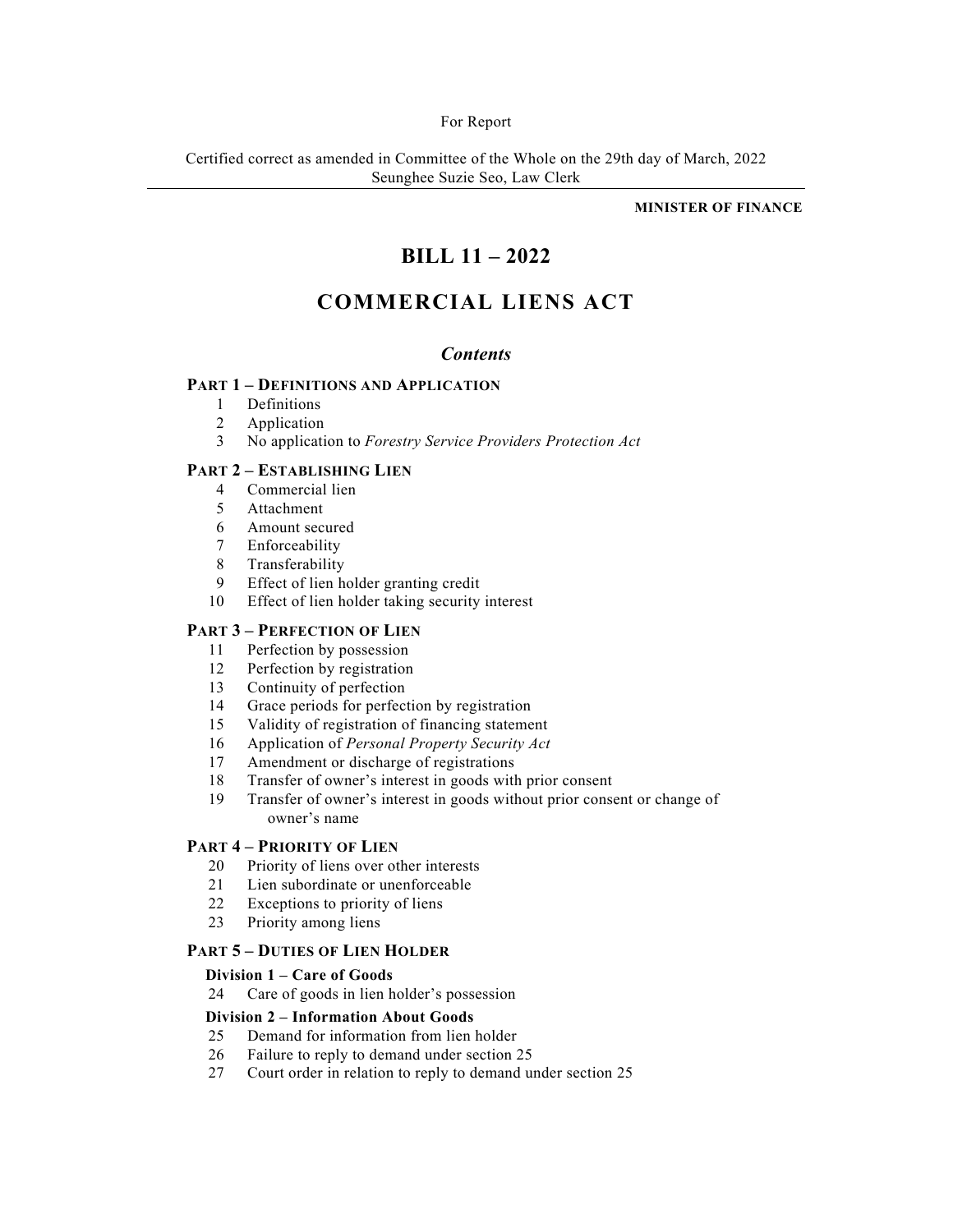- 28 Effect of reply to demand
- 29 Payment for demand

## **PART 6 – RIGHTS AND REMEDIES ON DEFAULT**

30 Definition for Part

## **Division 1 – Rights and Remedies**

31 Rights and remedies available to lien holder and owner

#### **Division 2 – Seizure of Goods Subject to Lien by Bailiff**

- 32 Seizure by bailiff
- 33 Seizure of goods by bailiff without removal from premises
- 34 Bailiff may appoint bailee
- 35 Giving possession of seized goods to lien holder
- 36 Release of possession of seized goods

## **Division 3 – Lien Holder Disposal or Taking of Goods Subject to Lien**

- 37 Disposition of goods by lien holder
- 38 Notice of disposition
- 39 Purchase of goods by lien holder
- 40 Buyer or lessee of goods acquires goods without lien
- 41 Distribution of amounts realized from disposition of goods
- 42 Lien holder proposal to take goods in satisfaction of lien
- 43 Right to redeem goods

### **Division 4 – Court Proceedings**

- 44 Court may resolve dispute
- 45 Payment into court by petitioner, release of goods and payment out of court
- 46 Payment into court by interlocutory application, release of goods and payment out of court
- 47 Supervisory jurisdiction of court

### **PART 7 – MISCELLANEOUS**

### **Division 1 – Application of Common Law in Relation to Liens**

- 48 Common law liens abolished
- 49 Principles of common law and equity supplement this Act
- 50 Rights, duties and obligations discharged in a commercially reasonable manner
- 51 Knowledge of interest not bad faith

## **Division 2 – Liens That Attach Outside of British Columbia**

- 52 Perfection of lien under law of another province
- 53 Liens registered outside of British Columbia
- 54 Validity, perfection, effect of perfection or non-perfection and priority governed by law of province where lien attaches
- 55 Temporary perfection in British Columbia
- 56 Procedural issues governed by law of province where enforcement rights exercised
- 57 Internal law of province

## **Division 3 – General**

- 58 Consequences of non-compliance with Act
- 59 Establishing when knowledge occurs
- 60 Service of statements, notices and demands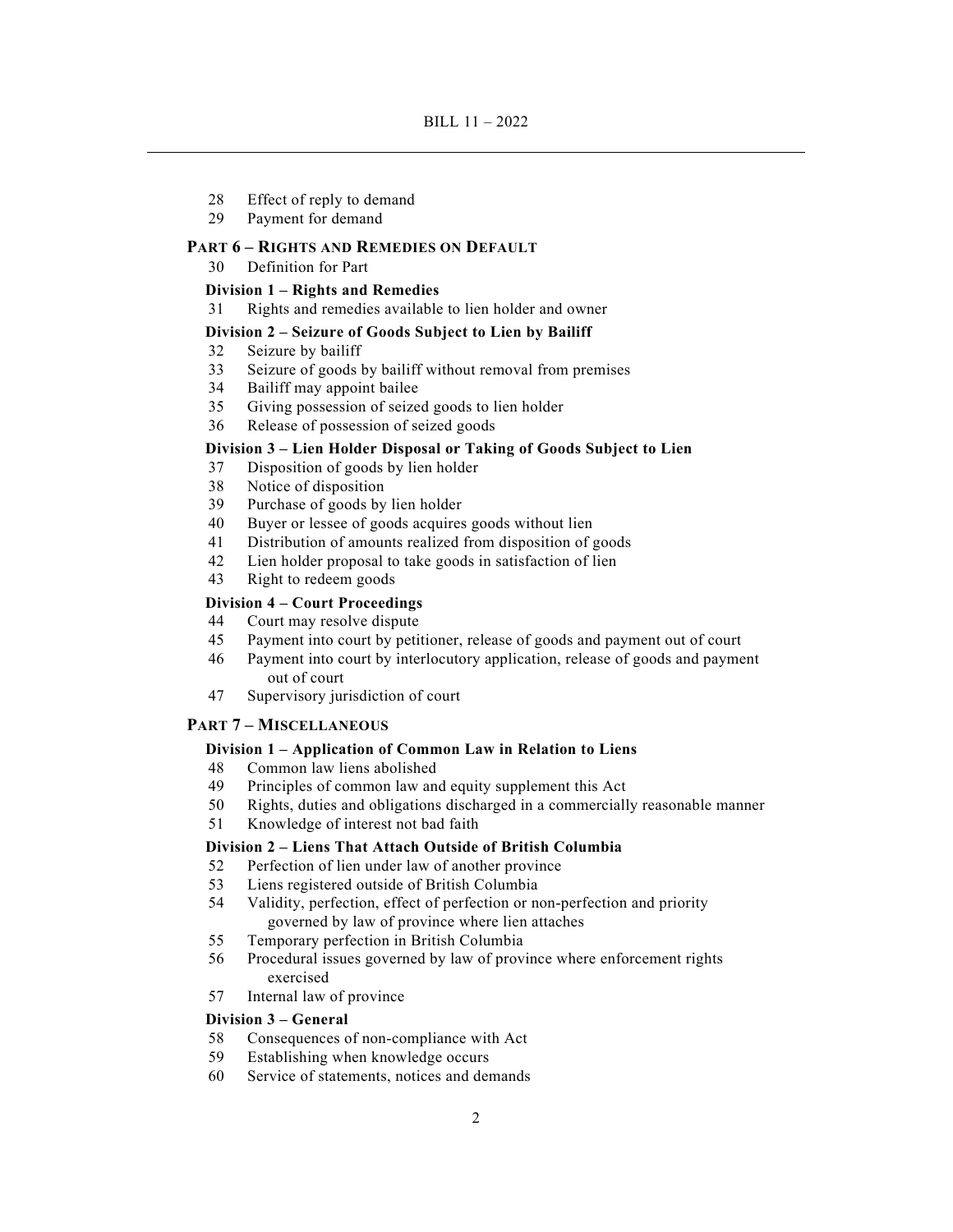- 61 Regulations
- 62 Section 5 of *Offence Act* does not apply

## **PART 8 – TRANSITIONAL PROVISIONS, REPEALS AND CONSEQUENTIAL AMENDMENTS**

#### **Division 1 – Transitional Provisions**

- 63 Transition common law lien
- 64 Transition statutory lien lien on chattels
- 65 Transition statutory lien garage keeper's lien
- 66 Transition statutory lien *Warehouse Lien Act*
- 67 Transition statutory lien *Livestock Lien Act*
- 68 Transition order of priorities for liens arising before this Act comes into force

## **Division 2 – Repeals**

69 Acts repealed

## **Division 3 – Consequential Amendments**

- 70 86 Consequential amendments
	- 87 Commencement

HER MAJESTY, by and with the advice and consent of the Legislative Assembly of the Province of British Columbia, enacts as follows:

## **PART 1 – DEFINITIONS AND APPLICATION**

#### **Definitions**

- **1** In this Act:
	- **"acknowledgement"** means an acknowledgement under section 7 (1) (b) (ii) *[enforceability]*;
	- **"authorization"** means an authorization under section 7 (1) (b) (i);
	- **"bailiff"** has the same meaning as in section 125 *[definitions in relation to collection agents and debt repayment agents]* of the *Business Practices and Consumer Protection Act*;
	- **"court"** means the Supreme Court;
	- **"creditor"** has the same meaning as in section 1 (1) *[definitions and interpretation]* of the *Personal Property Security Act*;
	- **"financing change statement"** has the same meaning as in section 1 (1) of the *Personal Property Security Act*;
	- **"financing statement"** has the same meaning as in paragraph (b) of the definition of "financing statement" in section 1 (1) of the *Personal Property Security Act*;
	- **"lien"** means a commercial lien under section 4 *[commercial lien]*;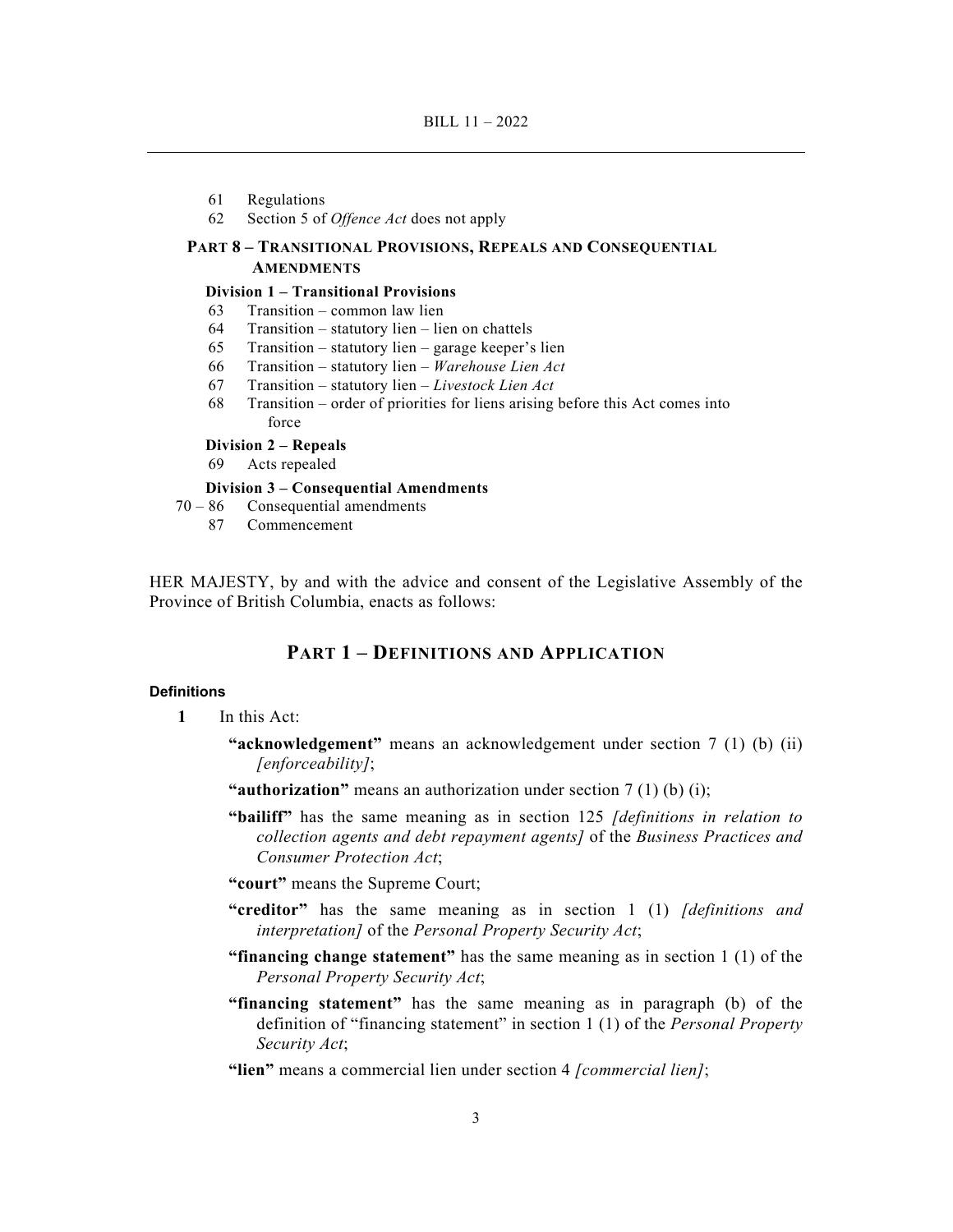**"lien holder"** means a person who holds a lien on goods for services;

- **"owner"**, except in section 12 *[perfection by registration]*, includes a buyer under a transaction to which the *Personal Property Security Act* applies;
- **"registry"** means the registry established under section 42 *[personal property registry]* of the *Personal Property Security Act*;

**"secured party"** means a person who has a security interest;

**"security interest"** means an interest in goods that secures

- (a) payment of an obligation, or
- (b) performance of an obligation;
- **"serial numbered goods"** has the meaning prescribed under the *Personal Property Security Act*;
- **"services"** means services described in section 2 *[application]*;
- **"value"** has the same meaning as in section 1 (1) of the *Personal Property Security Act*.

### **Application**

- **2** (1) Subject to subsection (2), this Act applies to the following services provided for consideration in relation to goods:
	- (a) providing labour or materials for the purposes of restoring, improving or maintaining the condition or properties of goods;
	- (b) storing goods;
	- (c) transporting, carrying or towing goods;
	- (d) salvaging goods.
	- (2) This Act does not apply in relation to the following:
		- (a) prescribed services;
		- (b) prescribed goods.

#### **No application to** *Forestry Service Providers Protection Act*

**3** This Act does not apply in relation to a contractor's lien under section 2 *[contractor's lien]* of the *Forestry Service Providers Protection Act*.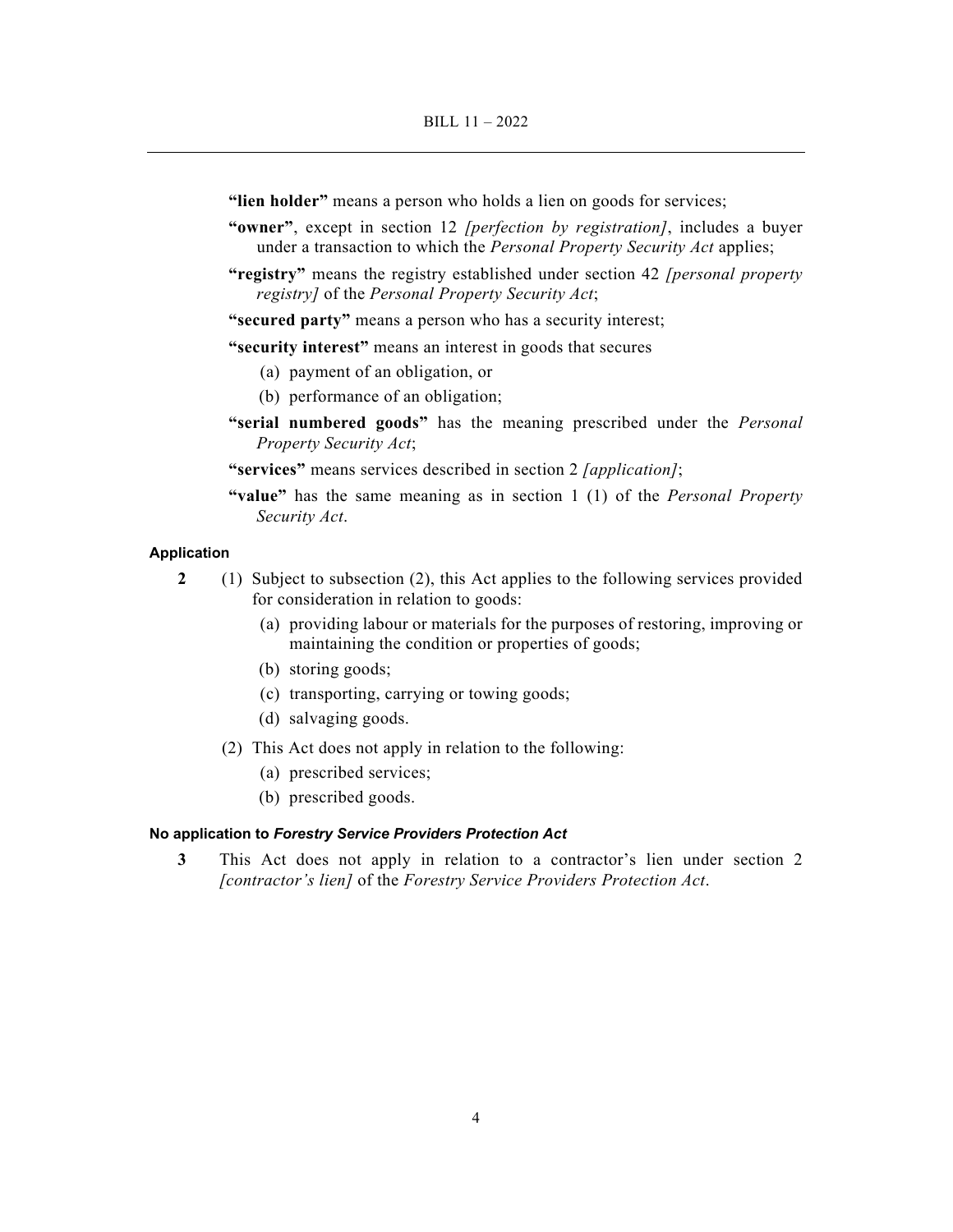## **PART 2 – ESTABLISHING LIEN**

#### **Commercial lien**

- **4** (1) A person has a commercial lien on goods for services that the person has provided in relation to those goods if the services are requested by a person who, when the services are requested or at any time the services are being provided,
	- (a) is the owner of the goods or another person who has an interest in the goods,
	- (b) is in possession of the goods, or
	- (c) is legally entitled to possession of the goods.
	- (2) A lien ceases to exist if
		- (a) a lien holder made an agreement, with the person who requested services, to provide services, and
		- (b) the lien holder repudiates the agreement before completion of the services.

#### **Attachment**

**5** A lien attaches to the goods on commencement of the services.

#### **Amount secured**

- **6** (1) If an amount is agreed on for the provision of the services, a lien secures,
	- (a) before completion of the services, the market value of the services provided, and
	- (b) upon completion of the services, the amount agreed on for the provision of the services.
	- (2) If no amount is agreed on for the provision of the services, a lien secures the market value of the services provided.

#### **Enforceability**

- **7** (1) Subject to subsection (4), a lien is enforceable only if
	- (a) the goods are in the possession of the lien holder, or
	- (b) the person who requested the services in relation to the goods, the owner of the goods or another person with an interest in the goods has given the lien holder at any time and in accordance with subsection (2)
		- (i) a written authorization for the services, or
		- (ii) a written acknowledgement of the person's obligation to pay for the services.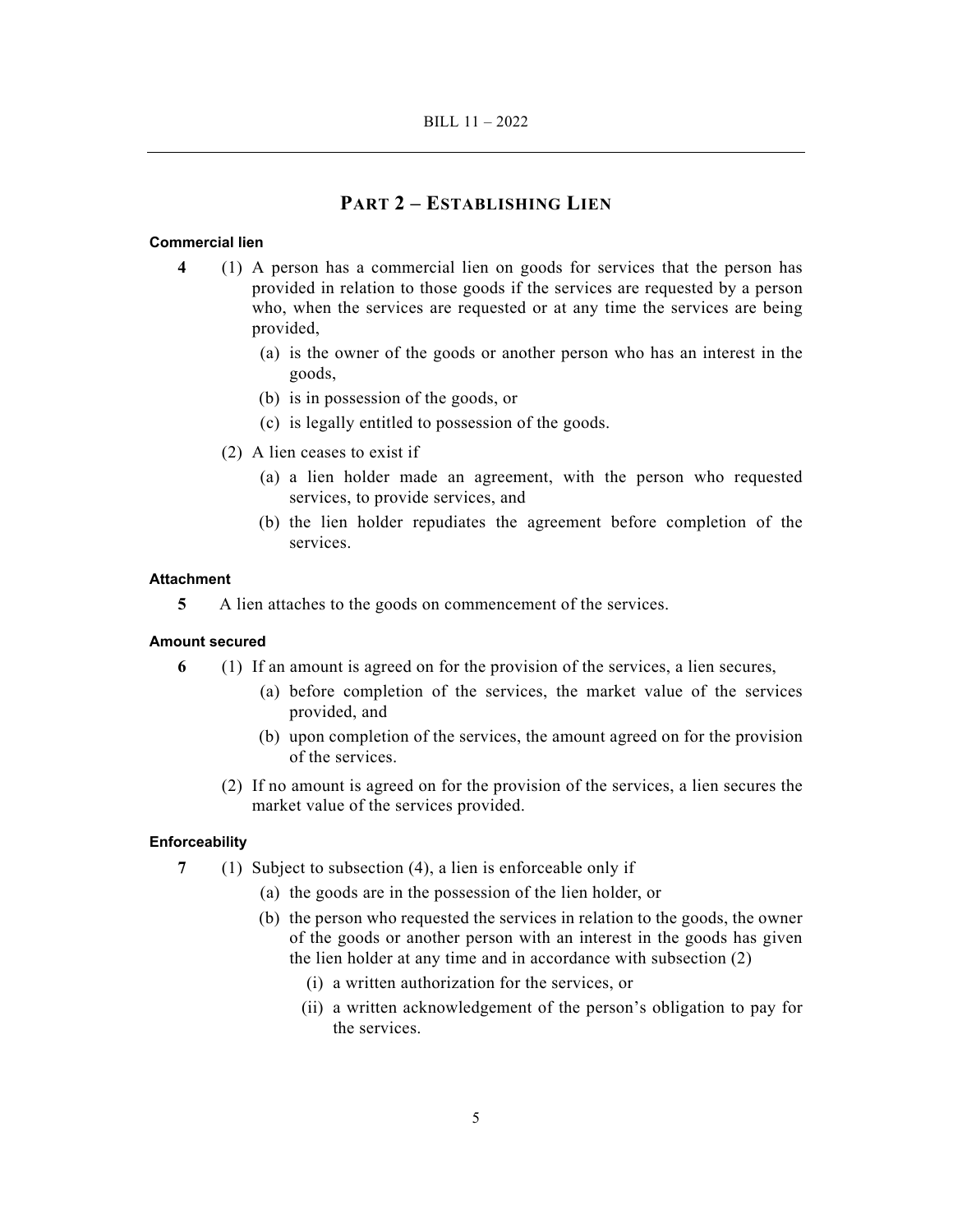- (2) An authorization or acknowledgement under subsection (1) (b) must
	- (a) be signed by the person who requested the services in relation to the goods, by the owner of the goods or by the other person with an interest in the goods, and
	- (b) include a description of the goods.
- (3) For the purposes of subsection (1), a lien holder does not have possession of goods that are in the apparent possession or control of
	- (a) the person who requested the services in relation to the goods,
	- (b) the owner of the goods or another person with an interest in the goods, or
	- (c) an agent of a person described in paragraph (a) or (b).
- (4) An acknowledgement under subsection (1) (b) (ii) is without prejudice to the right of the person who has given the acknowledgement, or any other person, to dispute the amount the lien holder is owed.
- (5) If a lien is not enforceable under subsection (1) at the time that a third party acquires an interest in the goods subject to the lien, the lien does not become enforceable against the third party if the requirements under subsection (1) are subsequently met.
- (6) For the purposes of subsection (5) and without limiting that subsection, a person described in section 21 (2) and (4) *[lien subordinate or unenforceable]* is a third party who acquires an interest in the goods.

## **Transferability**

- **8** (1) If a debt secured by a lien is assigned, the lien holder may, in accordance with subsection (2), transfer the lien to the person to whom the debt is assigned.
	- (2) A transfer under subsection (1) must be in writing and must be signed by the lien holder.

### **Effect of lien holder granting credit**

- **9** The granting of credit by a lien holder for the debt to which a lien relates
	- (a) does not affect the attachment, perfection, enforceability or priority of the lien, and
	- (b) does not extinguish the lien.

### **Effect of lien holder taking security interest**

**10** A lien holder ceases to hold the lien if, to secure the amount secured by the lien, the lien holder takes a security interest in the goods that are subject to the lien.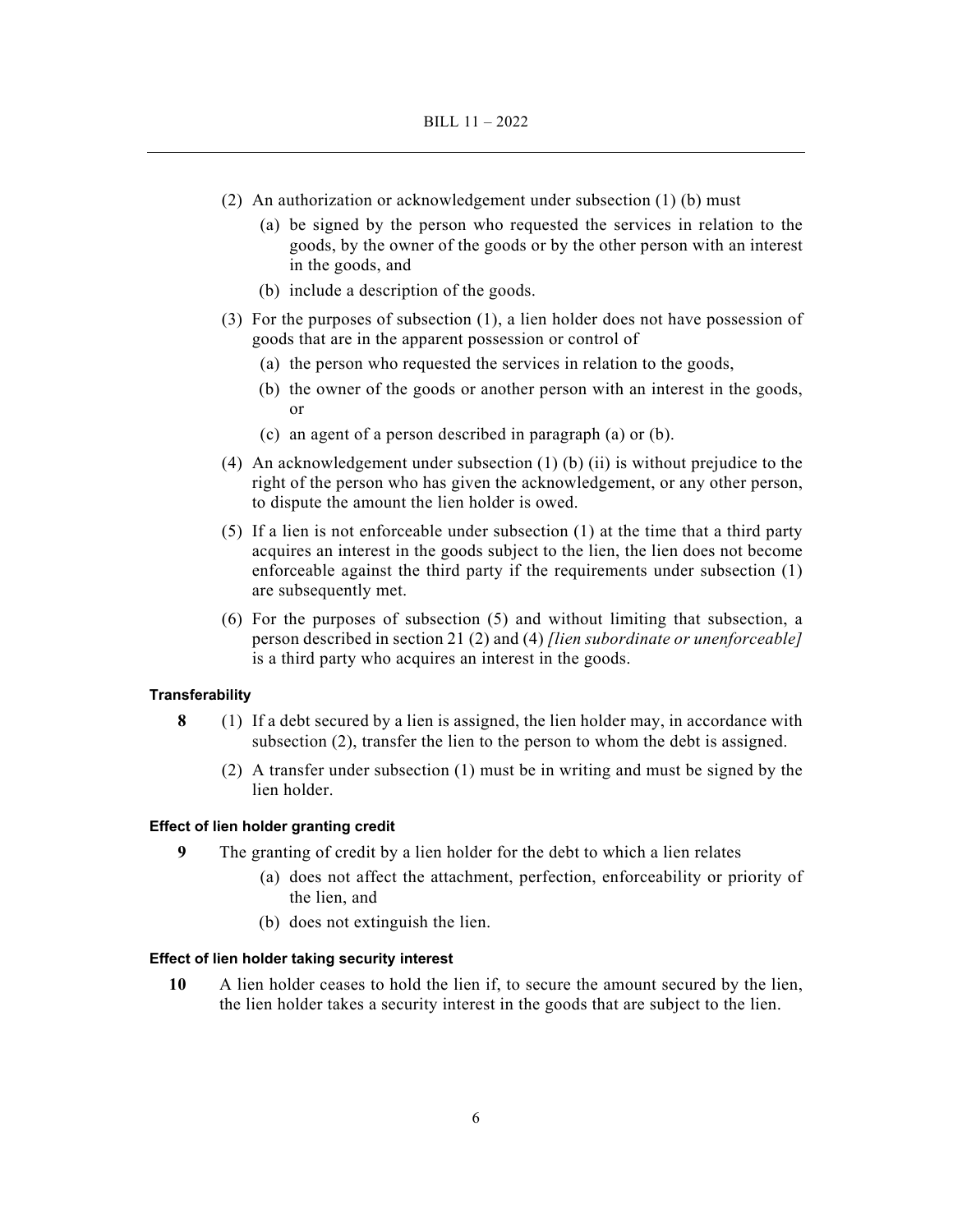## **PART 3 – PERFECTION OF LIEN**

## **Perfection by possession**

- **11** (1) Possession of goods by a lien holder or by a person acting on behalf of a lien holder perfects a lien on the goods.
	- (2) For the purposes of subsection (1), a person described in that subsection does not have possession of goods if
		- (a) the goods are in the apparent possession or control of
			- (i) the person who requested the services in relation to the goods,
			- (ii) the owner of the goods or another person with an interest in the goods, or
			- (iii) an agent of a person described in subparagraph (i) or (ii), or
		- (b) the goods are being held as a result of a seizure or repossession.

### **Perfection by registration**

- **12** (1) In this section, **"owner"** includes a buyer, a lessee or a consignee under a transaction to which the *Personal Property Security Act* applies.
	- (2) A lien is perfected if a financing statement that meets the following requirements is registered in the registry:
		- (a) in the case of serial numbered goods, the financing statement describes the goods by the serial number;
		- (b) in the case of goods that are not serial numbered goods, the financing statement identifies by name the owner of the goods and, if the person who requested the services in relation to the goods is not the owner, the person who requested the services in relation to the goods;
		- (c) all other requirements of registration in the registry prescribed under the *Personal Property Security Act* have been met.
	- (3) A lien holder may register a financing statement in relation to a lien that is enforceable in accordance with section 7 (1) (b) *[enforceability]* at any time after receiving an authorization or an acknowledgement.

### **Continuity of perfection**

**13** If the perfection of a lien is not continuous, the date of perfection to be considered in determining the priority of the lien is the lien's most recent date of perfection.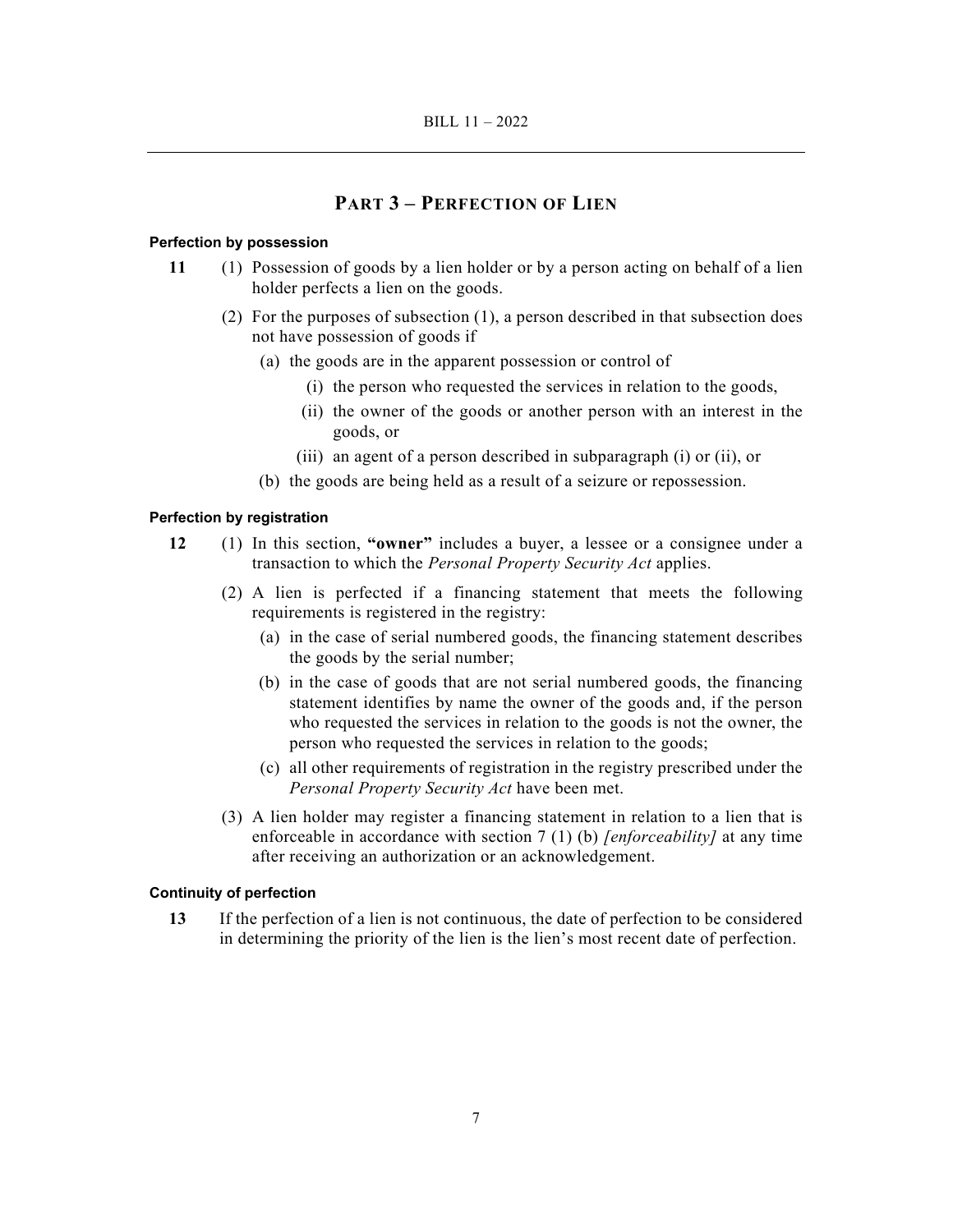### **Grace periods for perfection by registration**

- **14** (1) If a lien is perfected by possession, giving control of the goods to the person who requested the services, the owner of the goods or another person with an interest in the goods does not affect the perfection of the lien if the lien holder registers a financing statement in respect of the goods, in accordance with section 12 *[perfection by registration]*, within 15 days after the date the lien holder gives control of the goods.
	- (2) If a lien holder does not have possession of the goods when a lien attaches to the goods, and the lien holder registers a financing statement respecting the goods in accordance with section 12 within 15 days after the date that services are completed, the lien is deemed to be perfected at the beginning of the 15-day period.

### **Validity of registration of financing statement**

- **15** (1) The validity of the registration of a financing statement is not affected by a defect, irregularity, omission or error in the financing statement, or in the registration of the financing statement, unless the defect, irregularity, omission or error is seriously misleading.
	- (2) Subject to subsection (5), the registration of a financing statement is invalid if
		- (a) goods described in the financing statement are serial numbered goods, and
		- (b) there is a seriously misleading defect, irregularity, omission or error in the serial number of the goods in the financing statement.
	- (3) Subject to subsection (5), the registration of a financing statement is invalid if
		- (a) goods described in the financing statement are not serial numbered goods, and
		- (b) there is a seriously misleading defect, irregularity, omission or error in the name of a person identified in the financing statement in accordance with section  $12(2)(b)$ .
	- (4) If it is alleged that a defect, irregularity, omission or error is seriously misleading, it is not necessary to prove that anyone was actually misled by it.
	- (5) Failure to provide a description in a financing statement in relation to any item or kind of goods does not affect the validity of the registration with respect to other goods described in the financing statement.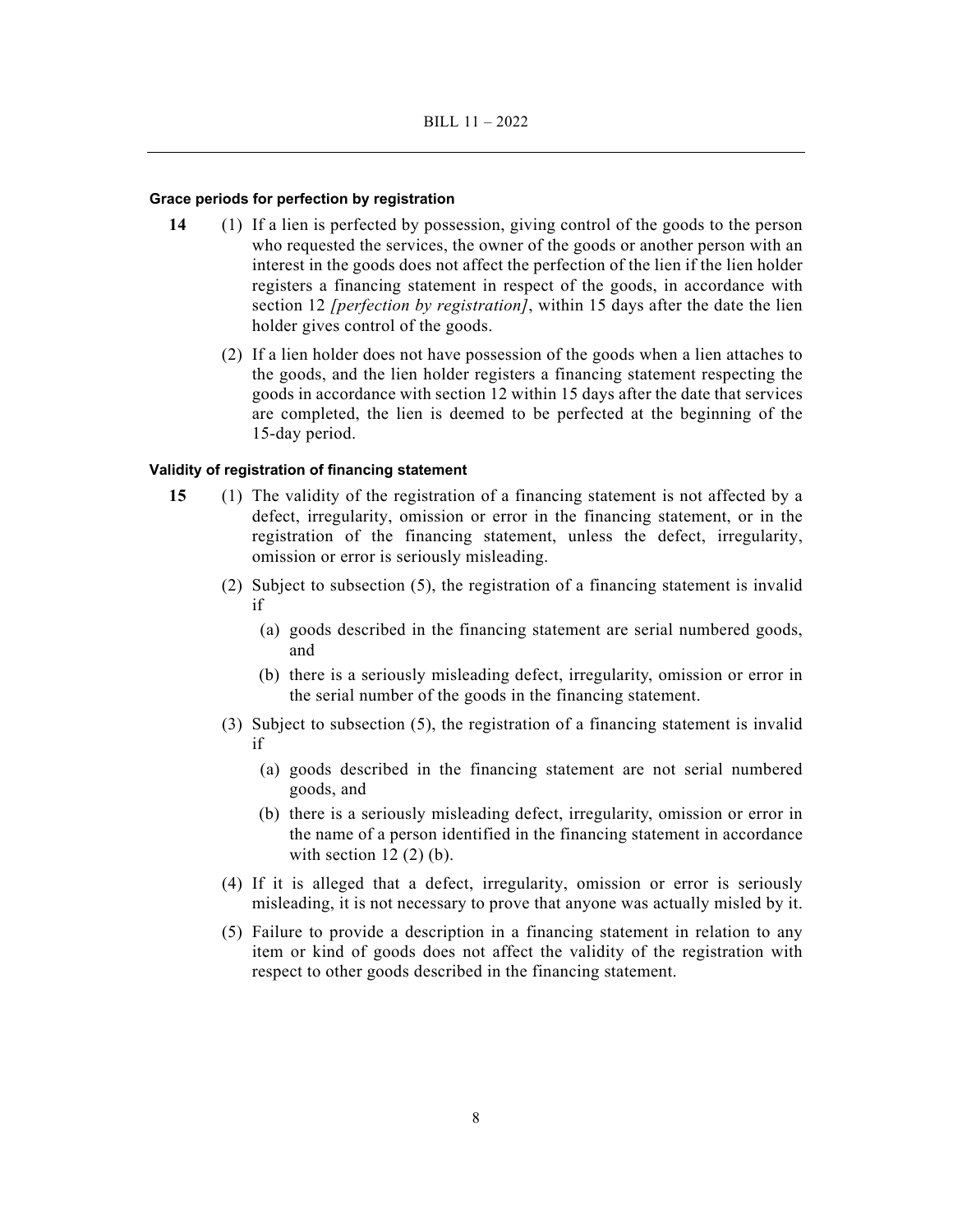#### **Application of** *Personal Property Security Act*

- **16** (1) Subject to this section, if a financing statement is registered in the registry in accordance with this Part, the following provisions of the *Personal Property Security Act* apply in relation to the registration:
	- (a) section 42 (5) *[refusal to provide services in certain circumstances]*;
	- (b) section 43 (1) to (3) and (12) to (15) *[registration of financing statements]*;
	- (c) section 44 *[duration of and amendments to registrations]*;
	- (d) section 45 *[registration of transfers of security interests]*;
	- (e) section 46 (1) and (2) (a), (b) and (d) *[registration documents]*;
	- (f) section 47 *[registration not notice]*;
	- (g) section 48 *[registry searches]*;
	- (h) section 52 *[recovery of loss caused by error in registry]*;
	- (i) section 54 *[general]*;
	- (j) section 76.1 *[fees]*.
	- (2) In reading the provisions referred to in subsection (1),
		- (a) a reference to "collateral" is to be read as a reference to "goods",
		- (b) a reference to "security agreement" is to be read as a reference to "authorization or acknowledgement",
		- (c) a reference to "security interest" is to be read as a reference to "lien",
		- (d) a reference to "secured party" is to be read as a reference to "lien holder",
		- (e) section 43 (15) is to be read as if "The secured party or person named as a secured party in a financing statement that is not a financing statement (transition) must give to each person named as debtor in the statement" is "The lien holder must give to each person required to be identified in a financing statement in accordance with section 12 (2) (b) of the *Commercial Liens Act*",
		- (f) section 45 (1) is to be read as if "transfers the interest or a part of it" is "transfers the lien",
		- (g) section 48 (1) (a) is to be read as if "debtor" is "person required to be identified in a financing statement in accordance with section 12 (2) (b) of the *Commercial Liens Act*", and
		- (h) sections 52 (1) (a), 54 (5) and 76.1 (1) are to be read as if a reference to "this Act" is a reference to the *Commercial Liens Act*.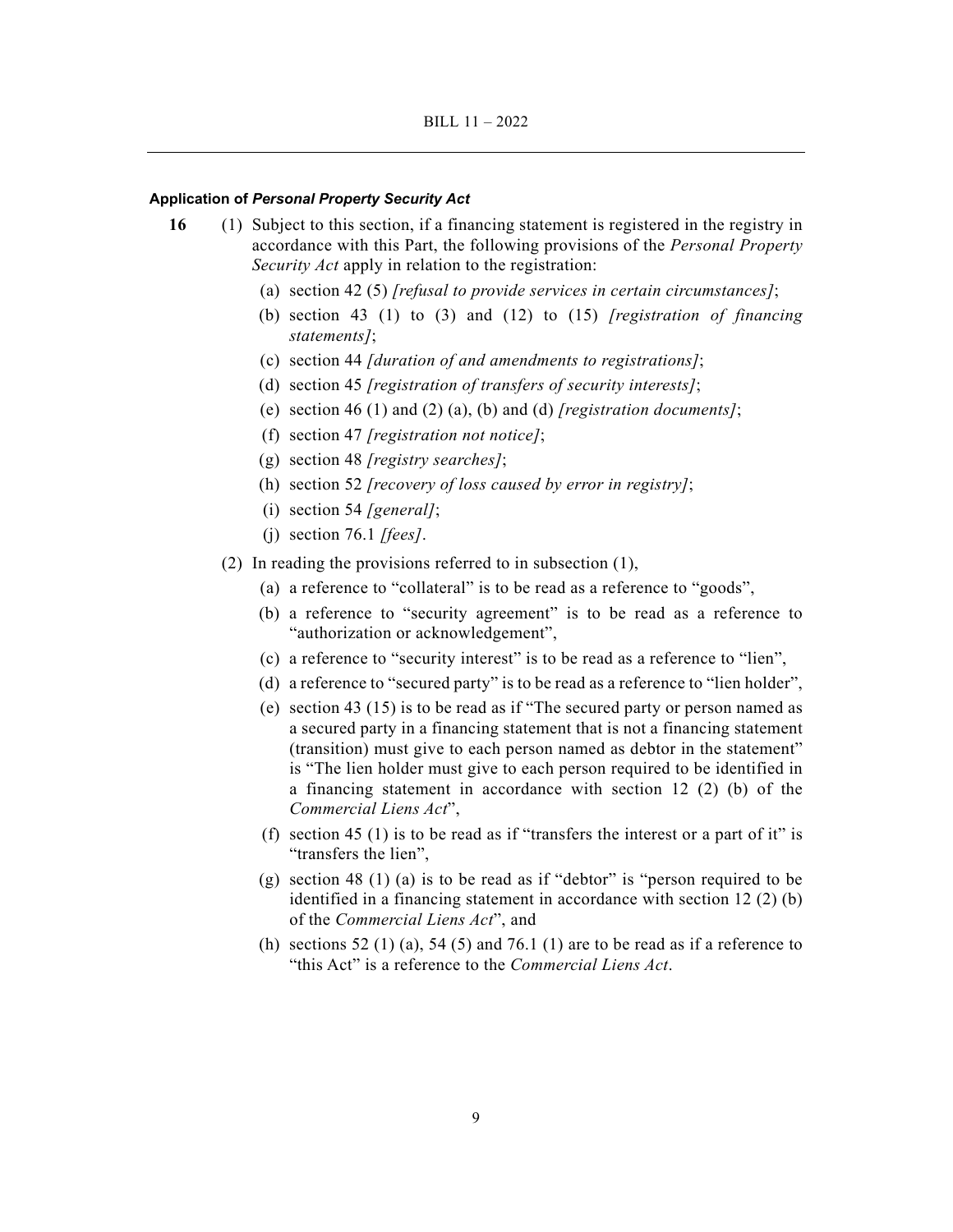#### **Amendment or discharge of registrations**

- **17** (1) The lien holder identified in a registered financing statement must discharge the registration not later than one month after the date the amount secured by the lien is paid, unless before the expiry of that one-month period the registration lapses.
	- (2) If a financing statement is registered in relation to a lien and
		- (a) the amount secured by the lien is paid,
		- (b) the lien holder identified in the financing statement has agreed to release part or all of the goods described in the financing statement,
		- (c) the description of the goods contained in the financing statement includes an item or kind of goods that is not subject to the lien, or
		- (d) no lien exists in relation to the goods described in the financing statement,

the owner of the goods described in the financing statement may give a written demand to the lien holder.

- (3) The demand under subsection (2) may require that,
	- (a) in the case described in subsection (2) (a) or (d), the registration be discharged,
	- (b) in the case described in subsection (2) (b), the registration be amended or discharged, to reflect the terms of the agreement, or
	- (c) in the case described in subsection (2) (c), the goods description be amended to exclude items or kinds of goods that are not subject to the lien.
- (4) The lien holder must register a financing change statement amending or discharging the registration not later than 40 days after the date that the demand under subsection (2) is given.
- (5) If the lien holder fails to register a financing change statement amending or discharging the registration as required under subsection (4), the person who gave the demand may, on giving the registrar proof satisfactory to the registrar that the demand has been given to the lien holder, register a financing change statement amending or discharging the registration in accordance with the demand, unless in the meantime the lien holder registers an order of the court maintaining the registration.
- (6) The demand under subsection (2) must be given in accordance with section 60 (2) *[service of statements, notices and demands]*.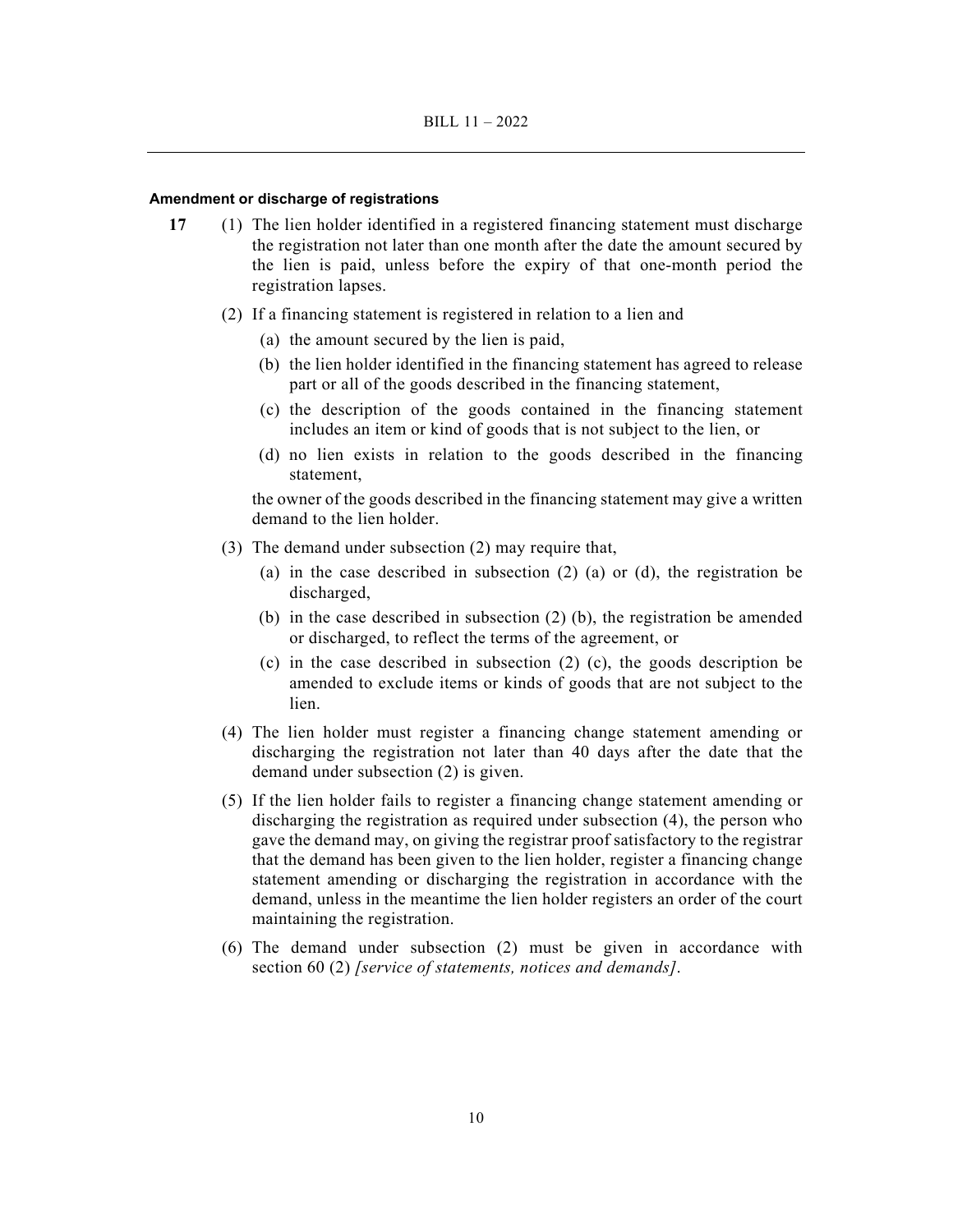- (7) On application to the court by the lien holder, the court may order that the registration
	- (a) be maintained on any conditions and for any period of time, subject to section 44 (1) of the *Personal Property Security Act*, as adopted by section 16 $(1)$  $(c)$  of this Act, or
	- (b) be discharged or amended.
- (8) No fee or expense may be charged and no amount may be accepted by a lien holder for compliance with a demand given under subsection (2), unless the charge was agreed to by the parties before the demand was given.

#### **Transfer of owner's interest in goods with prior consent**

- **18** (1) In this section, **"designated period"** means the period that
	- (a) begins on the day that is 15 days after the date the owner transfers all or part of the owner's interest in the goods with the prior consent of the lien holder, and
	- (b) ends on the day before the date the lien holder amends the registration to name the transferee of the goods as the new owner.
	- (2) If a lien on goods, other than serial numbered goods, has been perfected by registration and the owner transfers all or part of the owner's interest in the goods with the prior consent of the lien holder, the lien on the transferred goods is subordinate to
		- (a) the interest of a buyer or lessee of the goods who acquires the interest, for value and without knowledge of the lien, in the transferred goods after the transfer and before the lien holder amends the registration to name the transferee of the goods as the new owner,
		- (b) a perfected security interest in the transferred goods that attaches and is perfected in the designated period,
		- (c) the interest of a person who causes the goods to be seized in the designated period under a legal process to enforce a judgment,
		- (d) the interest of a creditor entitled by law to participate in the distribution of the goods, or their proceeds, seized in the designated period under a legal process to enforce a judgment,
		- (e) the interest of a representative of creditors in the goods seized in the designated period under a legal process to enforce a judgment, but only for the purposes of enforcing the rights of a person described in paragraph (c),
		- (f) a trustee in bankruptcy appointed under the *Bankruptcy and Insolvency Act* (Canada), if the date of the bankruptcy is in the designated period, and
		- (g) a liquidator appointed under the *Winding-up and Restructuring Act* (Canada), if the date of the winding-up order is in the designated period.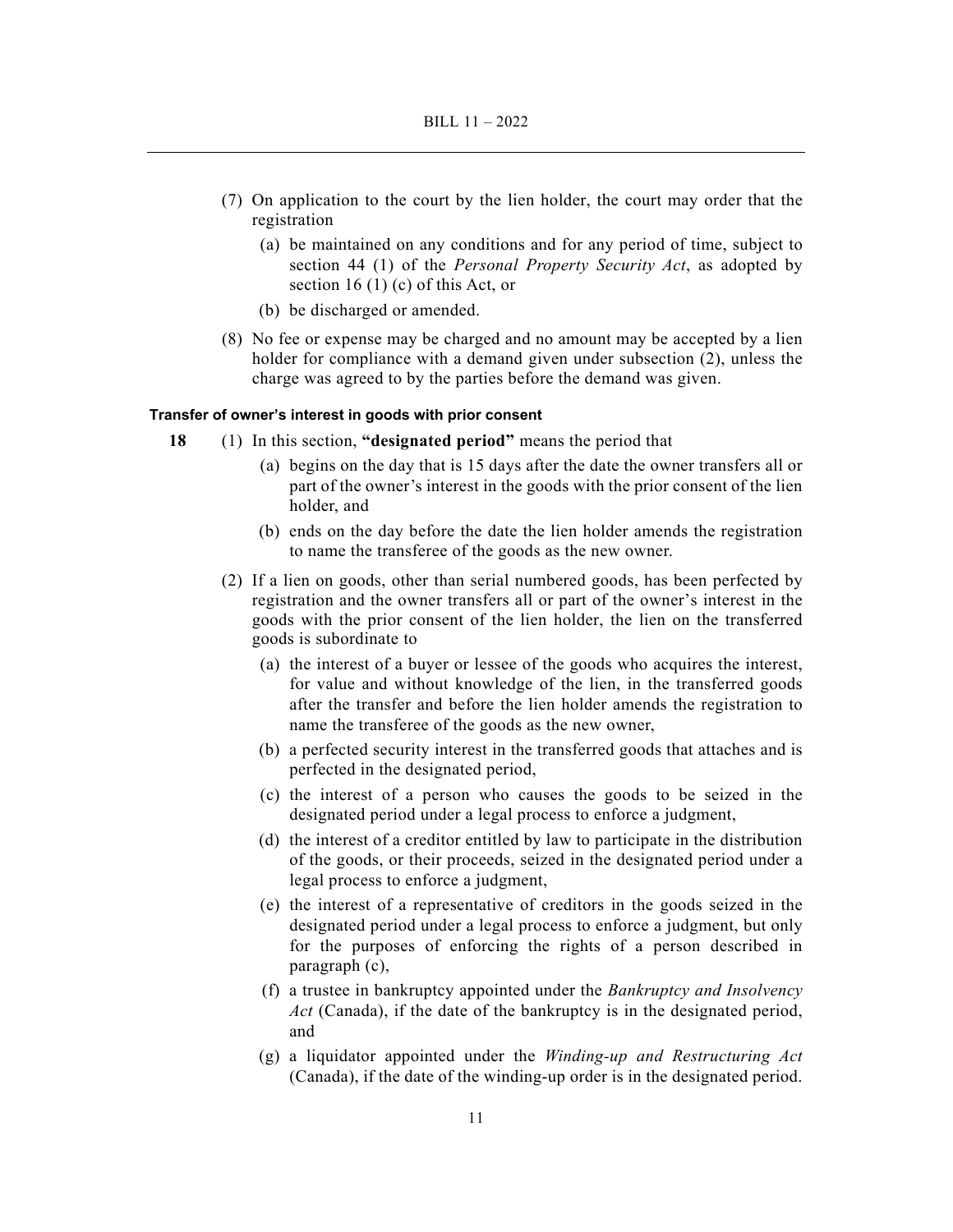### **Transfer of owner's interest in goods without prior consent or change of owner's name**

- **19** (1) In this section, **"designated period"** means,
	- (a) in the case of a transfer of all or part of the owner's interest in the goods, the period that
		- (i) begins on the day that is 15 days after the date the lien holder has knowledge of information required to register a financing change statement showing the transferee as the new owner, and
		- (ii) ends on the day before the date the lien holder amends the registration to name the transferee of the goods as the new owner, and
	- (b) in the case of a change in the owner's name, the period that
		- (i) begins on the day that is 15 days after the date the lien holder has knowledge of the new name, and
		- (ii) ends on the day before the date the lien holder amends the registration to indicate the new name of the owner.
	- (2) If a lien on goods, other than serial numbered goods, is perfected by registration and the lien holder has knowledge of
		- (a) information required to register a financing change statement showing the transferee as the new owner, if all or part of the owner's interest in the goods has been transferred without the consent of the lien holder, or
		- (b) the new name of the owner, if there has been a change in the owner's name,

the lien on the goods transferred, if paragraph (a) applies, and on the goods, if paragraph (b) applies, is subordinate to

- (c) the interest of a buyer or lessee of the goods who acquires the interest, for value and without knowledge of the lien, in the transferred goods after the transfer and before the lien holder amends the registration to name the transferee of the goods as the new owner or to indicate the new name of the owner, as applicable,
- (d) a perfected security interest in the goods that attaches and is perfected in the designated period,
- (e) the interest of a person who causes the goods to be seized in the designated period under a legal process to enforce a judgment,
- (f) the interest of a creditor entitled by law to participate in the distribution of the goods, or their proceeds, seized in the designated period under a legal process to enforce a judgment,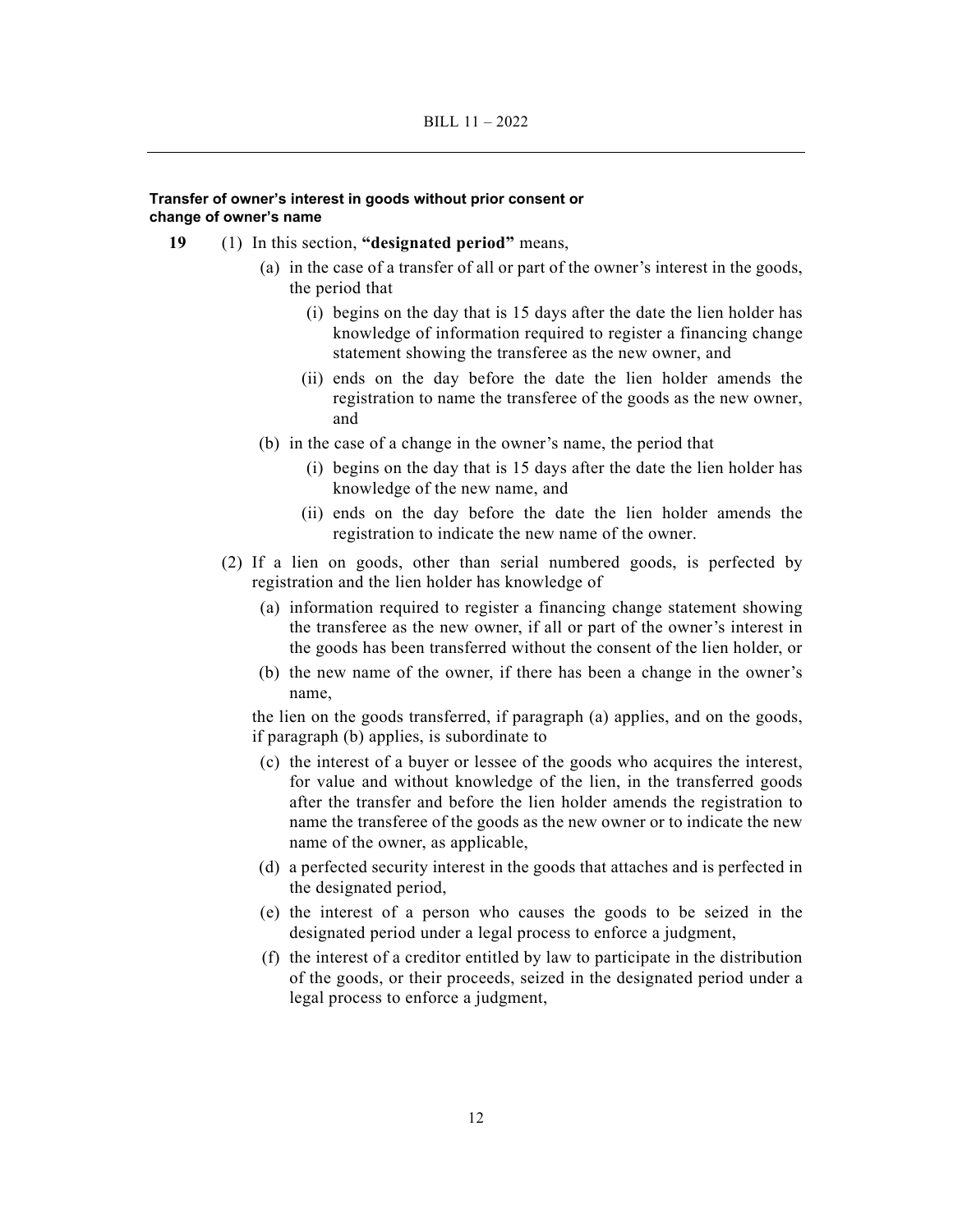- (g) the interest of a representative of creditors in the goods seized in the designated period under a legal process to enforce a judgment, but only for the purposes of enforcing the rights of a person described in paragraph (e),
- (h) a trustee in bankruptcy appointed under the *Bankruptcy and Insolvency Act* (Canada), if the date of the bankruptcy is in the designated period, and
- (i) a liquidator appointed under the *Winding-up and Restructuring Act* (Canada), if the date of the winding-up order is in the designated period.
- (3) If the owner's interest in part or all of the goods is transferred without the consent of the lien holder and there are one or more subsequent transfers of the goods without the consent of the lien holder before the lien holder acquires knowledge of the name of the transferee who has possession of the goods, the lien holder is deemed to have complied with subsection (2) if the lien holder registers a financing change statement not later than 15 days after the date that the lien holder acquires knowledge of
	- (a) the name of the transferee who has possession of the goods, and
	- (b) the information required to register a financing change statement.
- (4) For certainty, the lien holder need not register financing change statements with respect to any intermediate transferee.

## **PART 4 – PRIORITY OF LIEN**

#### **Priority of liens over other interests**

- **20** (1) Except as provided in this Act or any other Act, a perfected lien has priority over an interest that is created after the lien attaches.
	- (2) A lien, whether perfected or unperfected, has priority over
		- (a) a security interest that attached before the lien attaches, and
		- (b) a writ of execution, or a charging order, issued before the lien attaches.

## **Lien subordinate or unenforceable**

- **21** (1) In this section, **"seized under legal process"** includes
	- (a) the seizure of goods subject to a lien under a writ of execution, and
	- (b) the issue of an equitable execution order or charging order affecting the goods.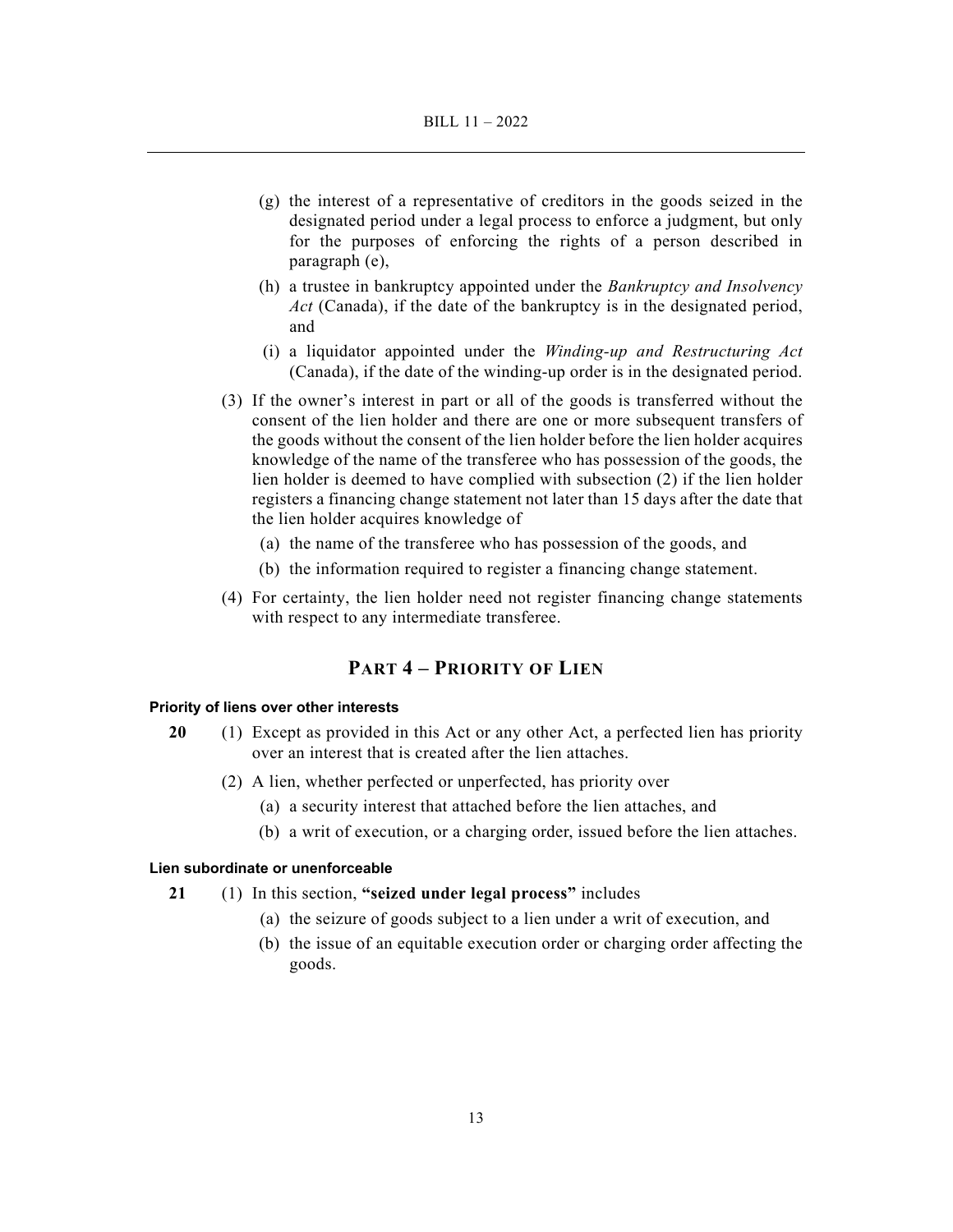- (2) If a lien is unperfected when the goods are seized under legal process to enforce a judgment, the lien is subordinate to the following interests:
	- (a) the interest of a person who causes the goods to be seized;
	- (b) the interest of a creditor entitled by law to participate in the distribution of the seized goods or their proceeds;
	- (c) the interest of a representative of creditors, but only for the purposes of enforcing the rights of a person described in paragraph (a).
- (3) A lien is subordinate to the following:
	- (a) the interest of a buyer or lessee of the goods who gives value and acquires the interest without knowledge of the lien and before the lien is perfected;
	- (b) a security interest that attaches after the lien attaches and that is perfected before the lien is perfected.
- (4) A lien is not enforceable against the following persons:
	- (a) a trustee in bankruptcy appointed under the *Bankruptcy and Insolvency Act* (Canada), if the lien is unperfected on the date of bankruptcy;
	- (b) a liquidator appointed under the *Winding-up and Restructuring Act* (Canada), if the lien is unperfected on the date of the winding-up order.

#### **Exceptions to priority of liens**

- **22** (1) In this section, **"consumer goods"** means goods that are used or acquired for use primarily for personal, family or household purposes.
	- (2) A buyer or lessee of goods sold or leased in the ordinary course of business of the seller or lessor takes the goods free of any perfected or unperfected lien, whether or not the buyer or lessee has knowledge of the lien.
	- (3) Subject to subsection (4), a buyer or lessee of goods that are acquired as consumer goods takes the goods free of any perfected or unperfected lien if the buyer or lessee
		- (a) gives value for the interest acquired, and
		- (b) has no knowledge of the lien.
	- (4) Subsection (3) does not apply to a lien on
		- (a) goods the purchase price of which exceeds the greater of \$1 500 and an amount prescribed under section 30 (4) (b) *[exception to buyer taking goods free of security interest]* of the *Personal Property Security Act*, or
		- (b) leased goods the market value of which exceeds the greater of \$1 500 and an amount prescribed under section 30 (4) (c) of the *Personal Property Security Act*.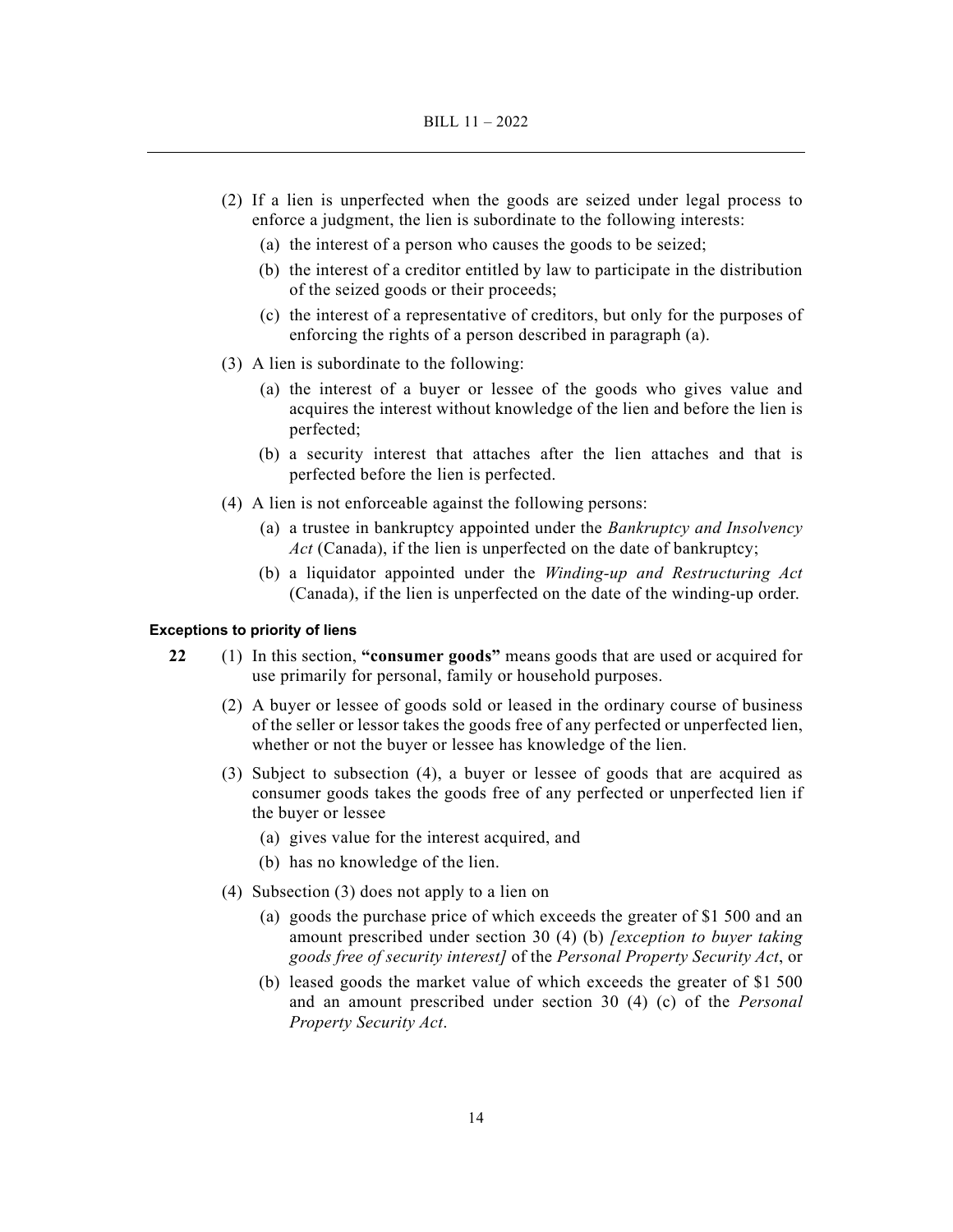- (5) A buyer or lessee of goods takes the goods free of a lien described in section 14 *[grace periods for perfection by registration]* of this Act if, during the 15-day period described in that section and before the lien is perfected by registration, the buyer or lessee
	- (a) gives value for the interest acquired, and
	- (b) has no knowledge of the lien.

## **Priority among liens**

**23** Subject to section 7 *[enforceability]*, priority among 2 or more liens, whether the liens are perfected or unperfected, is to be determined by the reverse order in which the services were provided.

## **PART 5 – DUTIES OF LIEN HOLDER**

## **Division 1 – Care of Goods**

#### **Care of goods in lien holder's possession**

- **24** (1) A lien holder must use reasonable care in the custody and preservation of goods in the possession of the lien holder, including taking necessary steps to preserve rights against other persons.
	- (2) Unless otherwise agreed by the lien holder and the owner of the goods, if the goods are in the lien holder's possession,
		- (a) reasonable expenses, including the costs of insurance and payment of taxes or other charges incurred in obtaining, maintaining possession of and preserving the goods, are secured by the lien,
		- (b) the risk of loss or damage to the goods, unless caused by the negligence of the lien holder, is on the owner to the extent of any inadequacy in insurance coverage,
		- (c) the lien holder may hold as additional security any increase or profits, except money, such as the young of an animal born while the animal is subject to the lien, and must apply any money received as increase or profits, unless remitted to the owner, immediately on its receipt to reduce the amount secured by the lien, and
		- (d) the lien holder must keep the goods identifiable, but fungible goods may be commingled.
	- (3) Subject to subsection (1), a lien holder may use the goods as follows:
		- (a) for the purposes of preserving the goods;
		- (b) in accordance with an order of the court in the manner directed.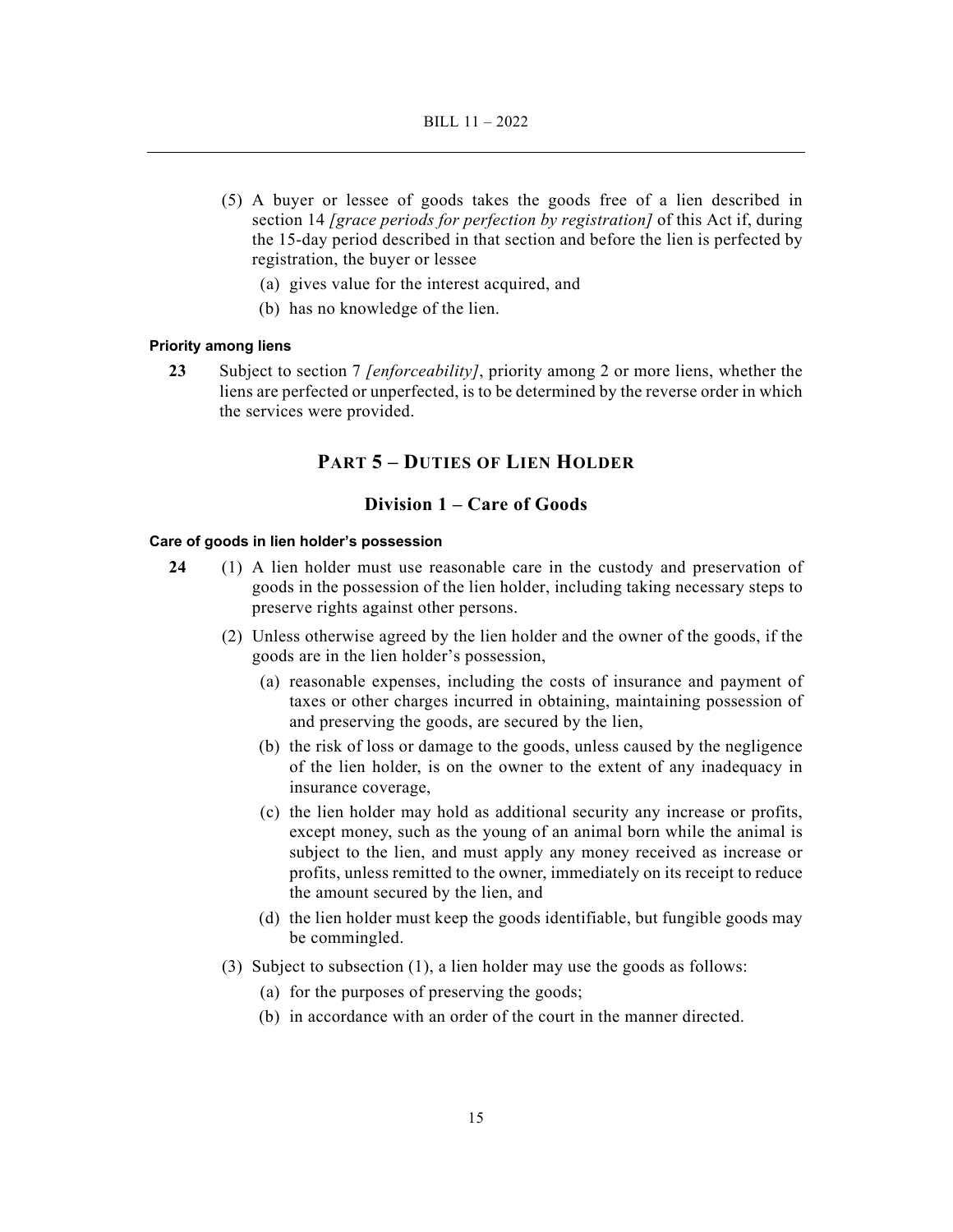## **Division 2 – Information About Goods**

#### **Demand for information from lien holder**

- **25** (1) The owner of goods subject to a lien or another person with an interest in the goods, the person who requested services in relation to the goods, a creditor, a sheriff or an authorized representative of any of them may, by a demand in writing that contains an address for reply and is delivered to the lien holder,
	- (a) if an address is in the records of the registry,
		- (i) at the lien holder's most recent address in a registered financing statement that relates to the goods, or
		- (ii) at an address of the lien holder, whether or not in the records of the registry, that is more recent than the address referred to in subparagraph (i), or
	- (b) if no address is in the records of the registry, at the current address of the lien holder,

require the lien holder to send to the person making the demand, or, if the demand is made by the owner, to any person at an address specified by the owner, any of the information specified in subsection (2).

- (2) The information that may be demanded under subsection (1) may be one or more of the following:
	- (a) a copy of an authorization or acknowledgement held by the lien holder for services in relation to the goods;
	- (b) a statement in writing of the amount of the indebtedness and of the terms of payment of that indebtedness as of the date specified in the demand;
	- (c) a written approval or correction of an itemized list of goods attached to the demand indicating which items in the demand are the goods subject to the lien as of the date specified in the demand;
	- (d) a written approval or correction of the amount of the indebtedness and of the terms of payment of the indebtedness as of the date specified in the demand.
- (3) A lien holder must reply to a demand under subsection (1) within 10 days after the lien holder receives the demand.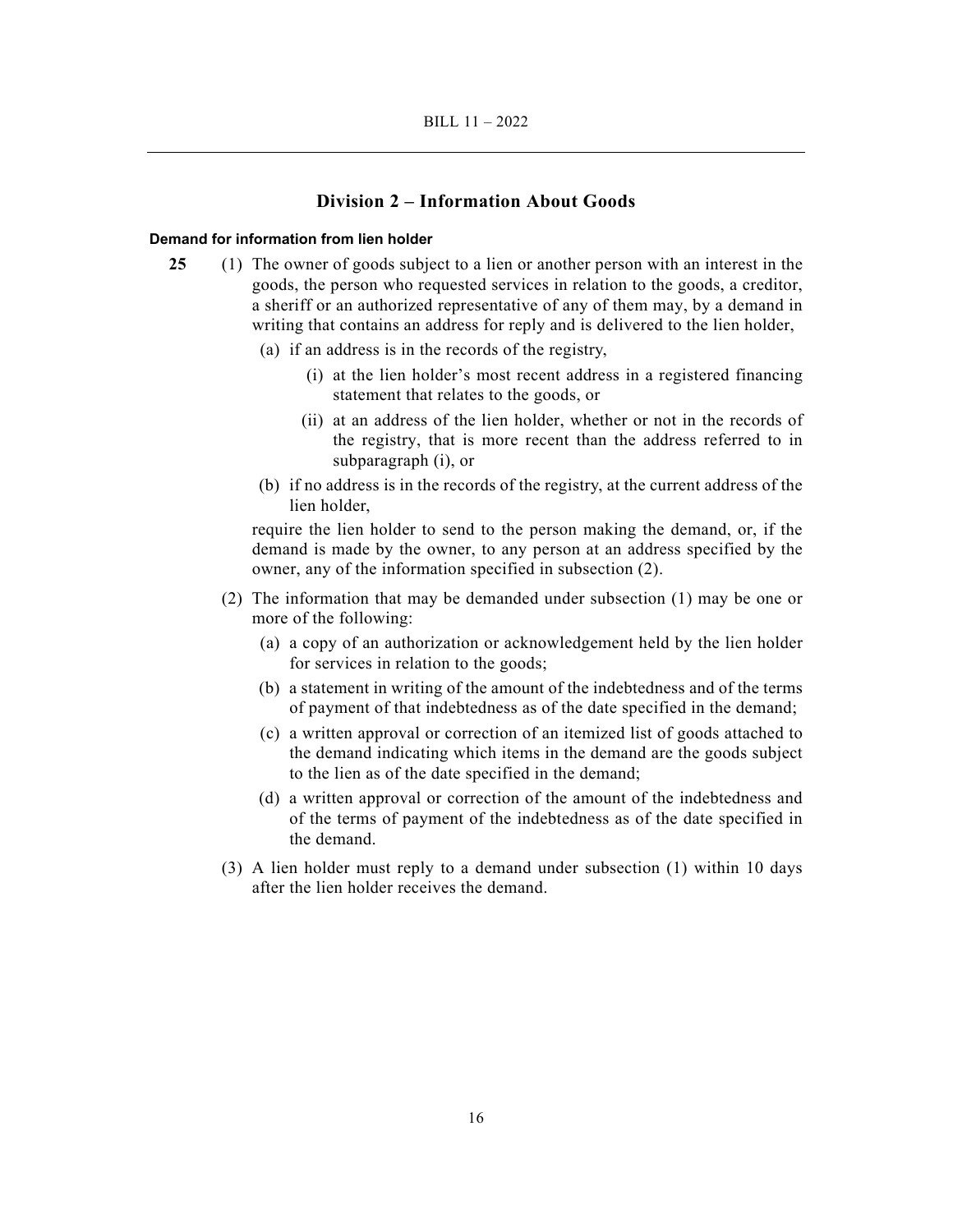#### **Failure to reply to demand under section 25**

- **26** (1) If, without reasonable excuse, in relation to a demand under section 25 (1),
	- (a) the lien holder fails to comply within 10 days after the date that the lien holder receives the demand, or
	- (b) the lien holder's reply to the demand under that section is incomplete or incorrect,

the person making the demand may, in addition to any other remedy provided for in this Act, apply to the court for an order requiring the lien holder to comply with the demand.

- (2) If a demand is made under section 25 (1) and the person receiving the demand no longer has an interest in the goods that are the subject of the demand, the person must, not later than 10 days after the date that the person receives the demand, disclose the name and address of
	- (a) the person's immediate successor in interest, and
	- (b) if known to the person, the current successor in interest.
- (3) If, without reasonable excuse, the person receiving the demand fails to comply with subsection (2), the person making the demand may, in addition to any other remedy provided for in this Act, apply to the court for an order requiring the person to whom the demand has been made to comply.

#### **Court order in relation to reply to demand under section 25**

- **27** (1) On application under section 26 (1) or (3), the court may make an order requiring the lien holder or the person receiving a demand under section 25 to comply with the demand or to disclose the information required under section 26 (2).
	- (2) The court may provide for the actual or possible failure of the lien holder or the person receiving the demand to comply with an order under subsection (1) by making one or more of the following orders, either on an application under section 26 (1) or (3) or as part of the order under subsection (1) of this section:
		- (a) any order the court considers necessary to ensure compliance with a demand under section 25 or the requirement to disclose the information under section 26 (2);
		- (b) in the case of non-compliance by the lien holder, an order that the lien of the lien holder with respect to which the demand was made is unperfected or extinguished and that any related registration be discharged.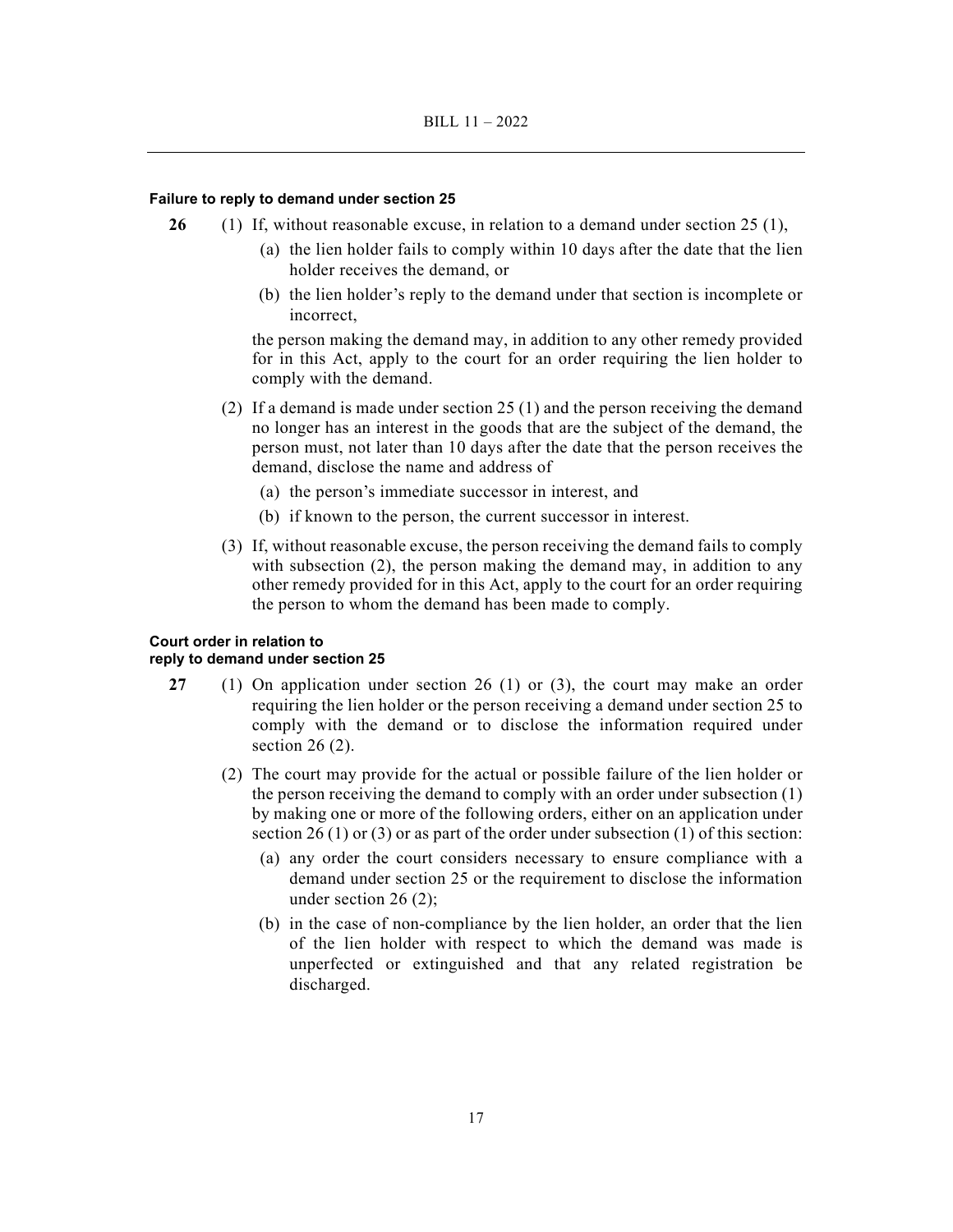- (3) On an application
	- (a) under section 26 (3), or
	- (b) under this subsection made by
		- (i) the lien holder referred to in section 26 (1), or
		- (ii) the person referred to in section  $26(2)$  as receiving the demand,

the court, subject to section 58 (1) *[consequences of non-compliance with Act]*, may, unless the demand is made by the owner of the goods subject to the demand, exempt the lien holder or person receiving the demand in whole or in part from complying with section 25 (3) or section 26 (2) or may extend the time for compliance.

#### **Effect of reply to demand**

- **28** (1) A lien holder who has replied to a demand referred to in section 25 (1) is estopped, for the purposes of this Act, against the person making the demand or against any other person who can reasonably be expected to rely on the reply from denying
	- (a) the accuracy of the information referred to in section 25 (2) (b) to (d) and contained in the reply to the demand, and
	- (b) that the copy of the authorization or acknowledgement referred to in section 25 (2) (a) that is provided in response to a demand under section 25 (1) is a true copy of that authorization or acknowledgement,

but only to the extent that the person making the demand or the other person has in fact relied on

- (c) the information referred to in paragraph (a), or
- (d) the accuracy of the copy of the authorization or acknowledgement referred to in paragraph (b).
- (2) A successor in interest referred to in section 26 (2) (b) is estopped, for the purposes of this Act, against the person making the demand referred to in section 25 (1) and any other person who can reasonably be expected to rely on the reply to the demand from denying
	- (a) the accuracy of the information referred to in section  $25(2)$  (b) to (d) and contained in the reply to the demand, and
	- (b) that the copy of the authorization or acknowledgement referred to in section 25 (2) (a) that is provided in response to a demand under section 25 (1) is a true copy of that authorization or acknowledgement,

but only to the extent that the person making the demand or the other person has in fact relied on

- (c) the information referred to in paragraph (a), or
- (d) the accuracy of the copy of the authorization or acknowledgement referred to in paragraph (b).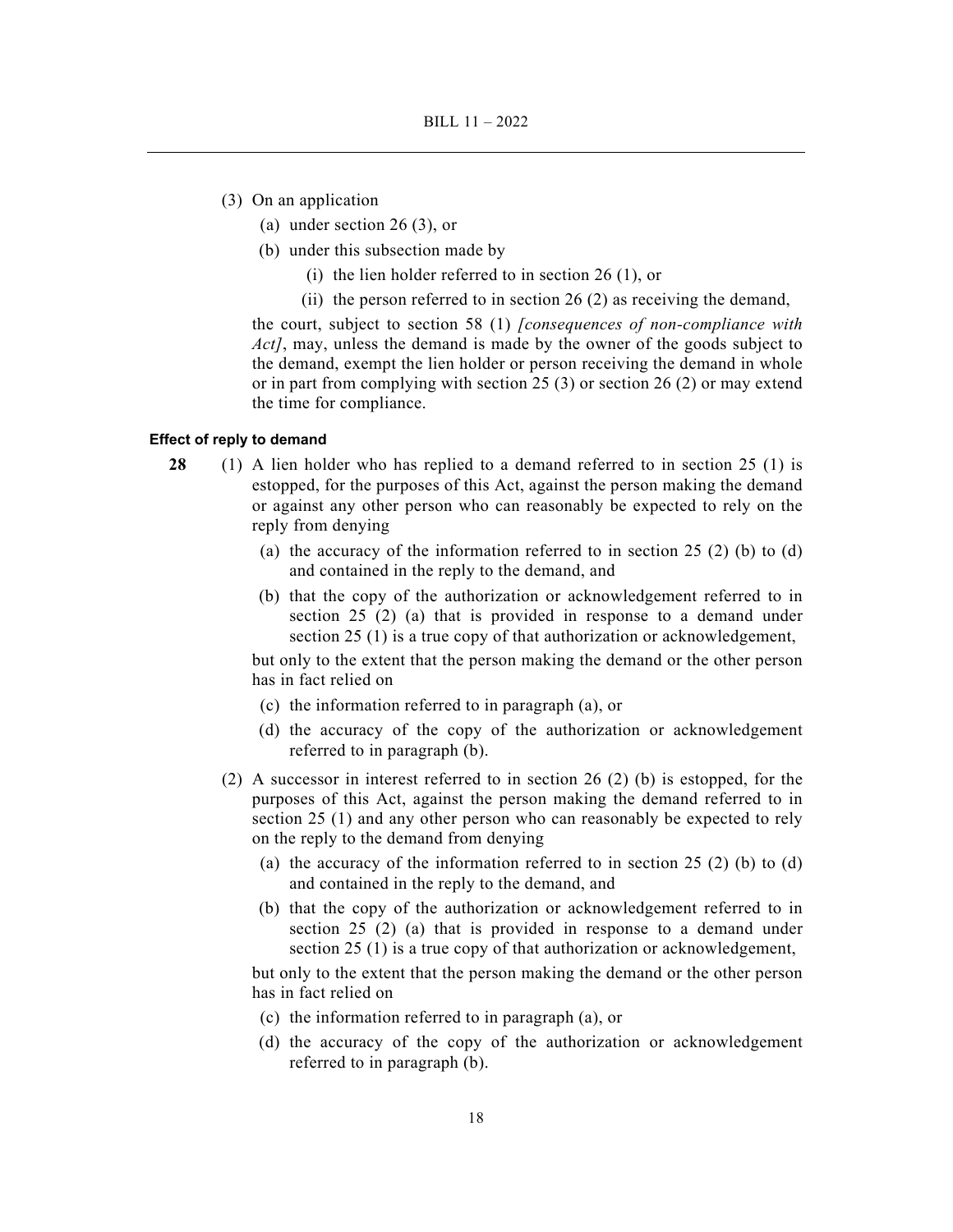- (3) A successor in interest is not estopped under subsection (2) if
	- (a) the person making the demand or other person who relied on the reply knows that the interest has been transferred to the successor in interest and knows that successor's identity and address, or
	- (b) before making the demand, a financing change statement has been registered in accordance with section 45 of the *Personal Property Security Act*, as adopted by section 16 (1) (d) of this Act, disclosing the successor in interest as the lien holder.

#### **Payment for demand**

**29** The person to whom a demand is made under section 25 (1) may require payment in advance of a fee in an amount prescribed under section 18 (18) *[secured party fee]* of the *Personal Property Security Act* for each reply to a demand, but the owner is entitled to make a demand and receive a reply to it without charge once every 6 months.

## **PART 6 – RIGHTS AND REMEDIES ON DEFAULT**

### **Definition for Part**

- **30** In this Part, **"default"** means the failure to pay the amount secured by a lien after
	- (a) the amount becomes payable, and
	- (b) any period granted by the lien holder and set out in writing has expired.

## **Division 1 – Rights and Remedies**

### **Rights and remedies available to lien holder and owner**

- **31** (1) The rights and remedies in this Part are cumulative.
	- (2) After default, except as provided in subsection (4), the lien holder has against the owner only
		- (a) the rights, remedies and obligations provided in this Part, and
		- (b) when the lien holder is in possession of the goods, the rights, remedies and obligations provided in section 24 *[care of goods in lien holder's possession]*.
	- (3) After default, the owner has against the lien holder the rights and remedies provided by any other enactment or rule of law consistent with this Act, and the rights and remedies provided in this Part and section 24.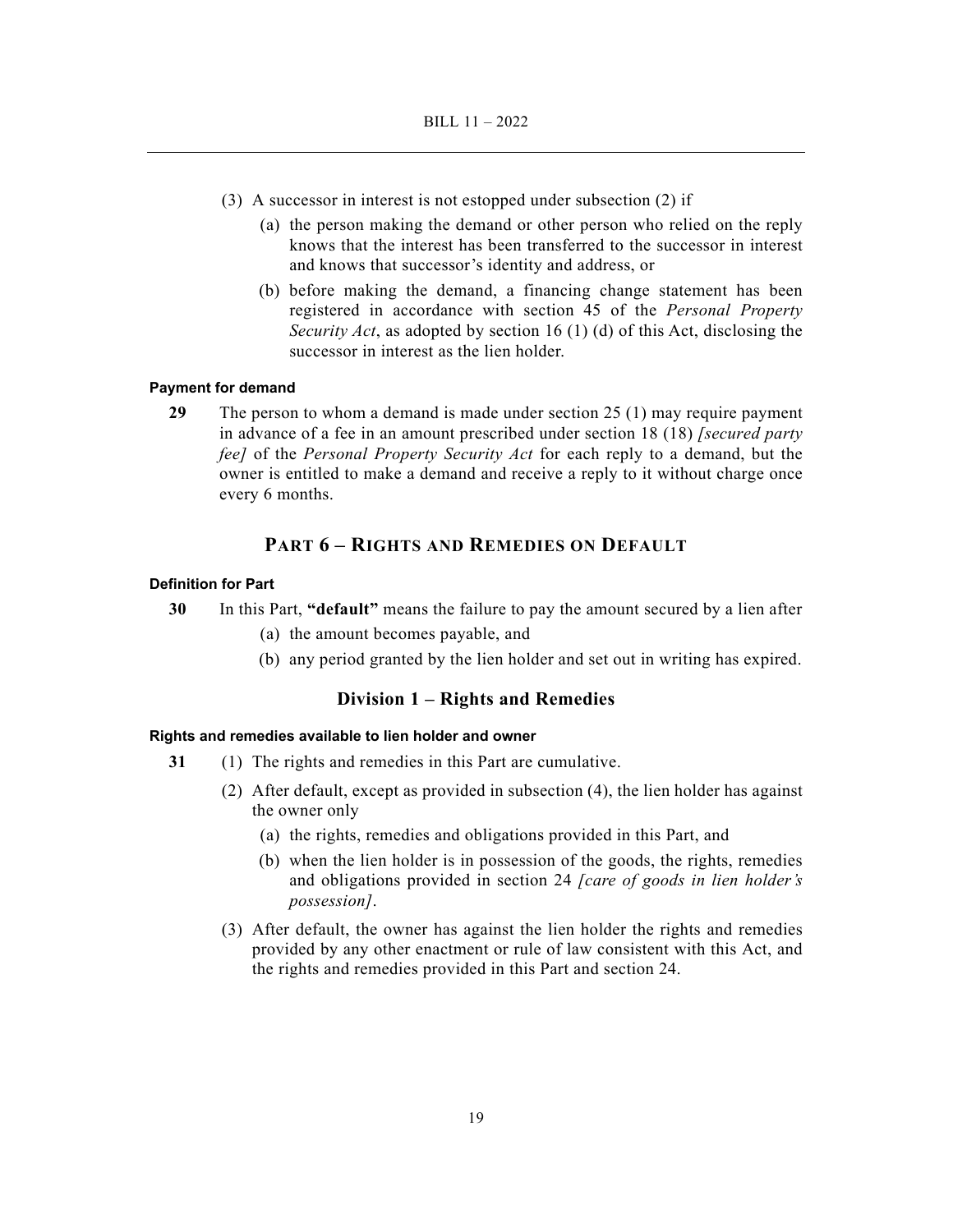- (4) Except as provided in sections 24, 37 *[disposition of goods by lien holder]*, 41 *[distribution of amounts realized from disposition of goods]* and 43 (1) *[right to redeem goods]*, no provision of the following sections, to the extent that it imposes obligations on the lien holder or gives rights to the owner, can be waived or varied by agreement, as a term of an authorization or acknowledgement or otherwise:
	- (a) section 24 (1);
	- (b) section 33 (2) (b) *[seizure of goods by bailiff without removal from premises]*;
	- (c) section 37;
	- (d) section 38 *[notice of disposition]*;
	- (e) section 39 *[purchase of goods by lien holder]*;
	- (f) section 41 *[distribution of amounts realized from disposition of goods]*;
	- (g) section 42 *[lien holder proposal to take goods in satisfaction of lien]*;
	- (h) section 43;
	- (i) section 44 *[court may resolve dispute]*;
	- (j) section 45 *[payment into court by petitioner, release of goods and payment out of court]*;
	- (k) section 46 *[payment into court by interlocutory application, release of goods and payment out of court]*;
	- (l) section 47 *[supervisory jurisdiction of court]*;
	- (m) section 50 *[rights, duties and obligations discharged in a commercially reasonable manner]*;
	- (n) section 58 *[consequences of non-compliance with Act]*.
- (5) A lien does not merge only because a lien holder has reduced the lien holder's claim to judgment.

## **Division 2 – Seizure of Goods Subject to Lien by Bailiff**

#### **Seizure by bailiff**

- **32** (1) Subject to this section, a lien holder may cause goods to be seized after default if
	- (a) the lien holder causing the goods to be seized holds a lien on the goods, and
	- (b) the lien has attached to the goods, whether the lien is perfected or unperfected.
	- (2) Goods to which a lien has attached may be seized only by a bailiff.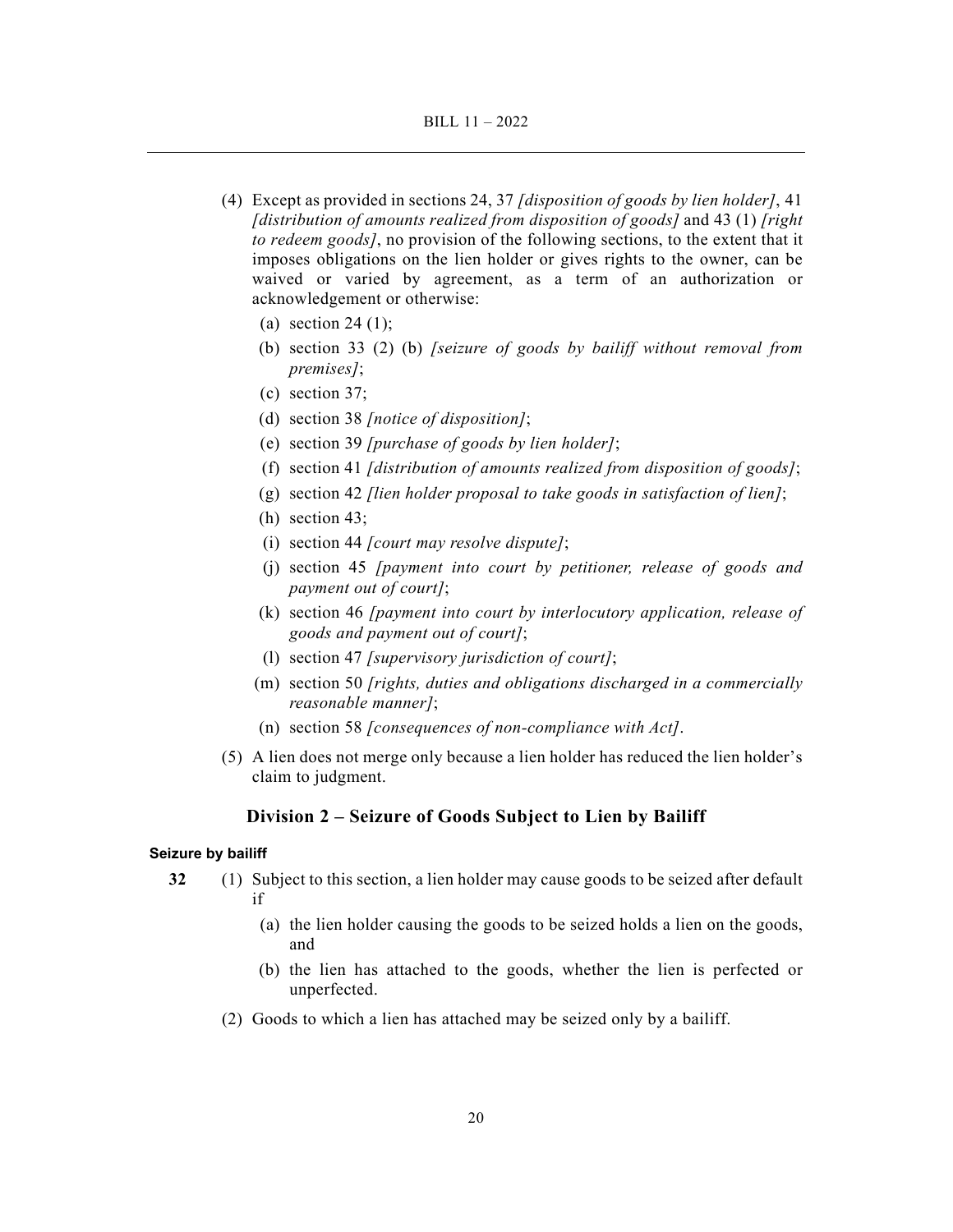- (3) A bailiff may only seize goods to which a lien has attached, if authorized by a lien holder who has
	- (a) signed a direction of seizure, and
	- (b) delivered the direction to the bailiff who is to seize the goods.
- (4) A direction of seizure referred to in subsection (3) must include a description of the goods to be seized and any other prescribed information or records.
- (5) A seizure of goods by a bailiff under this section does not affect the interest of a person who has priority over the rights of the lien holder.

#### **Seizure of goods by bailiff without removal from premises**

- **33** (1) In seizing goods under section 32, the bailiff may seize the goods without removing the goods from the premises where the goods are located by posting a notice of seizure on the goods or in a conspicuous place in close proximity to the goods, if
	- (a) the lien is perfected by registration in accordance with section 12 *[perfection by registration]*, and
	- (b) the bailiff determines that the goods cannot be readily moved or adequate alternative storage facilities are not readily available.
	- (2) If subsection (1) applies, the lien holder
		- (a) may dispose of the goods in accordance with section 37 *[disposition of goods by lien holder]*, and
		- (b) must not cause the person in possession of the premises described in subsection (1) of this section any greater inconvenience and cost than is necessarily incidental to the disposal.

### **Bailiff may appoint bailee**

- **34** (1) If a lien is perfected by registration of a financing statement in accordance with section 12, the bailiff may, at any time after seizing goods, designate any person as bailee of the bailiff if the person signs an undertaking that includes the following:
	- (a) a term that the person undertakes to hold the goods in the person's possession as bailee for the bailiff;
	- (b) a term that the person undertakes to deliver the goods to the bailiff in accordance with the bailiff's demand;
	- (c) prescribed terms or information, if any.
	- (2) A bailiff continues to hold seized goods that are held by a bailee under an undertaking in accordance with subsection (1).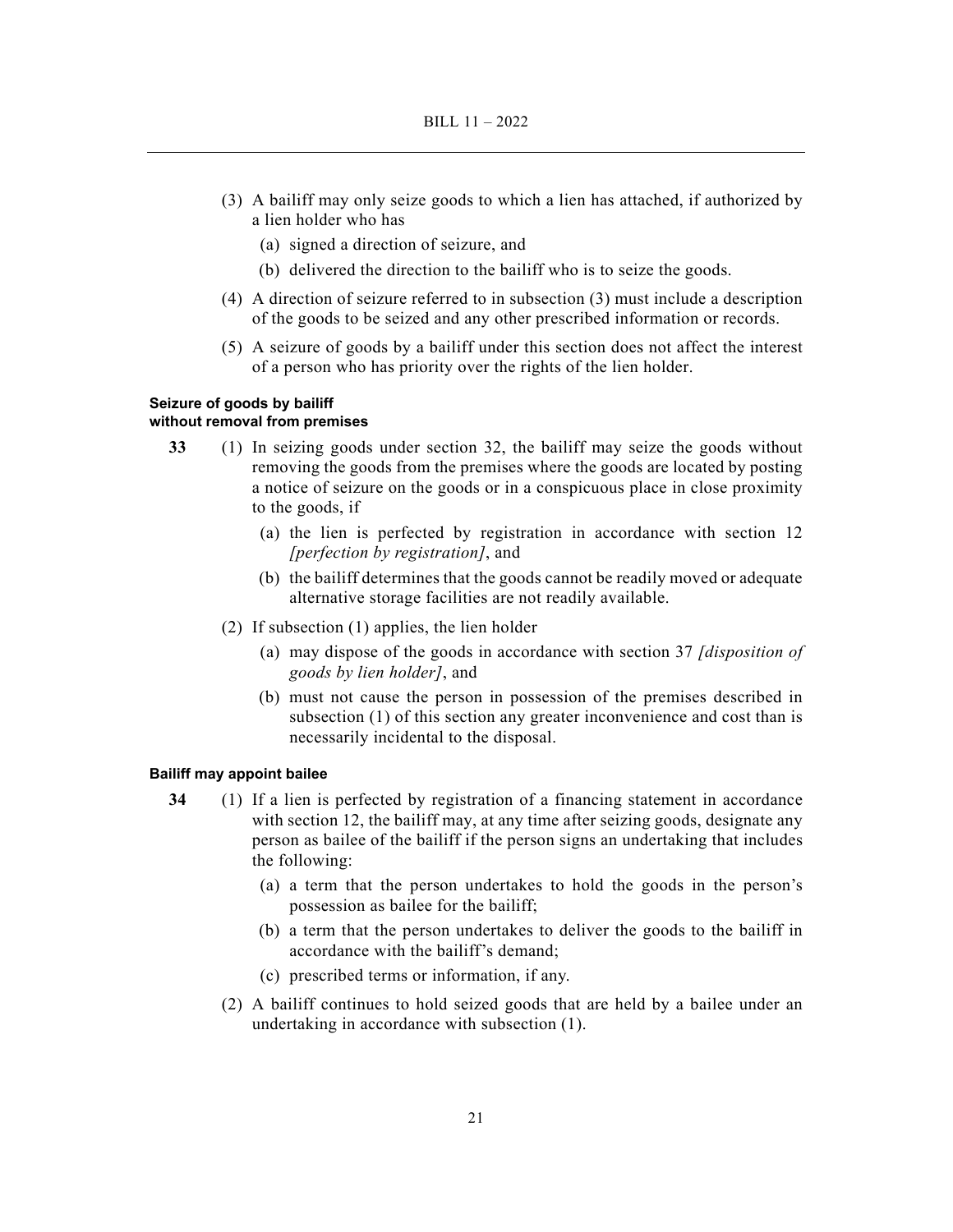#### **Giving possession of seized goods to lien holder**

- **35** A bailiff may give possession or control of the seized goods to
	- (a) the lien holder, or
	- (b) a person designated in writing to act on behalf of the lien holder.

#### **Release of possession of seized goods**

- **36** (1) A bailiff must deliver a written notice to the lien holder named in a direction of seizure, indicating that the seized goods are to be released at a date specified in the notice unless before that date
	- (a) the lien holder, or a person designated in writing to act on behalf of the lien holder, takes possession of the seized goods, and
	- (b) all of the bailiff's fees and expenses associated with the seizure of goods are paid.
	- (2) The notice referred to in subsection (1) may be delivered before or after the goods are seized.
	- (3) The bailiff may release the seized goods if, before the date specified in the notice referred to in subsection (1),
		- (a) the lien holder, or a person designated in writing to act on behalf of the lien holder, does not take possession of the seized goods described in the direction of seizure, or
		- (b) the bailiff's fees and expenses associated with the seizure of goods are not paid.
	- (4) If the bailiff releases the seized goods described in the direction of seizure in accordance with subsection (3), the lien ceases to exist.

## **Division 3 – Lien Holder Disposal or Taking of Goods Subject to Lien**

#### **Disposition of goods by lien holder**

- **37** (1) If the amount secured by the lien is not paid within 30 days after the date of default, a lien holder may dispose of the goods, in whole or in part,
	- (a) in their existing condition or after repairing or processing the goods, and
	- (b) in accordance with this section and section 38.
	- (2) The proceeds of a disposition under subsection (1) must be applied in the following order to
		- (a) the reasonable expenses of seizing, holding, repairing, processing or preparing for disposition and disposing of the goods and any other reasonable expenses of enforcing the lien, and
		- (b) the satisfaction of the obligations secured by the lien.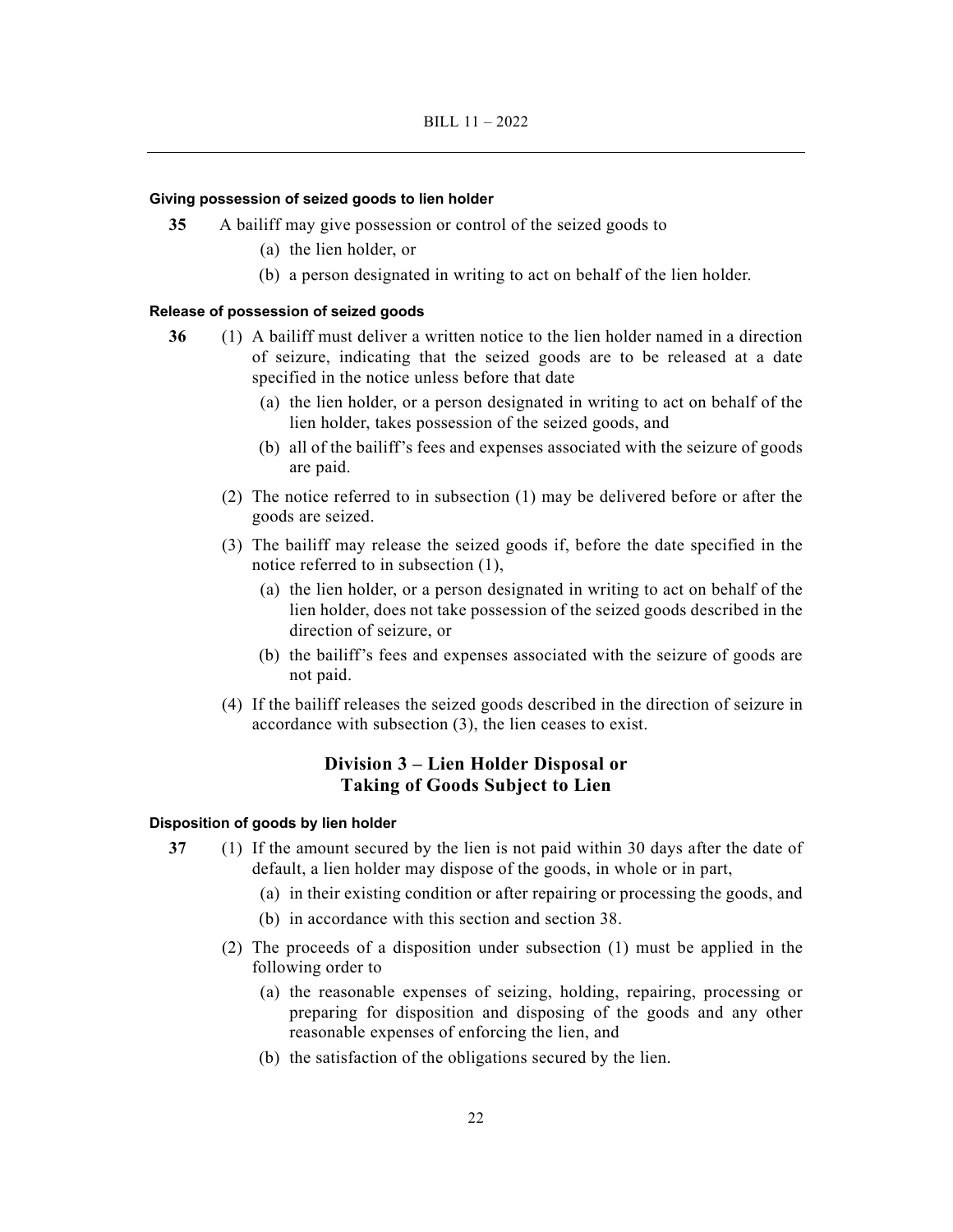- (3) Any surplus from a disposition of goods under subsection (2) must be dealt with in accordance with section 41 *[distribution of amounts realized from disposition of goods]*.
- (4) Goods may be disposed of
	- (a) by private sale,
	- (b) by public sale, including public auction or closed tender,
	- (c) as a whole or in commercial units or parts, and
	- (d) by lease, if the owner consents in writing.
- (5) The payment for goods disposed of under this section may be deferred, if the owner consents in writing.

## **Notice of disposition**

- **38** (1) Not less than 20 days before the disposition of the goods in accordance with section 37, the lien holder, subject to subsection (4), must give a notice of disposition in accordance with section 60 (3) *[service of statements, notices and demands]* to all of the following:
	- (a) the owner of the goods;
	- (b) any creditor or person with a security interest in the goods
		- (i) who has registered, before the date that the notice of disposition is given to the owner, a financing statement using the name of the owner or according to the serial number of the goods if the goods are serial numbered goods, or
		- (ii) whose security interest is perfected by possession at the time the goods were seized in accordance with section 32 *[seizure by bailiff]*;
	- (c) a lien holder with an interest in the goods
		- (i) who has registered, before the date that the notice of disposition is given to the owner, a financing statement using the name of the owner or according to the serial number of the goods if the goods are serial numbered goods, or
		- (ii) whose lien is perfected by possession at the time the goods were seized in accordance with section 32;
	- (d) any other person with an interest in the goods who has given notice to the lien holder, in writing and in accordance with section 60 (4), of the person's interest in the goods before the date that the notice of disposition is given to the owner.
	- (2) Subject to subsection (3), the notice of disposition referred to in subsection  $(1)$ must contain
		- (a) a description of the goods,
		- (b) the amount required to satisfy the obligation secured by the lien,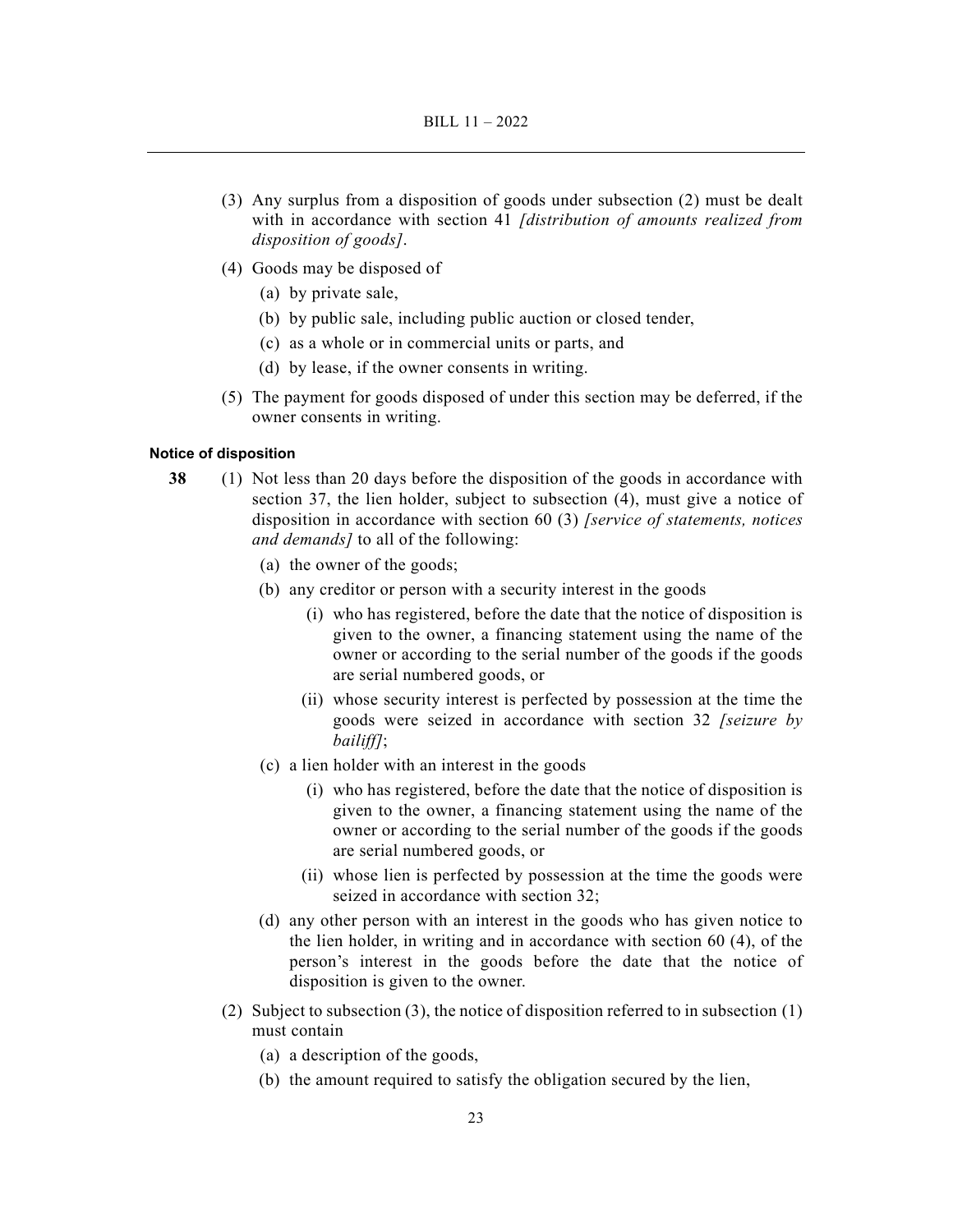- (c) the amount of the applicable expenses referred to in section  $37(2)$  (a) or, if the amount of the expenses has not been determined, a reasonable estimate,
- (d) a statement that, on payment of the amounts due under paragraphs (b) and (c), any person entitled to receive the notice may redeem the goods,
- (e) a statement that, unless the goods are redeemed, the goods will be disposed of and the person who is obligated to pay for the services may be liable for a deficiency, and
- (f) the date, time and place of any sale by public auction, or the place to which closed tenders may be delivered and the date after which closed tenders will not be accepted or after which any private disposition of the goods is to be made, if applicable to the manner of disposal.
- (3) If the notice required by subsection (1) is given to a person other than the owner, it need not contain the information specified in subsection (2) (e).
- (4) The notice referred to in subsection (1) is not required if any of the following circumstances apply:
	- (a) the goods are perishable;
	- (b) the lien holder believes on reasonable grounds that the value of the goods at the time of default will decline substantially if the goods are not disposed of immediately after default;
	- (c) the goods are of a type that is to be disposed of by sale on an organized market that handles large volumes of transactions between many different sellers and many different buyers;
	- (d) the cost of care and storage of the goods is disproportionately large relative to the value of the goods;
	- (e) for any other reason, the court, on an application made without notice to any person, is satisfied that a notice is not required;
	- (f) after default, each person entitled to receive a notice of disposition consents in writing to a disposition of the goods without compliance with the notice requirements of subsection (1).

#### **Purchase of goods by lien holder**

**39** The lien holder may purchase the goods or any part of the goods at a public sale, as referred to in section 37 (4) (b) *[disposition of goods by lien holder]*, but only for a price that bears a reasonable relationship to the market value of the goods.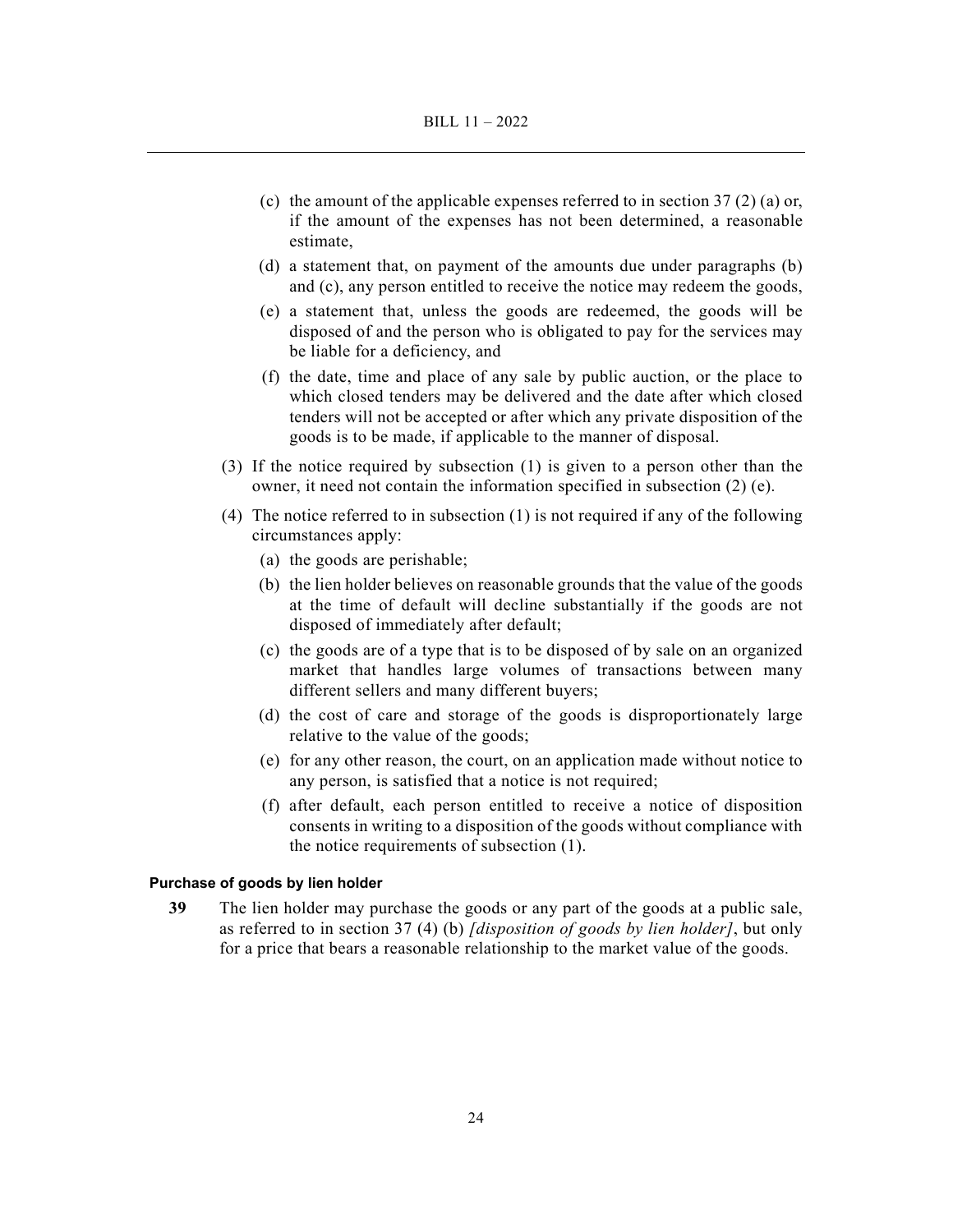## **Buyer or lessee of goods acquires goods without lien**

- **40** If a lien holder disposes of goods to a buyer or lessee who in good faith acquires an interest for value and who takes possession of the goods, the buyer or lessee acquires the goods free from
	- (a) the interest of the owner,
	- (b) an interest subordinate to that of the owner, and
	- (c) an interest subordinate to that of the lien holder,

whether or not the requirements of sections 37 and 38 *[notice of disposition]* have been complied with by the lien holder, and all obligations secured by the subordinate interests are, as regards to the buyer or lessee, deemed performed for the purposes of section 17 (2) (a) *[amendment or discharge of registrations]* of this Act and section 50 (3) (a) *[amendment or discharge of registrations]* of the *Personal Property Security Act*.

## **Distribution of amounts realized from disposition of goods**

- **41** (1) If a lien holder has disposed of the goods in accordance with sections 37 and 38, any surplus from the disposition must, unless otherwise provided by law or by the agreement of all interested parties, be accounted for and paid in the following order to
	- (a) a person who has a subordinate lien or security interest in the goods
		- (i) who has registered, before the distribution under this section, a financing statement, using the name of the owner or according to the serial number of the goods if the goods are serial numbered goods, or
		- (ii) whose interest was perfected by possession at the time the goods were seized,
	- (b) any other person with an interest in the goods if that person has given a notice of that person's interest to the lien holder, in writing and in accordance with section 60 (4) *[service of statements, notices and demands]*, before the distribution, and
	- (c) the owner of the goods.
	- (2) The priority of the claim of a person referred to in subsection  $(1)$  (a), (b) or (c) is not prejudiced by payment to anyone in accordance with this section.
	- (3) The lien holder must give a written accounting of the following information to a person referred to in subsection  $(1)$   $(a)$ ,  $(b)$  or  $(c)$  within 30 days after receipt of a demand, in writing and in accordance with section 60 (4), for an accounting:
		- (a) the amount received from the disposition of the goods;
		- (b) the manner in which the goods were sold;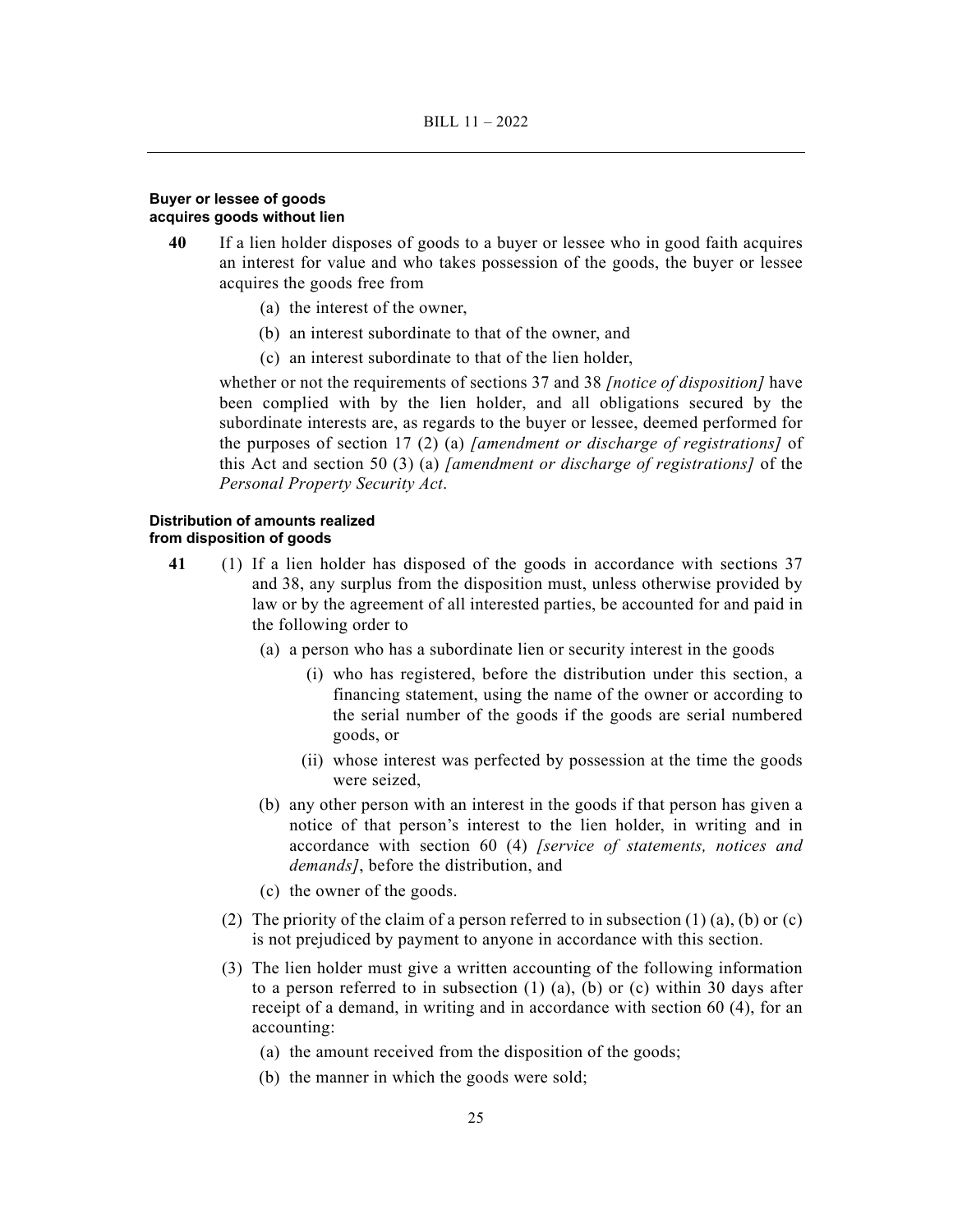- (c) the amount of expenses as provided in sections 24 *[care of goods in lien holder's possession]* and 37 (2) (a) *[reasonable expenses of seizing and holding goods]*;
- (d) the distribution of the amount received from the disposition;
- (e) the amount of any surplus.
- (4) If there is a question as to who is entitled to receive payment under subsection (1),
	- (a) the lien holder may pay the surplus into court, and
	- (b) the surplus must not be paid out of court except on an application under section 47 *[supervisory jurisdiction of court]* by a person claiming an entitlement to the surplus.
- (5) Unless otherwise agreed or unless otherwise provided in this or any other enactment, the person who is obligated to pay for the services is liable to pay any deficiency to the lien holder.

## **Lien holder proposal to take goods in satisfaction of lien**

- **42** (1) After default, a lien holder may propose to take the goods in satisfaction of the amount secured by the lien on the goods and must give notice of the proposal in accordance with this section and section 60 (3) to all of the following:
	- (a) the owner of the goods;
	- (b) a creditor or person with a security interest in the goods whose interest is subordinate to that of the lien holder and
		- (i) who has registered, before the date that the notice is given to the owner, a financing statement using the name of the owner or according to the serial number of the goods if the goods are serial numbered goods, or
		- (ii) whose security interest is perfected by possession at the time the goods were seized;
	- (c) another lien holder with a lien on the goods whose lien is subordinate to that of the lien holder and
		- (i) who has registered, before the date that the notice is given to the owner, a financing statement using the name of the owner or according to the serial number of the goods if the goods are serial numbered goods, or
		- (ii) whose lien is perfected by possession at the time the goods were seized in accordance with section 32 *[seizure by bailiff]*;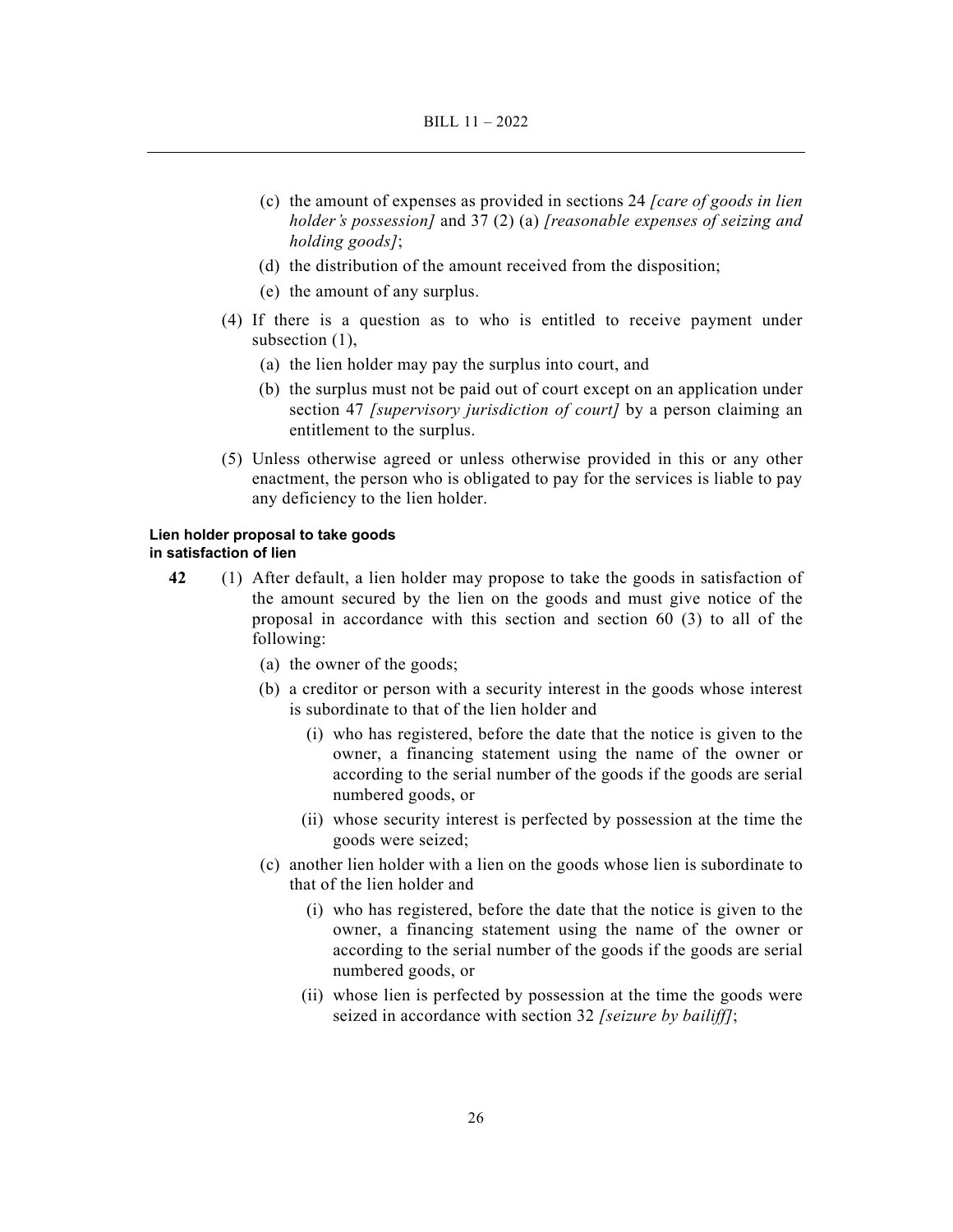- (d) any other person with an interest in the goods who has given a written notice to the lien holder, in writing and in accordance with section 60 (4), of an interest in the goods before the date that the notice is given to the owner.
- (2) If any person who is entitled to a notice under subsection (1) and whose interest in the goods would be adversely affected by the lien holder's proposal gives to the lien holder a notice of objection, in writing and in accordance with section 60 (4), within 15 days after the date that notice under subsection (1) of this section is given, the lien holder must dispose of the goods under section 37 *[disposition of goods by lien holder]*.
- (3) If no notice of objection is given, the lien holder is, at the expiry of the 15-day period referred to in subsection (2), deemed to have irrevocably elected to retain the goods in satisfaction of the amount secured by the lien on the goods and is entitled to hold or dispose of the goods free from all rights and interests of the owner and from the rights and interests of any person entitled to receive a notice under
	- (a) subsection  $(1)$  (b) or (c), or
	- (b) subsection (1) (d), if that person's interest is subordinate to that of the lien holder,

who has been given the notice, and all obligations of any person referred to in subsection (1) (b), (c) or (d) who has been given the notice are deemed performed for the purposes of section 17 (2) (a) *[amendment or discharge of registrations]* of this Act and section 50 (3) (a) *[amendment or discharge of registrations]* of the *Personal Property Security Act*.

- (4) The lien holder may request that a person referred to in subsection (1), other than the owner, provide the lien holder with proof of that person's interest and, unless the person provides the proof not later than 10 days after the date of the lien holder's request, the lien holder may proceed as if no objection had been received from the person.
- (5) On application by a lien holder, the court may determine that an objection to the proposal of a lien holder is ineffective on the grounds that
	- (a) the person made the objection for a purpose other than the protection of an interest in the goods or proceeds of a disposition of the goods, or
	- (b) the market value of the goods is less than the total amount owing to the lien holder and the costs of disposition.
- (6) If a lien holder disposes of the goods to a buyer or lessee who acquires an interest for value and in good faith and who takes possession of it, the buyer or lessee acquires the goods free from
	- (a) the interest of the owner,
	- (b) an interest subordinate to that of the owner, and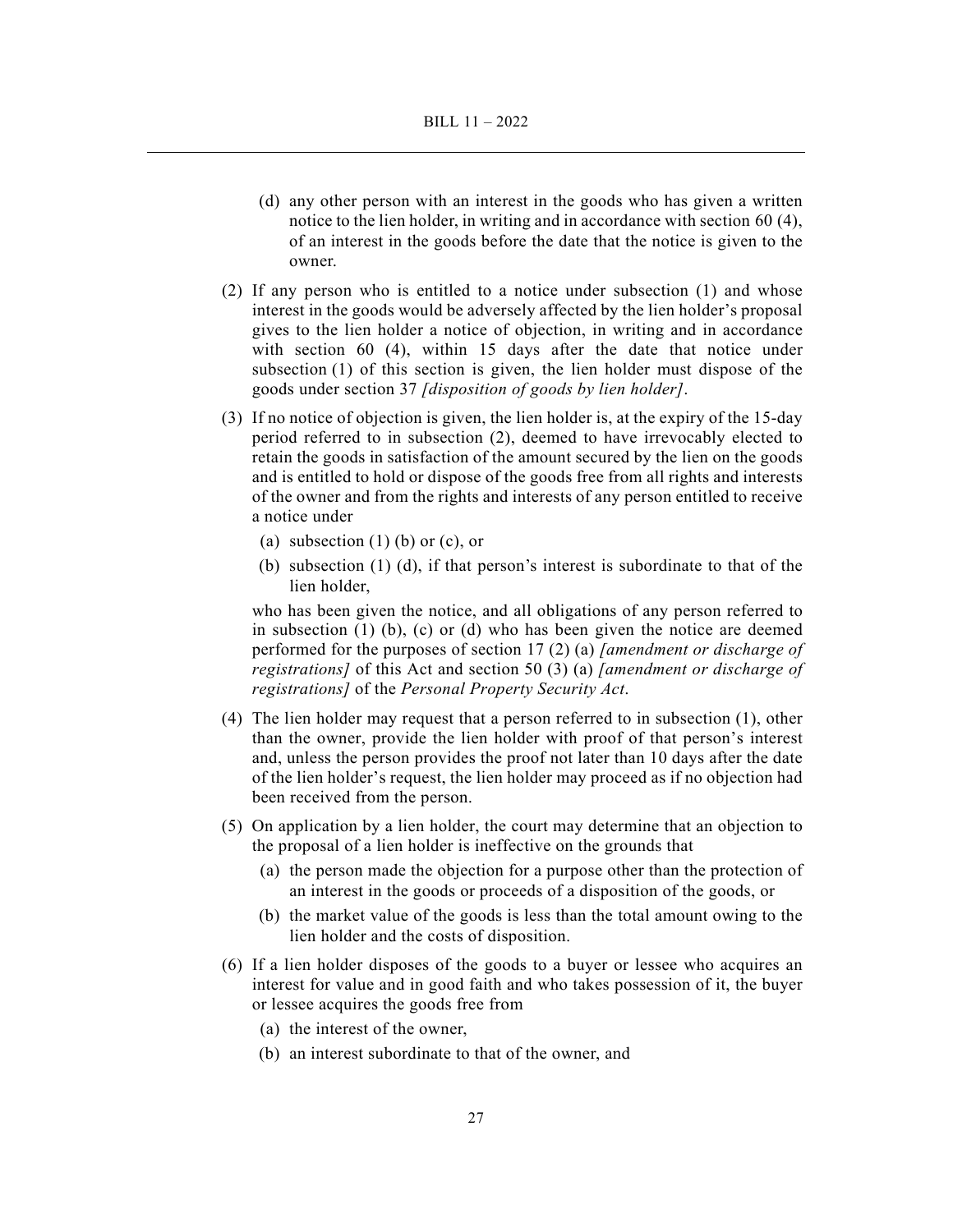(c) an interest subordinate to that of the lien holder,

whether or not the requirements of this section have been complied with by the lien holder, and all obligations secured by the subordinate interests are deemed performed for the purposes of section 17 (2) (a) *[amendment or discharge of registrations]* of this Act and section 50 (3) (a) *[amendment or discharge of registrations]* of the *Personal Property Security Act*.

#### **Right to redeem goods**

- **43** (1) In accordance with this section, a person entitled to receive a notice of disposition under section 38 (1) *[notice of disposition]* may redeem the goods, unless the person has otherwise agreed in writing after default.
	- (2) The person may only redeem the goods under subsection (1)
		- (a) before the lien holder has disposed of the goods or contracted for disposition of the goods under section 37 *[disposition of goods by lien holder]*, or
		- (b) before the lien holder is deemed to have irrevocably elected to retain the goods under section 42 *[lien holder proposal to take goods in satisfaction of lien]*.
	- (3) To redeem the goods under subsection (1), the person must tender to the lien holder
		- (a) the amount secured by the lien on the goods, and
		- (b) an amount equal to the reasonable expenses incurred by the lien holder in seizing, holding, repairing, processing or otherwise preparing the goods for disposition.

## **Division 4 – Court Proceedings**

#### **Court may resolve dispute**

- **44** (1) A person claiming to be the owner of goods subject to a lien, a person claiming to be a lien holder or another person claiming an interest in goods subject to a lien may make an application to the court, by way of a petition proceeding, to have a dispute resolved if the dispute concerns any of the following:
	- (a) the validity of the lien;
	- (b) the amount secured by the lien;
	- (c) the right of the lien holder to take or retain possession of the goods.
	- (2) In a petition proceeding to resolve a dispute in respect of subsection  $(1)$  (a), (b) or (c), the court may make, in addition to the orders available to the court in this Division, any other order the court considers appropriate in the circumstances.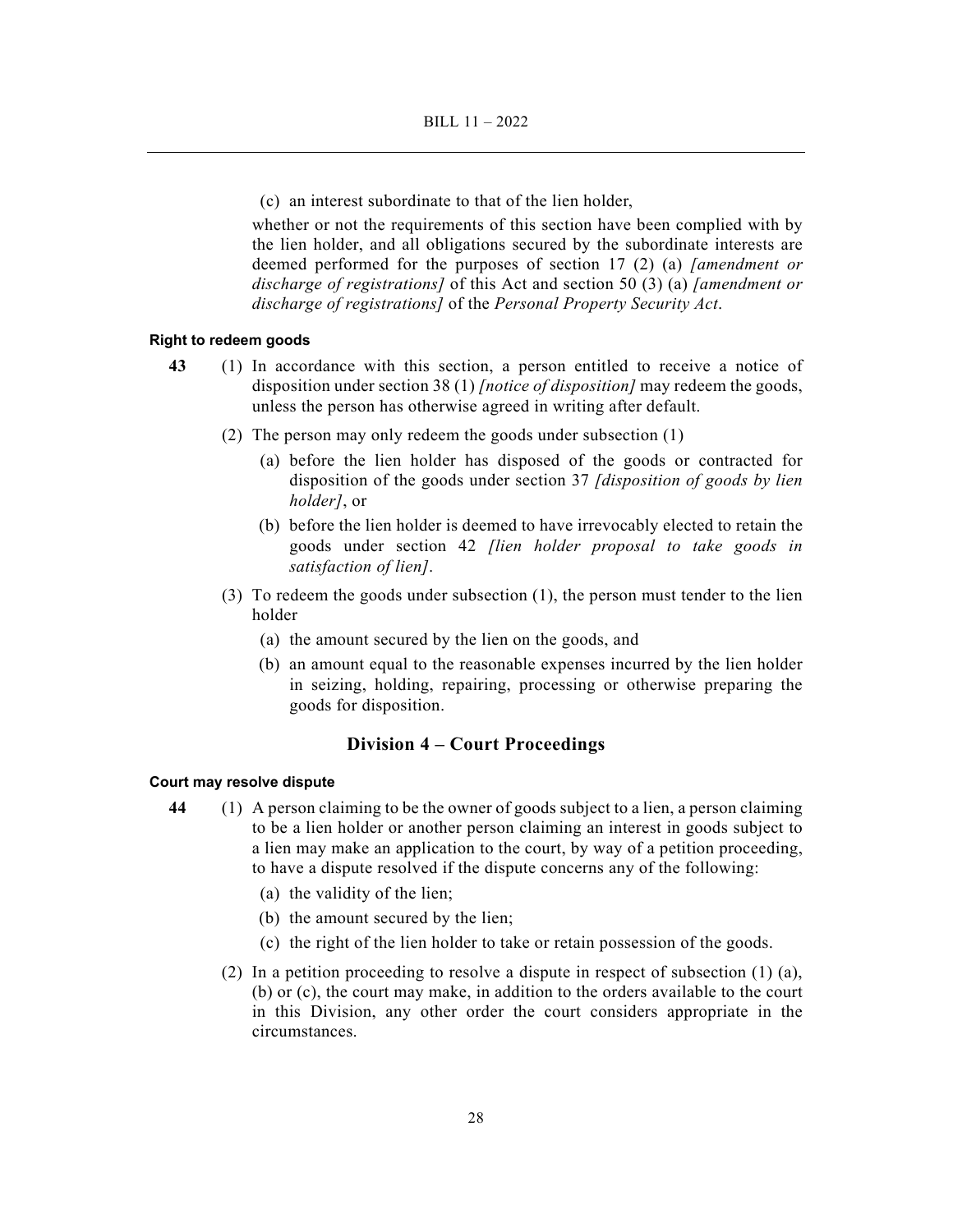(3) If the court determines that the lien is not valid, the court may order the lien holder to pay to a petitioner or an applicant, as applicable, any pecuniary loss incurred by the petitioner or the applicant as a result of making a payment into court under this Division.

#### **Payment into court by petitioner, release of goods and payment out of court**

- **45** (1) In this section, **"payment"**, in respect of a payment into court, includes a prescribed type of security.
	- (2) In a petition proceeding under section 45section 44, the petitioner
		- (a) may make a payment into court of the amount claimed, in writing by the lien holder, for the services provided by the lien holder, and
		- (b) must include the payment when filing the petition.
	- (3) If a petitioner makes a payment into court in accordance with subsection (2), and the lien holder is served notice of the payment in accordance with the Supreme Court Civil Rules and subsection (4),
		- (a) the lien is discharged and replaced by a charge on the payment, in favour of the lien holder, that is security in place of the lien, and
		- (b) the lien holder must release the goods to the petitioner.
	- (4) A notice of the payment served in accordance with subsection (2)subsection (3) must include the following information, in accordance with the regulations, if any:
		- (a) the amount of the payment;
		- (b) the form of the payment into court;
		- (c) any other prescribed information.
	- (5) The lien holder may make an application to the court for an order for payment out of court of the payment secured by the charge.
	- (6) The charge is discharged if athe lien holder does not file, by one of the following dates, an application for an order for the payment out of court of the payment secured by the charge:
		- (a) the date that is 60 days after the date the lien holder was served in accordance with subsection (3);
		- (b) if applicable, the date set by the court under section 47 (2) (b) (i) *[supervisory jurisdiction of court]*.
	- (7) If an order provides for payment out of court to the lien holder of the payment secured by the charge and the payment held by the court is more than the amount secured by the charge, the order may direct that the surplus amount is paid out of court to the petitioner.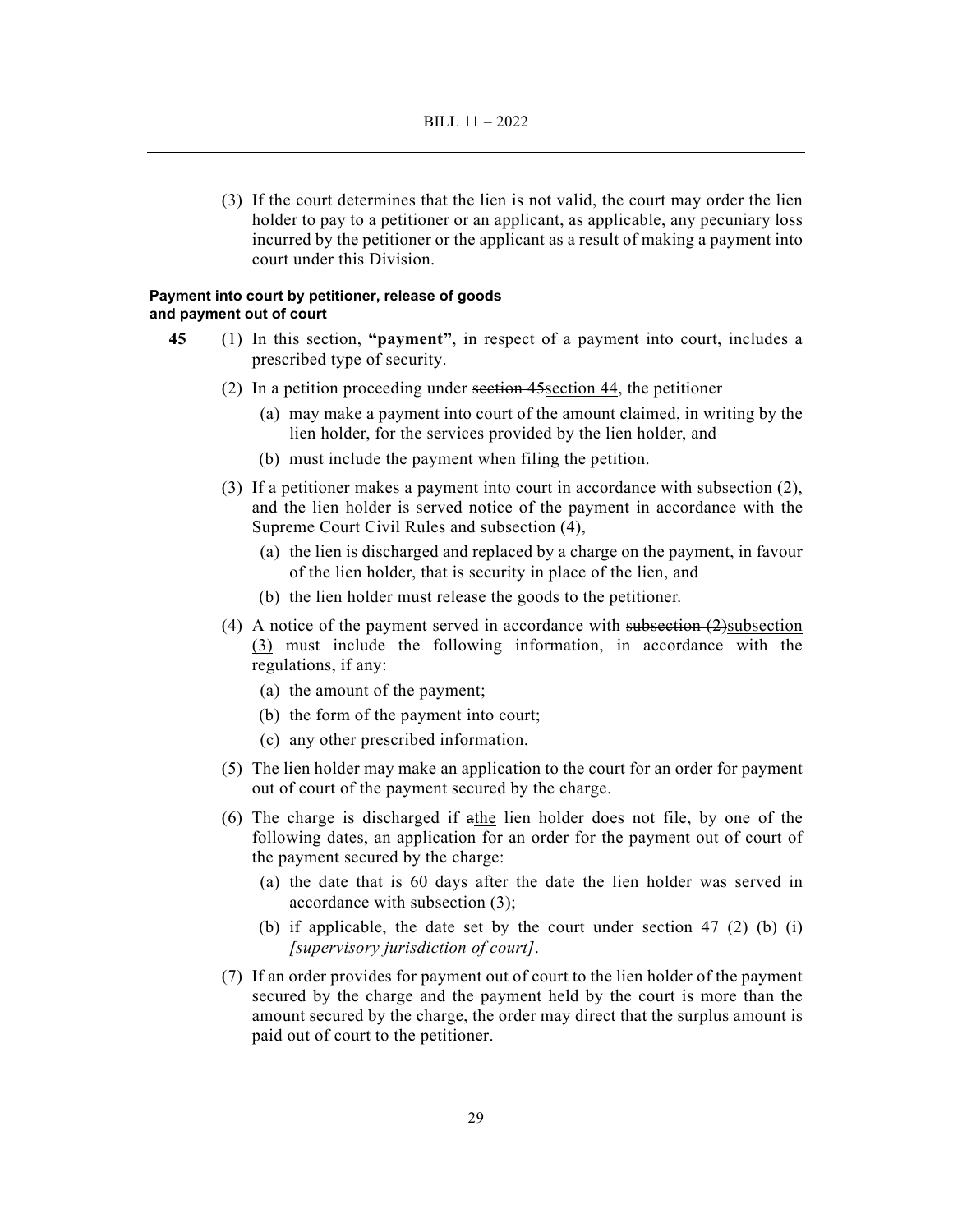- (8) If a charge is discharged, the petitioner may make an application for an order for payment out of court, in the form determined by the court, of the payment.
- (9) If a financing statement was registered in the registry in respect of the lien and the lien is discharged in accordance with this section, the lien holder must discharge the registration.
- (10) The court may make an order for any form of payment out of court under this section, including security.

#### **Payment into court by interlocutory application, release of goods and payment out of court**

- **46** (1) In a petition proceeding under section 44, the petitioner or any person entitled to service of the petition in accordance with the Supreme Court Civil Rules may make an application for an order to make a payment into court of the amount claimed, in writing by the lien holder, for the services provided by the lien holder.
	- (2) The court may make an order for any form of payment into or out of court under this section, including security.
	- (3) If a payment is made into court in accordance with an order and the lien holder is served with the order and a notice of the payment, in accordance with the Supreme Court Civil Rules and subsection (4),
		- (a) the lien is discharged and replaced by a charge on the payment, in favour of the lien holder, that is security in place of the lien, and
		- (b) the lien holder must release the goods to the applicant.
	- (4) A notice of the payment served in accordance with subsection (3) must include the following information, in accordance with the regulations, if any:
		- (a) the amount of the payment;
		- (b) the form of the payment into court;
		- (c) any other prescribed information.
	- (5) The lien holder may make an application to the court for an order for the payment out of court of the payment secured by the charge.
	- (6) The charge is discharged if athe lien holder does not file, by one of the following dates, an application for an order for the payment out of court of the payment secured by the charge:
		- (a) the date that is 60 days after the date the lien holder was served in accordance with subsection  $(2)$ subsection  $(3)$ ;
		- (b) if applicable, the date set by the court under section  $47$  (2) (e)section 47  $(2)$  (b) (ii).
	- (7) If an order provides for payment out of court to the lien holder of the payment secured by the charge and the payment held by the court is more than the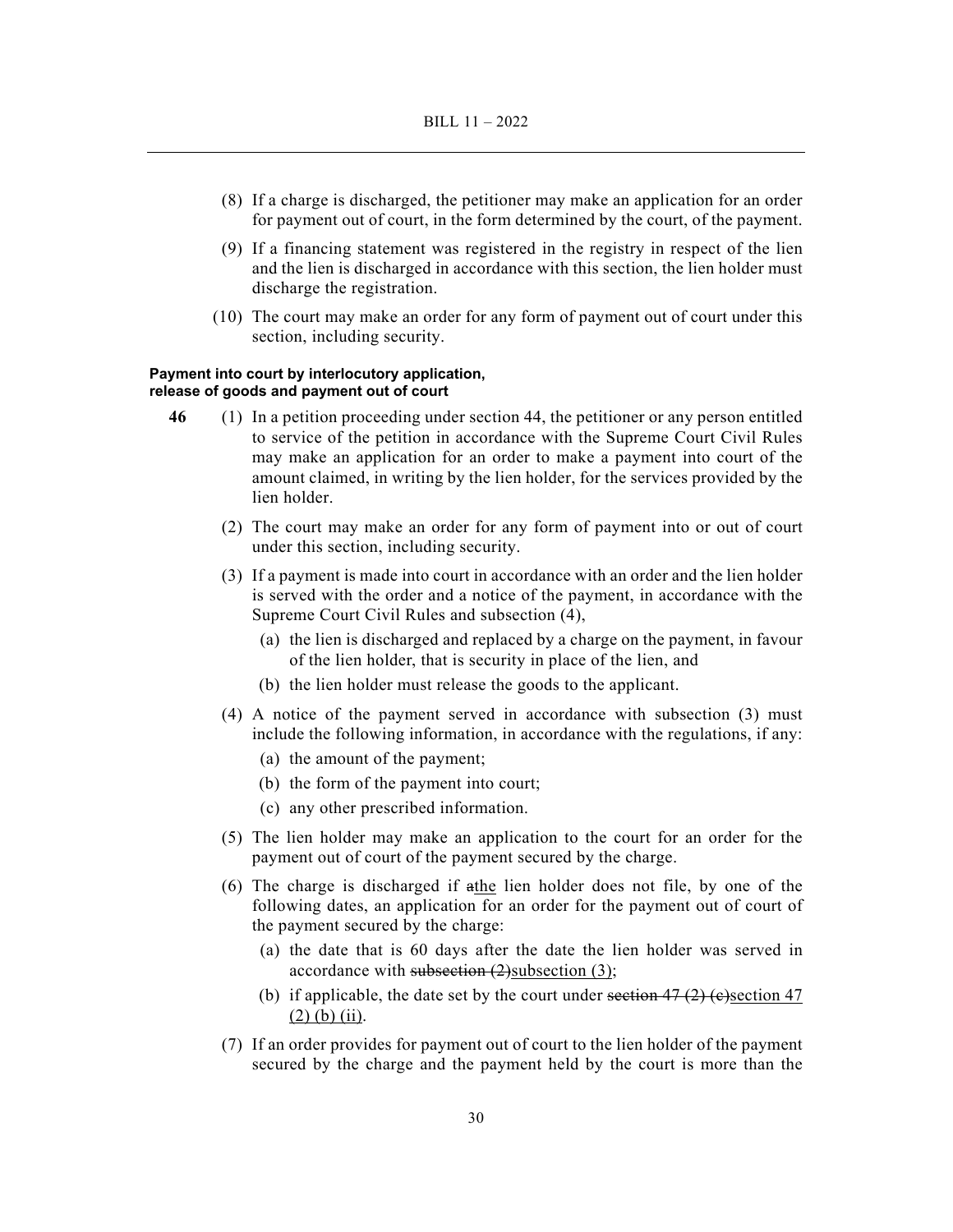amount secured by the charge, the order may direct that the surplus amount is paid to the applicant that made the payment into court.

- (8) If a charge is discharged, the applicant may make an application for an order for payment out of court of the payment.
- (9) If a financing statement was registered in the registry in respect of the lien and the lien is discharged in accordance with this section, the lien holder must discharge the registration.

#### **Supervisory jurisdiction of court**

- **47** (1) The owner of goods subject to a lien, a lien holder or another person with an interest in goods subject to a lien, a creditor of the owner, a secured party or a sheriff may make an application to the court and the court may make one or more of the following orders:
	- (a) an order, including a binding declaration of right and injunctive relief, that is necessary to ensure compliance with this Part or section 24 *[care of goods in lien holder's possession]*;
	- (b) an order giving directions to a person with respect to the exercise of the person's rights or the discharge of the person's obligations under this Part or section 24;
	- (c) an order relieving a person from compliance with the requirements of this Part or section 24, but only on terms that are just and reasonable to all parties affected;
	- (d) an order staying enforcement of rights provided in this Part or section 24;
	- (e) an order necessary to ensure protection of the interest of any person in the goods;
	- (f) an order determining entitlement to the goods;
	- (g) an order determining entitlement to a surplus paid into court under section 41 (4) *[court application to determine question on entitlement to goods or surplus]*.
	- (2) If an act or thing must be done not later than or before a set time, the court may do any of the following:
		- (a) on application made before or after the time has expired, extend or abridge, conditionally or otherwise, the time for compliance under section 43 (15) *[copy of statement to be provided to debtors]* of the *Personal Property Security Act*, as adopted by section 16 *[application of Personal Property Security Act]* of this Act;
		- (b) on application made before the time has expired, extend or abridge, conditionally or otherwise, the time for compliance under the following sections:

(i) section 45 (6) (a) *[timeline for discharge of charge]*;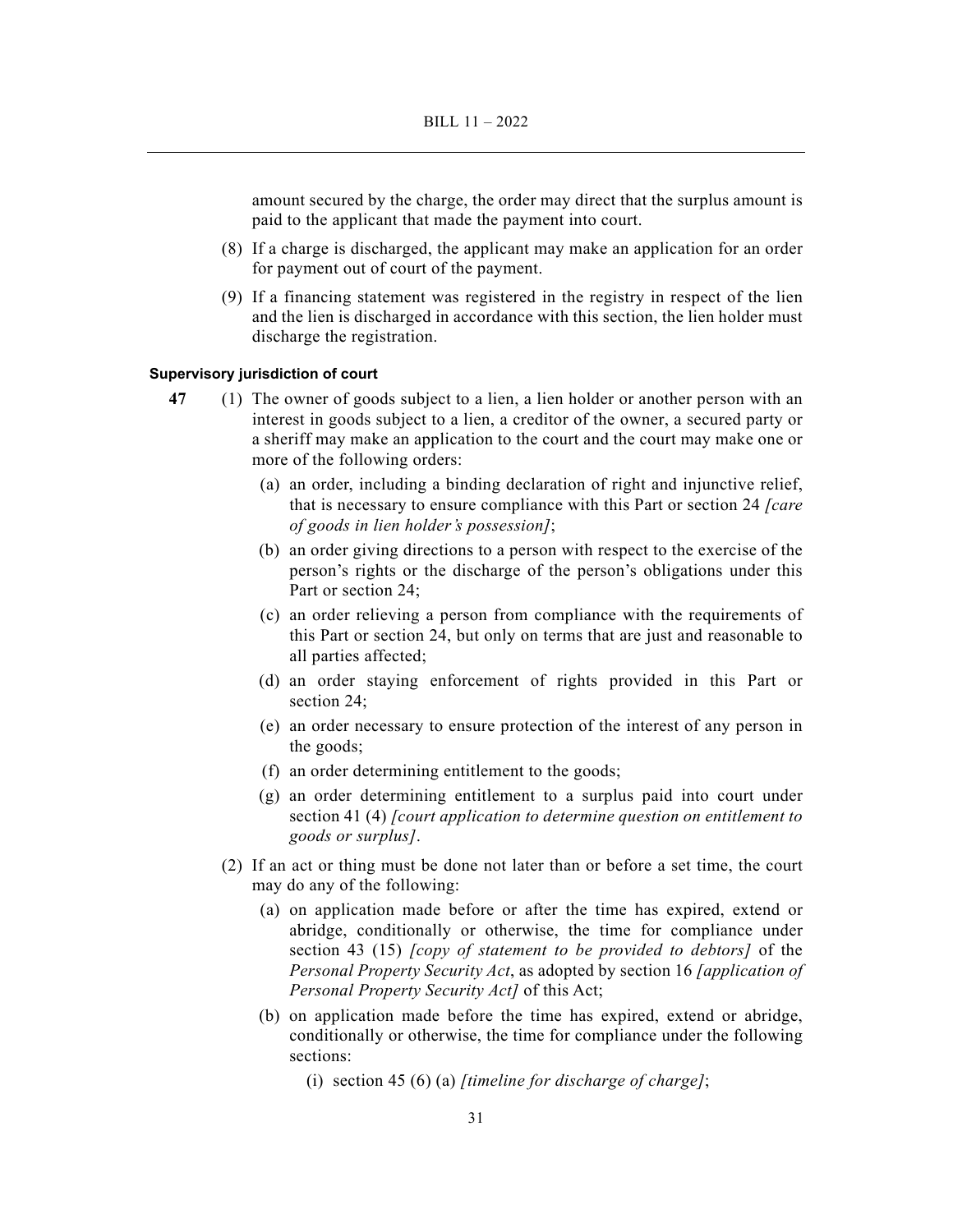(ii) section 46 (6) (a) *[timeline for discharge of charge]*.

## **PART 7 – MISCELLANEOUS**

## **Division 1 – Application of Common Law in Relation to Liens**

#### **Common law liens abolished**

- **48** The following common law possessory liens that establish a lien for services provided in relation to goods are abolished:
	- (a) the repairer's lien, also known as the artificer's lien or the artisan's lien;
	- (b) the common carrier's lien.

## **Principles of common law and equity supplement this Act**

**49** The principles of the common law and equity, except insofar as they are inconsistent with the provisions of this Act, supplement this Act and continue to apply.

## **Rights, duties and obligations discharged in a commercially reasonable manner**

**50** All rights, duties or obligations arising under an authorization, an acknowledgement, this Act or any other law applicable to liens must be exercised or discharged in good faith and in a commercially reasonable manner.

### **Knowledge of interest not bad faith**

**51** A person does not act in bad faith only because the person acts with knowledge of the interest of another person.

## **Division 2 – Liens That Attach Outside of British Columbia**

### **Perfection of lien under law of another province**

- **52** For the purposes of sections 53 (1), 54 and 55 (1), a lien is perfected under the law of a province when
	- (a) the lien holder has complied with the law of a province with respect to the creation and continuance of a lien, and
	- (b) the lien has a status in relation to the interests of secured parties, buyers, judgment creditors or a trustee in bankruptcy of the owner, similar to that of an equivalent lien created and perfected under this Act.

### **Liens registered outside of British Columbia**

**53** (1) A person who, under the law of another province, holds a lien on goods for services that the person provided in relation to those goods holds a lien on goods within the meaning of this Act if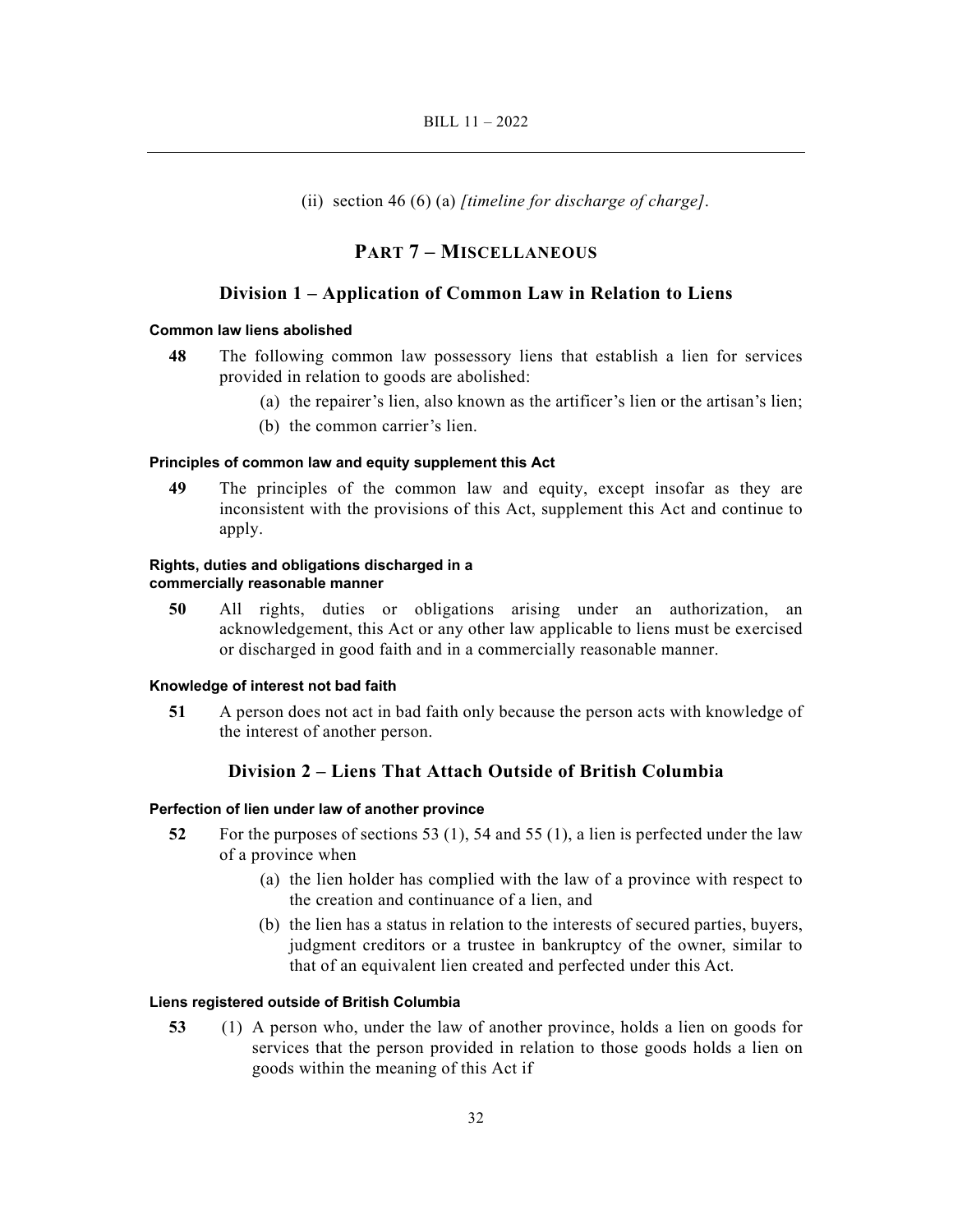- (a) the services were requested by a person who, when the services are requested or at any time the services are being provided,
	- (i) is the owner of the goods or another person with an interest in the goods,
	- (ii) is in possession of the goods, or
	- (iii) is legally entitled to possession of the goods, and
- (b) the lien is perfected in accordance with section 52 and by registration in a public registry for liens in the other province.
- (2) Registration of a lien in a public registry for liens in another province does not constitute perfection of the lien for the purposes of this Act.

## **Validity, perfection, effect of perfection or non-perfection and priority governed by law of province where lien attaches**

**54** Subject to sections 52, 55 (1) and 56, the validity, the perfection, the effect of perfection or non-perfection and the priority of a lien are governed by the law of the province in which the goods are located when the lien attaches.

#### **Temporary perfection in British Columbia**

- **55** (1) Subject to section 56 and despite sections 53 (2) and 54, a lien that is perfected in accordance with section 52 under the law of the province in which the goods are located at the time the lien attaches but before the goods are brought into British Columbia remains perfected in British Columbia if it is perfected in British Columbia on the earliest of the following:
	- (a) a date that is not later than 60 days after the date that the goods are brought into British Columbia;
	- (b) a date that is not later than 15 days after the date that the lien holder has knowledge that the goods have been brought into British Columbia;
	- (c) a date that is before the date that perfection ceases under the law of the province in which the goods were located when the lien attached.
	- (2) A lien perfected in accordance with subsection (1) is subordinate to the interest of a buyer or lessee of the goods who acquires the buyer's or lessee's interest in the goods without knowledge of the lien and before the lien is perfected in British Columbia under section 12 *[perfection by registration]*.
	- (3) A lien that is not perfected in accordance with subsection (1) may be perfected by registration under section 12.

#### **Procedural issues governed by law of province where enforcement rights exercised**

**56** Despite sections 54 and 55 (1), procedural issues involved in the enforcement of the rights of a lien holder against goods subject to a lien are governed by the law of the province in which the enforcement rights are exercised.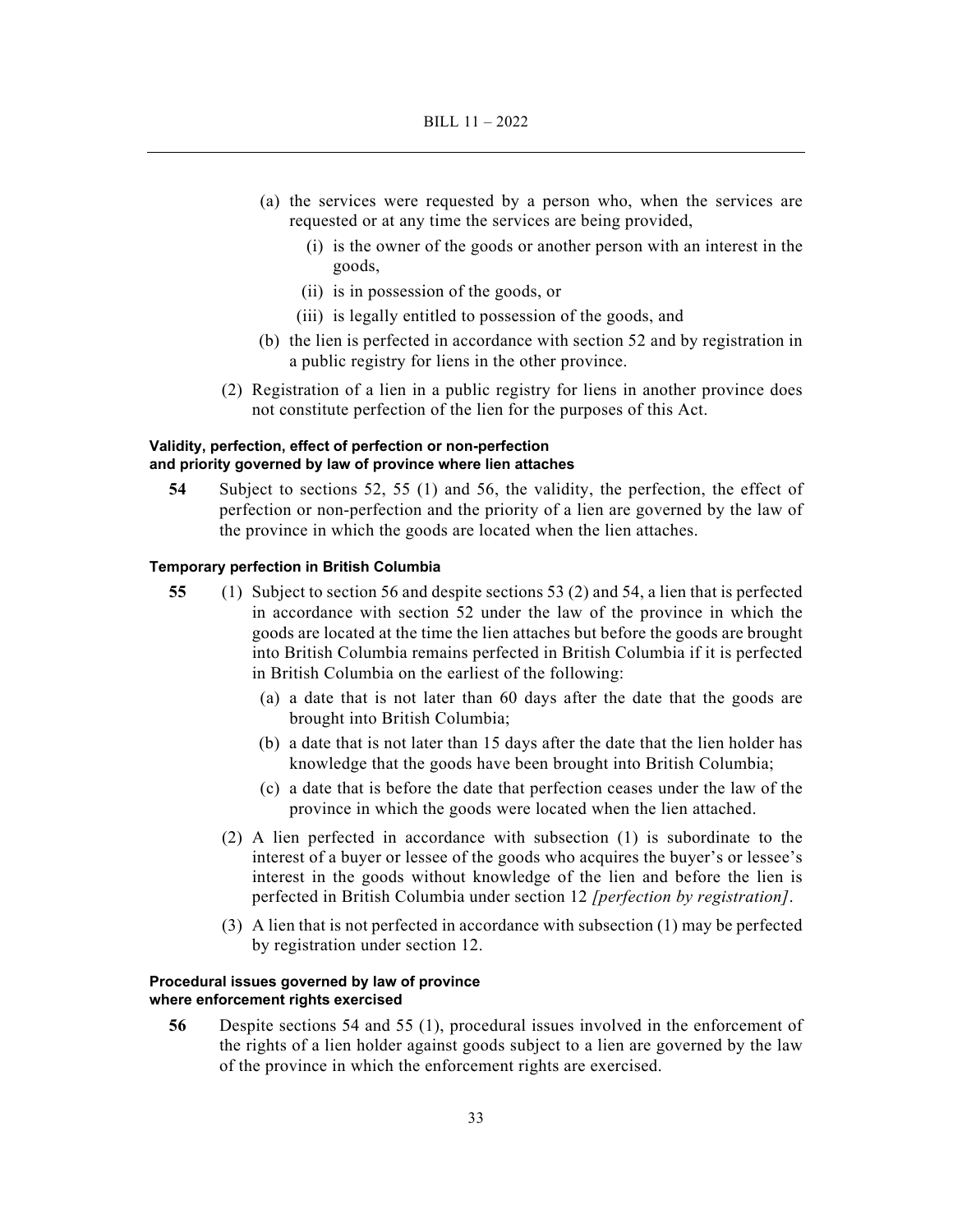#### **Internal law of province**

**57** For the purposes of sections 54 and 55, a reference to the law of a province is to be read as a reference to the internal law of that province, excluding its conflict of law rules.

## **Division 3 – General**

#### **Consequences of non-compliance with Act**

- **58** (1) A person to whom a duty or obligation is owed under this Act has a cause of action against any person who, without reasonable excuse, fails to discharge the duty or perform the obligation.
	- (2) Subject to subsection (4), in an action under subsection (1), the plaintiff is entitled to recover damages from the defendant for losses that are reasonably foreseeable as being liable to result from the failure to discharge the duty or perform the obligation.
	- (3) The damages prescribed under section 69 (4) *[consequences of non-compliance with Act]* of the *Personal Property Security Act* apply in respect of an action brought under subsection (1) of this section in the following circumstances:
		- (a) where the plaintiff is the owner and the cause of action is for failure to comply with the following provisions:
			- (i) section 43 (15) *[registration of financing statements]* of the *Personal Property Security Act* as adopted by section 16 *[application of Personal Property Security Act]* of this Act;
			- (ii) section 17 (1) to (5) or (7) *[amendment or discharge of registrations]*;
			- (iii) section 24 *[care of goods in lien holder's possession]*;
			- (iv) section 25 (3) *[demand for information from lien holder]*;
			- (v) section 26 (2) *[failure to reply to demand under section 25]*;
			- (vi) section 29 *[payment for demand]*;
			- (vii) section 32 (1), (2) or (3) *[seizure by bailiff]*;
			- (viii) section 33 (2) (b) *[lien holder must not cause greater inconvenience than necessarily incidental]*;
			- (ix) section 37 *[disposition of goods by lien holder]*;
			- (x) section 38 *[notice of disposition]*;
			- (xi) section 41 (1) or (2) *[process of lien holder disposing of goods subject to a lien]*;
			- (xii) section 42 *[lien holder proposal to take goods in satisfaction of lien]*;
			- (xiii) section 45 (9) or 46 (9) *[lien holder to discharge registration]*;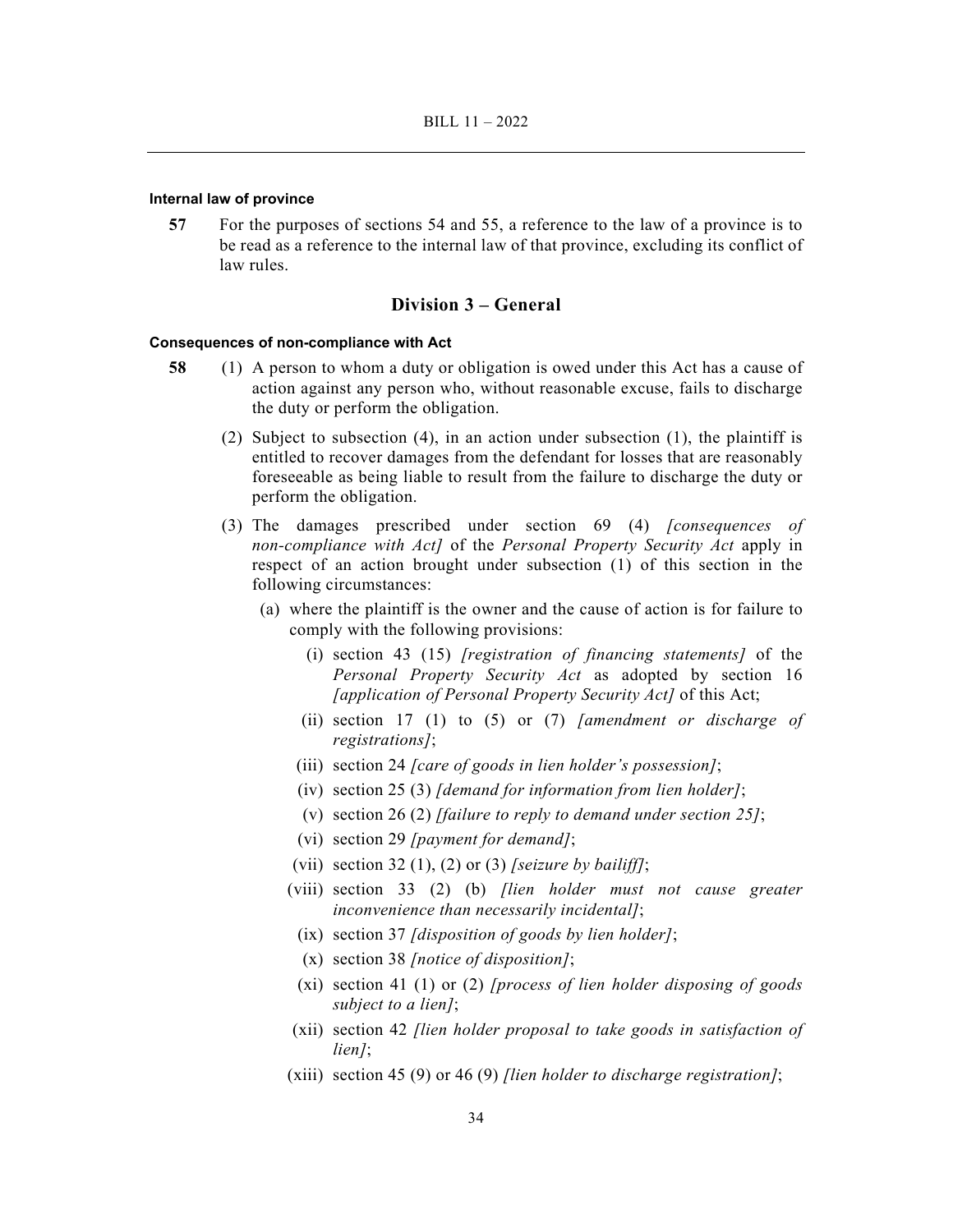- (b) where the plaintiff is a person required to be identified in a financing statement in accordance with section 12 (2) (b) *[perfection by registration]*, and the cause of action is for failure to comply with section 43 (15) of the *Personal Property Security Act* as adopted by section 16 of this Act.
- (4) If
	- (a) damages have been prescribed under the *Personal Property Security Act*  and apply in respect of a cause of action referred to subsection (3) of this section, and
	- (b) the court finds that the defendant is liable in respect of the cause of action,

the court must award the prescribed damages to the plaintiff, unless the actual damages exceed the prescribed damages, in which case the court may award the actual damages.

- (5) A defendant is not liable for both prescribed damages and actual damages.
- (6) In an action for a deficiency, the defendant may raise as a defence the failure on the part of the lien holder to comply with obligations referred to in subsection (7), but non-compliance limits the right to the deficiency only to the extent that the non-compliance has affected the ability of the defendant to protect the defendant's interest in the goods or has made the accurate determination of the deficiency impracticable.
- (7) If a lien holder fails to comply with obligations under the following sections, subsection (8) of this section applies:
	- (a) section 24 *[care of goods in lien holder's possession]*;
	- (b) section 25 (3) *[demands about goods]*;
	- (c) section 29 *[payment for demand]*;
	- (d) section 37 *[disposition of goods by lien holder]*;
	- (e) section 38 *[notice of disposition]*;
	- (f) section 39 *[purchase of goods by lien holder]*;
	- (g) section 41 (1) or (2) *[process of lien holder disposing of goods subject to a lien]*.
- (8) If a lien holder fails to comply with any of the obligations under the sections set out in subsection (7) of this section, the onus is on the lien holder to show that the failure
	- (a) did not affect the owner's ability to protect the owner's interest in the goods by redemption of the goods or otherwise, or
	- (b) did not make the accurate determination of the deficiency impracticable.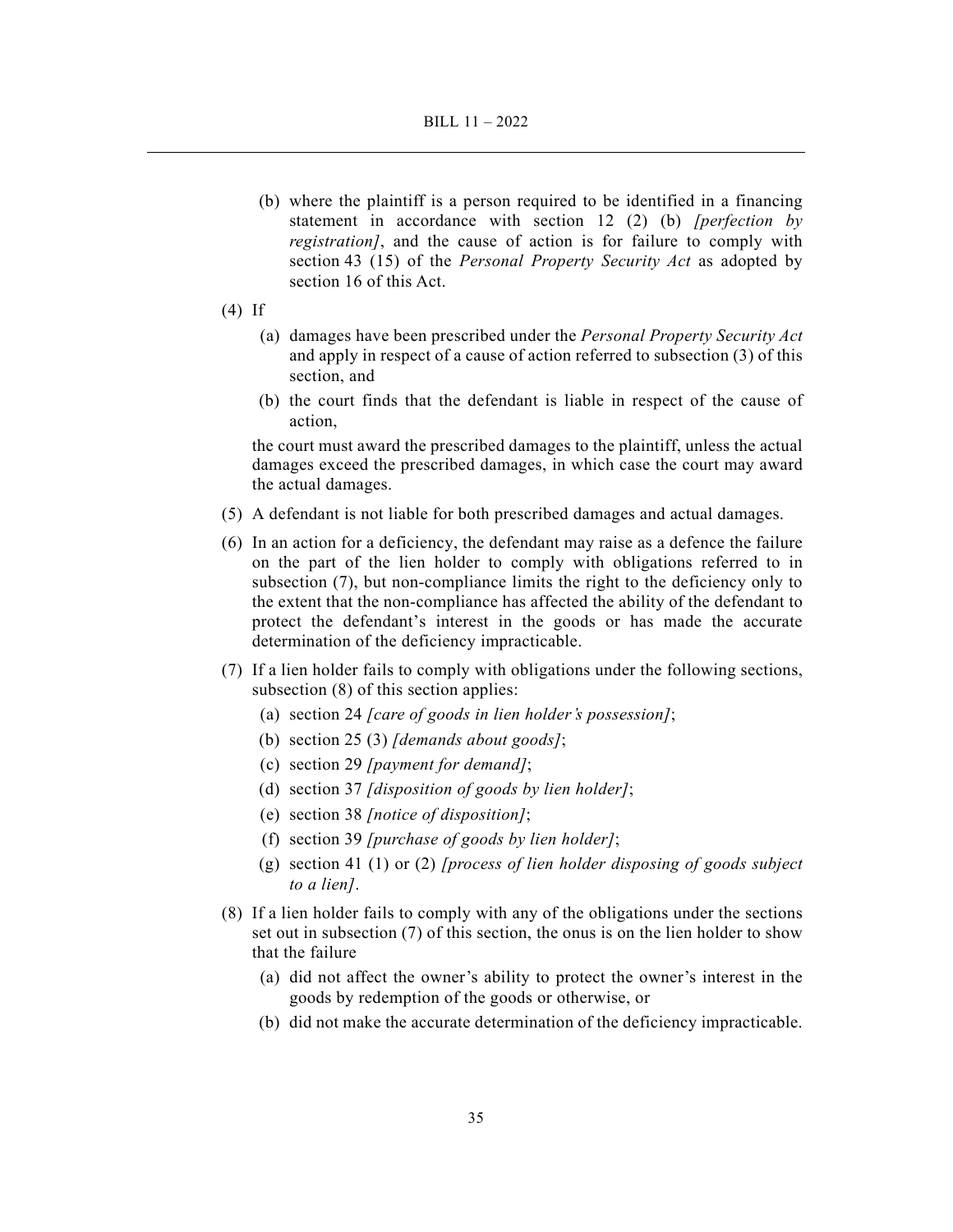(9) Except as otherwise provided in this Act, a provision in an authorization, acknowledgement or any other agreement that purports to exclude a duty or onus imposed by this Act or that purports to limit the liability of or the amount of damages recoverable from a person who has failed to discharge a duty or obligation imposed by this Act is void.

## **Establishing when knowledge occurs**

- **59** For the purposes of this Act,
	- (a) a natural person knows or has knowledge when information is acquired by the person under circumstances in which a reasonable person would take cognizance of it,
	- (b) a partnership knows or has knowledge when information has come to the attention of one of the general partners or a person having control or management of the partnership business under circumstances in which a reasonable person would take cognizance of it,
	- (c) a corporation knows or has knowledge when information has come to the attention of
		- (i) a managing director or officer of the corporation, or
		- (ii) a senior employee of the corporation with responsibility for matters to which the information relates,

under circumstances in which a reasonable person would take cognizance of it or when the information in writing has been delivered to the corporation's registered office or attorney for service,

- (d) the members of an association know or have knowledge when information has come to the attention of
	- (i) a managing director or officer of the association,
	- (ii) a senior employee of the association with responsibility for matters to which the information relates, or
	- (iii) all members,

under circumstances in which a reasonable person would take cognizance of it, and

 (e) the government knows or has knowledge when information has come to the attention of a senior employee of the government with responsibility for matters to which the information relates under circumstances in which a reasonable person would take cognizance of it.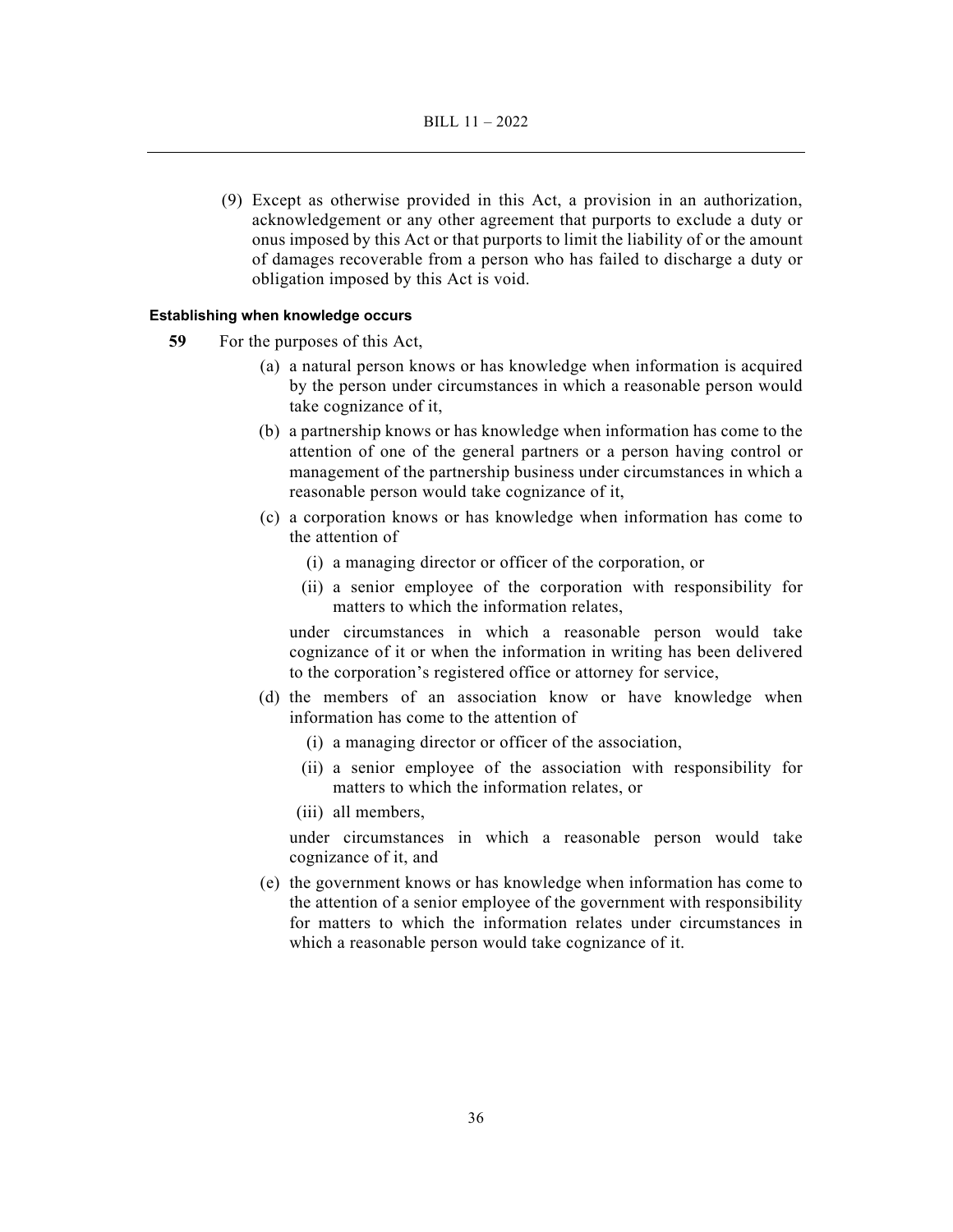#### **Service of statements, notices and demands**

- **60** (1) Each of the following documents, as applicable, must be given in accordance with subsection (4):
	- (a) a notice to the lien holder referred to in the following sections:
		- (i) section 38 (1) (d) *[notice of disposition]*;
		- (ii) section 41 (1) (b) *[distribution of amounts realized from disposition of goods]*;
		- (iii) section 42 (1) (d) *[lien holder proposal to take goods in satisfaction of lien]*;
	- (b) a demand under section 41 (3);
	- (c) a notice of objection to the lien holder referred to in section 42 (2);
	- (d) a copy of a financing statement referred to in section 43 (15) *[copies of financing statement to be provided to debtors]* of the *Personal Property Security Act* as adopted by section 16 *[application of Personal Property Security Act]* of this Act;
	- (e) a copy of a verification statement referred to in section 43 (15) of the *Personal Property Security Act* as adopted by section 16 of this Act.
	- (2) A demand referred to in section 17 (2) *[amendment or discharge of registrations]* must be given
		- (a) in accordance with subsection (4) of this section, or
		- (b) by registered mail addressed to the address of the lien holder as the address appears on the registered financing statement.
	- (3) A notice required under section 38 (1) *[notice of disposition]* or section 42 (1) *[lien holder proposal to take goods in satisfaction of lien]* must be given
		- (a) in accordance with subsection (4) of this section, or
		- (b) if the notice is to be given to a person who registered a financing statement, by registered mail addressed to the address of the person to whom it is to be given as the address appears on the financing statement.
	- (4) A document referred to in subsections (1) to (3) that is to be given in accordance with this subsection must be given as follows:
		- (a) to an individual by leaving it with the individual or by sending it by registered mail addressed to
			- (i) the individual by name at the individual's residence, or
			- (ii) if the individual is the sole proprietor of a business, the name of the individual at the address of the business;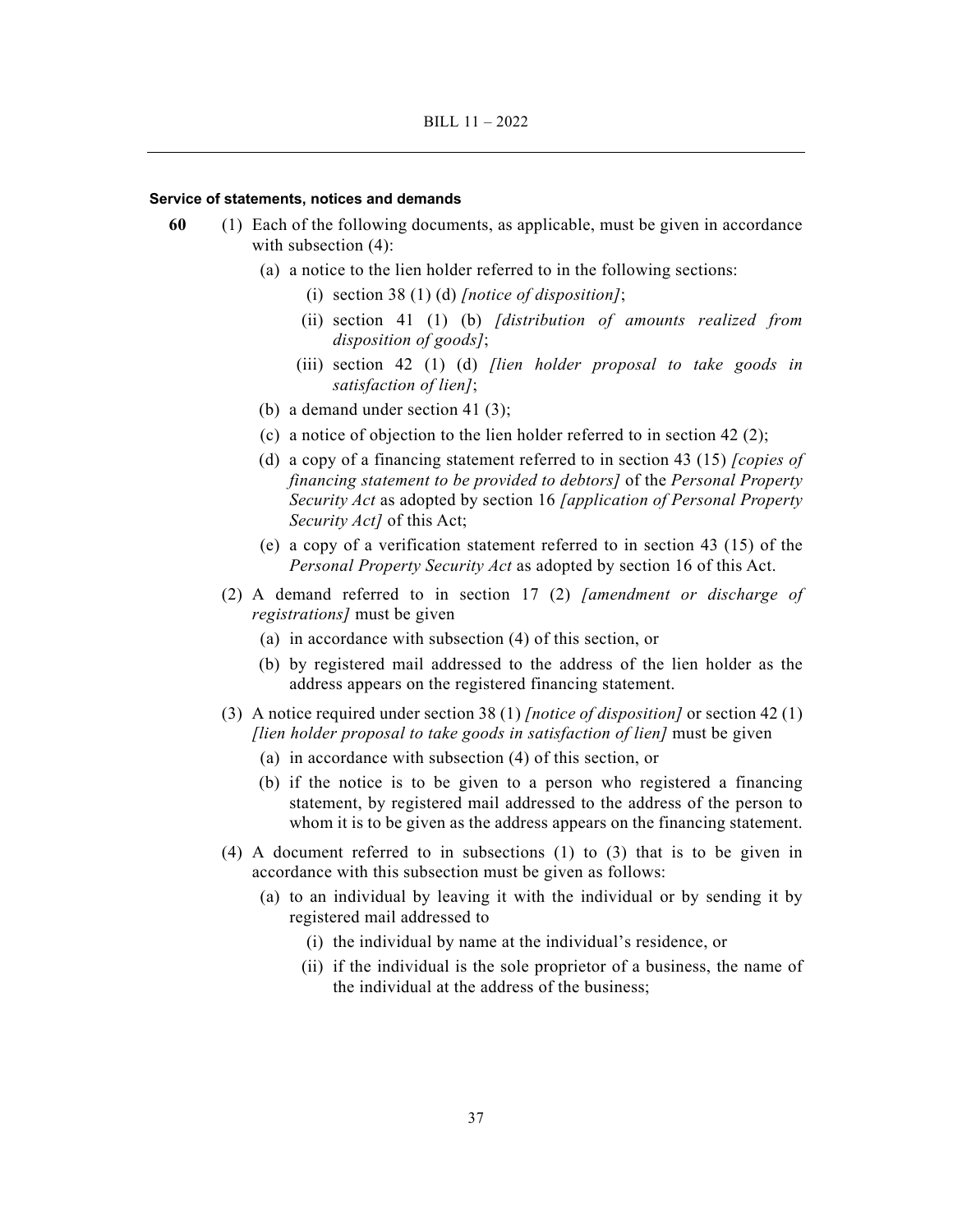- (b) to a partnership
	- (i) by leaving it with
		- (A) one or more of the general partners, or
		- (B) a person having, at the time the notice is given, control or management of the partnership business, or
	- (ii) by registered mail addressed to
		- (A) the partnership,
		- (B) any one or more of the general partners, or
		- (C) a person having, at the time the notice is given, control or management of the partnership business, at the address of a partnership business;
- (c) to a corporation
	- (i) by leaving it with an officer or director of the corporation or a person in charge of any office or place of business of the corporation,
	- (ii) by leaving it with or by sending it by registered mail addressed to the registered office or head office of the corporation, or
	- (iii) if the corporation has its registered office or head office outside of British Columbia, by leaving it with, or by sending it by registered mail addressed to, the attorney for service for the corporation;
- (d) to a municipal corporation by leaving it with, or sending it by registered mail addressed to, the municipal corporate officer;
- (e) to an association
	- (i) by leaving it with an officer of the association, or
	- (ii) by sending it by registered mail addressed to an officer of the association at the address of the officer;
- (f) to the government in the manner provided by the *Crown Proceeding Act*.
- (5) A document sent by registered mail under this Act is deemed to be given on the earlier of
	- (a) the date the addressee actually receives the notice, and
	- (b) except when postal services are not functioning, the expiry of 10 days after the date of registration.

#### **Regulations**

- **61** (1) The Lieutenant Governor in Council may make regulations referred to in section 41 of the *Interpretation Act*.
	- (2) Without limiting subsection (1), the Lieutenant Governor in Council may make regulations respecting any matter for which regulations are contemplated by this Act.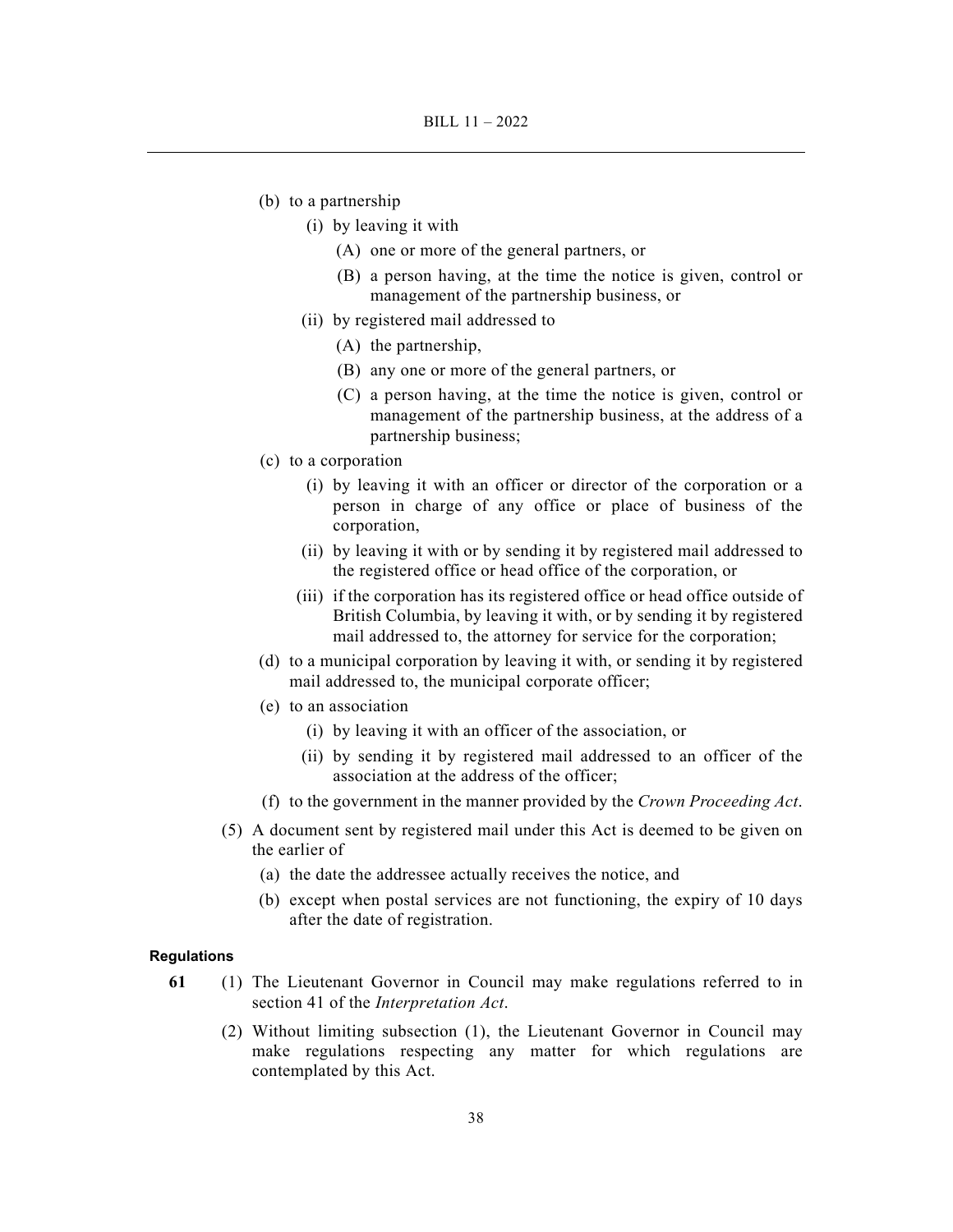- (3) In making a regulation under this Act, the Lieutenant Governor in Council may do one or more of the following:
	- (a) exempt a good or class of goods from the application of this Act;
	- (b) exempt a service or class of services from the application of this Act;
	- (c) in respect of the definition of "payment" in section 45 (1) *[forms of payment]*, prescribe criteria in respect of
		- (i) a type of security or the content of a type of security, or
		- (ii) a bank or a credit union that issues a type of security that meets the prescribed criteria;
	- (d) make different regulations for different types or classes of types of prescribed security under section 45 (1);
	- (e) make different regulations under sections 45 (4) and 46 (4) *[content of notices of payment]* in respect of different forms of payment.

## **Section 5 of** *Offence Act* **does not apply**

**62** Section 5 *[general offence]* of the *Offence Act* does not apply to this Act or the regulations.

# **PART 8 – TRANSITIONAL PROVISIONS, REPEALS AND CONSEQUENTIAL AMENDMENTS**

## **Division 1 – Transitional Provisions**

### **Transition – common law lien**

- **63** (1) In this section, **"repairer's lien"** includes an artisan's lien and an artificer's lien.
	- (2) Despite section 48 *[common law liens abolished]*, a repairer's lien that existed at common law on the day before the date this section comes into force continues as and is deemed to be a lien under this Act if the repairer's lien meets the conditions set out in section 4 *[commercial lien]* of this Act.
	- (3) Despite section 48, a common carrier's lien that existed at common law on the day immediately before the date this section comes into force continues as and is deemed to be a lien under this Act if the common carrier's lien meets the conditions set out in section 4 of this Act.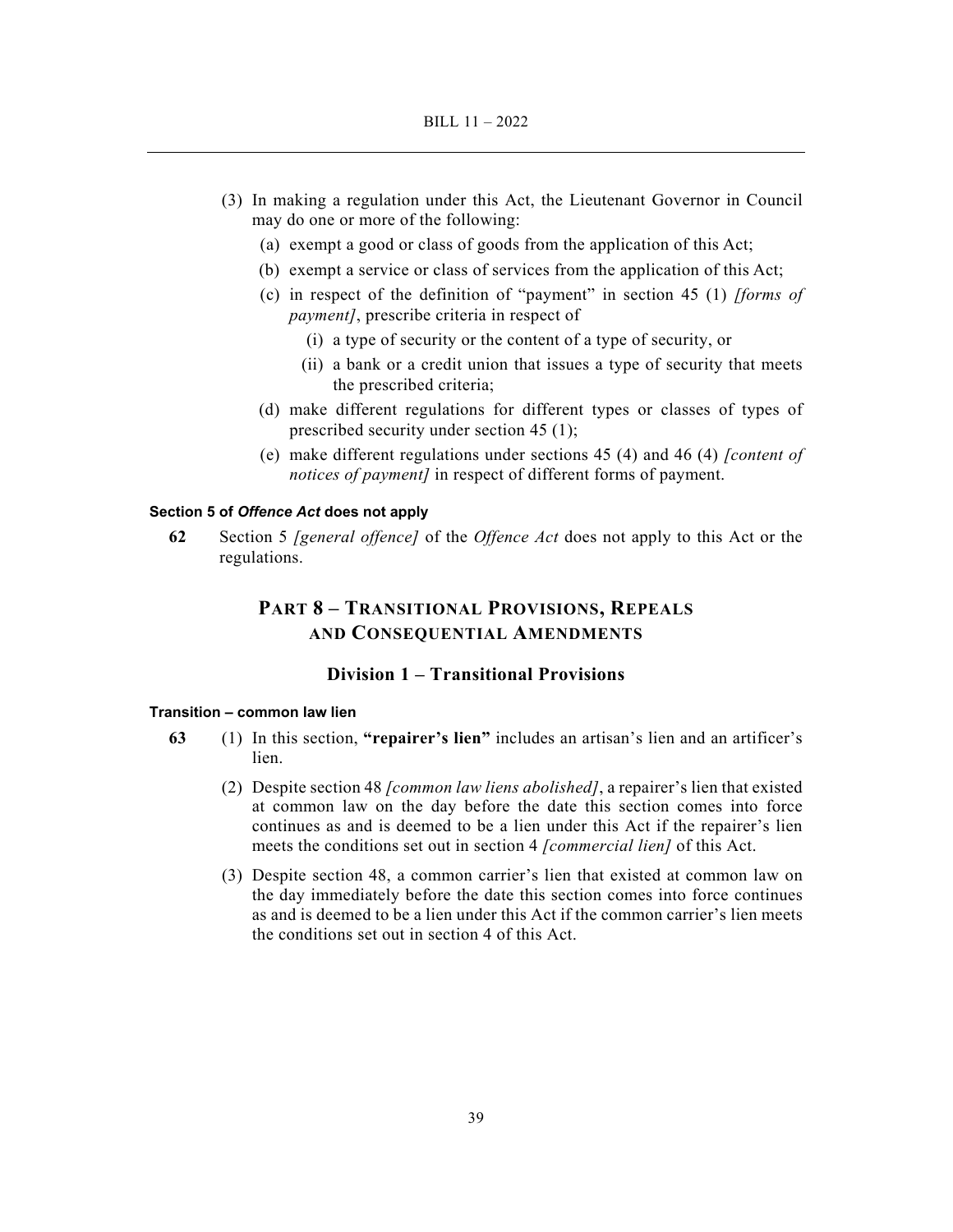### **Transition – statutory lien – lien on chattels**

- **64** (1) Despite section 69 *[acts repealed]*, a lien held by a mechanic or other person under section 2 *[lien on chattels]* of the *Repairers Lien Act* that existed on the day immediately before the date this section comes into force
	- (a) continues as a lien under this Act, and
	- (b) for certainty, is not required to meet the conditions set out in section 4 of this Act.
	- (2) For certainty, a lien holder who holds a lien that is continued under subsection (1) may not exercise any remedies under the *Repairers Lien Act*.

### **Transition – statutory lien – garage keeper's lien**

- **65** (1) Despite section 69, a lien held by a garage keeper under section 3 *[garage keeper's lien on motor vehicle, aircraft, boat or outboard motor]* of the *Repairers Lien Act* that existed on the day immediately before the date this section comes into force
	- (a) continues as a lien under this Act, and
	- (b) for certainty, is not required to meet the conditions set out in section 4 of this Act.
	- (2) A financing statement registered in the registry in respect of a lien held by a garage keeper under section 3 of the *Repairers Lien Act* is deemed to have been registered under this Act for its unexpired period under section 4 *[duration and renewal of lien]* of the *Repairers Lien Act* and, for certainty, the period of registration may be extended by registration in accordance with section 12 *[perfection by registration]* of this Act.
	- (3) For certainty, a lien holder who holds a lien that is continued as a lien under subsection (1) may not exercise any remedies under the *Repairers Lien Act*.

## **Transition – statutory lien –** *Warehouse Lien Act*

- **66** (1) Despite section 69, a lien held by a warehouser under section 2 *[warehouse lien]* of the *Warehouse Lien Act* that existed on the day immediately before the date this section comes into force
	- (a) continues as a lien under this Act, and
	- (b) for certainty, is not required to meet the conditions set out in section 4 of this Act.
	- (2) For certainty, a lien holder who holds a lien that is continued under subsection (1) may not exercise any remedies under the *Warehouse Lien Act*.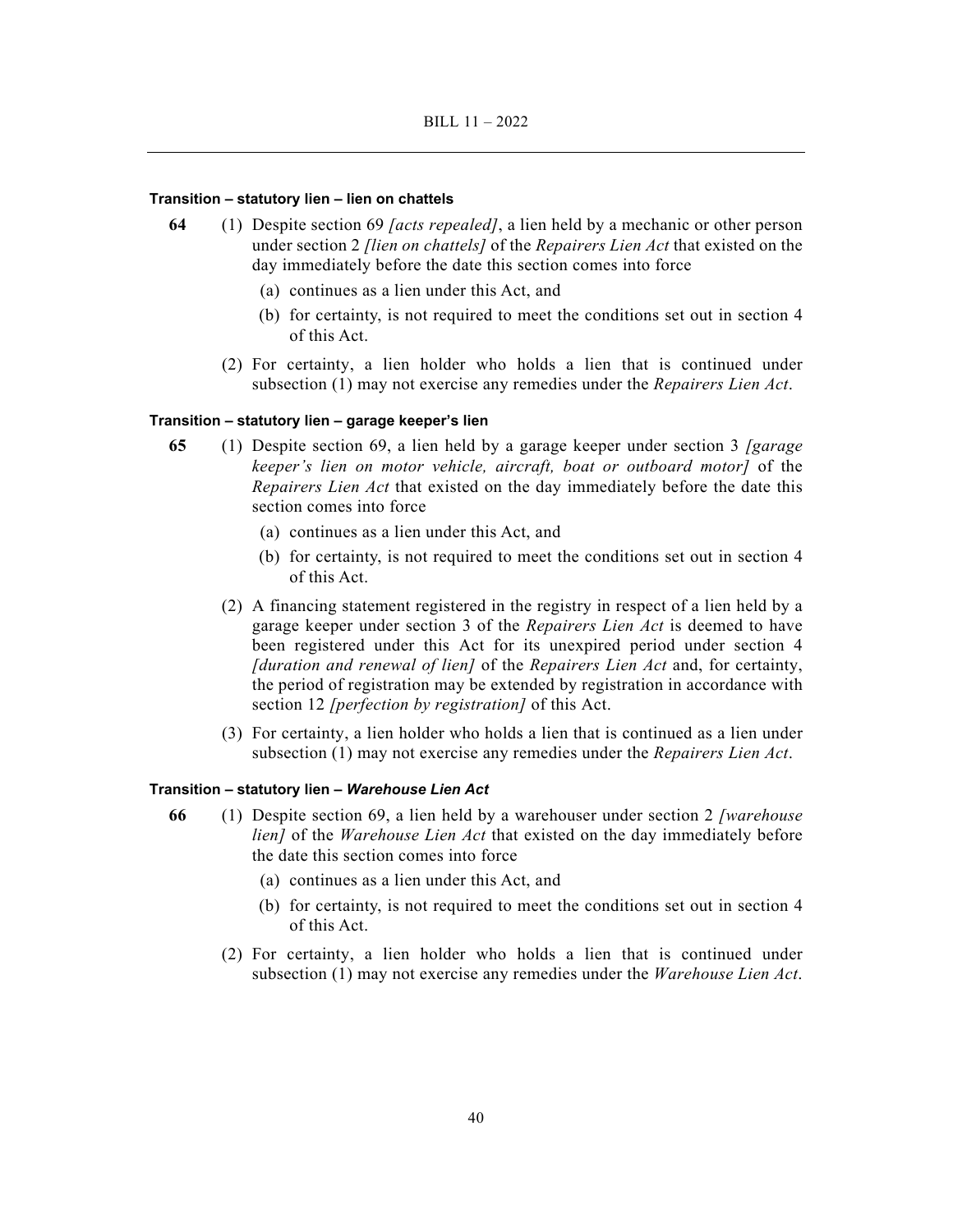### **Transition – statutory lien –** *Livestock Lien Act*

- **67** (1) Despite section 69, a lien held by a person under section 2 *[lien on cattle]* of the *Livestock Lien Act* that existed on the day immediately before the date this section comes into force
	- (a) continues as a lien under this Act, and
	- (b) for certainty, is not required to meet the conditions set out in section 4 of this Act.
	- (2) For certainty, a lien holder who holds a lien that is continued under subsection (1) may not exercise any remedies under the *Livestock Lien Act*.

## **Transition – order of priorities for liens arising before this Act comes into force**

- **68** (1) In this section, **"prior law"** means the law in force immediately before the date this section comes into force.
	- (2) The order of priorities between a lien that arose under prior law and another interest that arose under prior law is determined by prior law.

## **Division 2 – Repeals**

#### **Acts repealed**

- **69** The following Acts are repealed:
	- (a) *Livestock Lien Act*, R.S.B.C. 1996, c. 272;
	- (b) *Repairers Lien Act*, R.S.B.C. 1996, c. 404;
	- (c) *Tugboat Worker Lien Act*, R.S.B.C. 1996, c. 466;
	- (d) *Warehouse Lien Act*, R.S.B.C. 1996, c. 480;
	- (e) *Woodworker Lien Act*, R.S.B.C. 1996, c. 491.

### **Division 3 – Consequential Amendments**

### *Firearm Violence Prevention Act*

## *70 Section 36 (2) (a) of the Firearm Violence Prevention Act, S.B.C. 2021, c. 7, is repealed and the following substituted:*

 (a) that, unless the owner or a person authorized by the owner discharges the impoundment lien, the impounded motor vehicle may be disposed of in accordance with this Part or subject to any of the rights and remedies available under Divisions 1 to 3 of Part 6 *[Rights and Remedies on Default]* and section 47 (1) (g) *[order determining entitlement to surplus]* of the *Commercial Liens Act*; *.*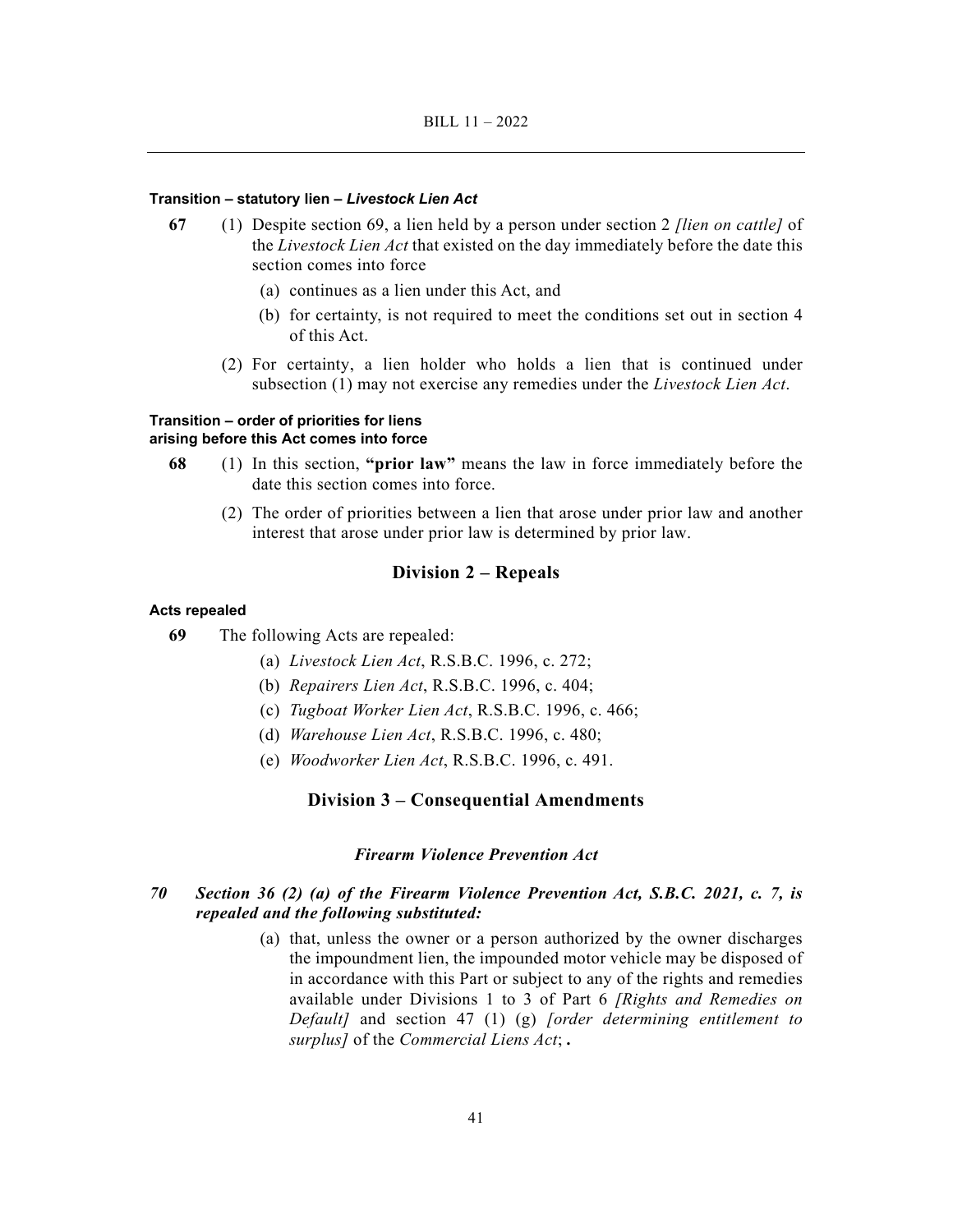### *71 Section 42 (2) and (3) is repealed and the following substituted:*

- (2) An impoundment lien may be enforced under section 46 *[power of person who has custody to dispose of motor vehicle]* or, if the lien is not discharged under this Part, any of the rights and remedies under Divisions 1 to 3 of Part 6 *[Rights and Remedies on Default]* and section 47 (1) (g) *[order determining entitlement to surplus]* of the *Commercial Liens Act* may be exercised in respect of the lien.
- (3) The person who has custody of an impounded motor vehicle must promptly notify the minister if, under the *Commercial Liens Act*, the person disposes of the motor vehicle or is deemed to have irrevocably elected to retain the motor vehicle.

## *72 Section 43 (c) is repealed and the following substituted:*

- (c) if the motor vehicle is disposed of under section 46 *[power of person who has custody to dispose of motor vehicle]* of this Act, when the motor vehicle is disposed of;
- (d) if the motor vehicle is disposed of under Division 3 of Part 6 of the *Commercial Liens Act*, when the motor vehicle is disposed of;
- (e) if no notices of objection are given and the lien holder is deemed to have irrevocably elected to retain the motor vehicle under section 42 (3) of the *Commercial Liens Act*, at the expiry of the 15-day period in section 42 (2) of that Act.
- *73 Section 45 (1) is amended by striking out "*to dispose of the motor vehicle*" and substituting "*to dispose of the motor vehicle under this Act or to dispose of or irrevocably elect to retain the motor vehicle under the *Commercial Liens Act".*

#### *Motor Vehicle Act*

- *74 Section 188 (5) of the Motor Vehicle Act, R.S.B.C. 1996, c. 318, is repealed and the following substituted:* 
	- (5) The rights and remedies under Part 6 of the *Commercial Liens Act* may be exercised in respect of a lien under subsection (4).

## *75 Section 192 (3) is repealed and the following substituted:*

 (3) The rights and remedies under Part 6 of the *Commercial Liens Act* may be exercised in respect of a lien under subsection (2).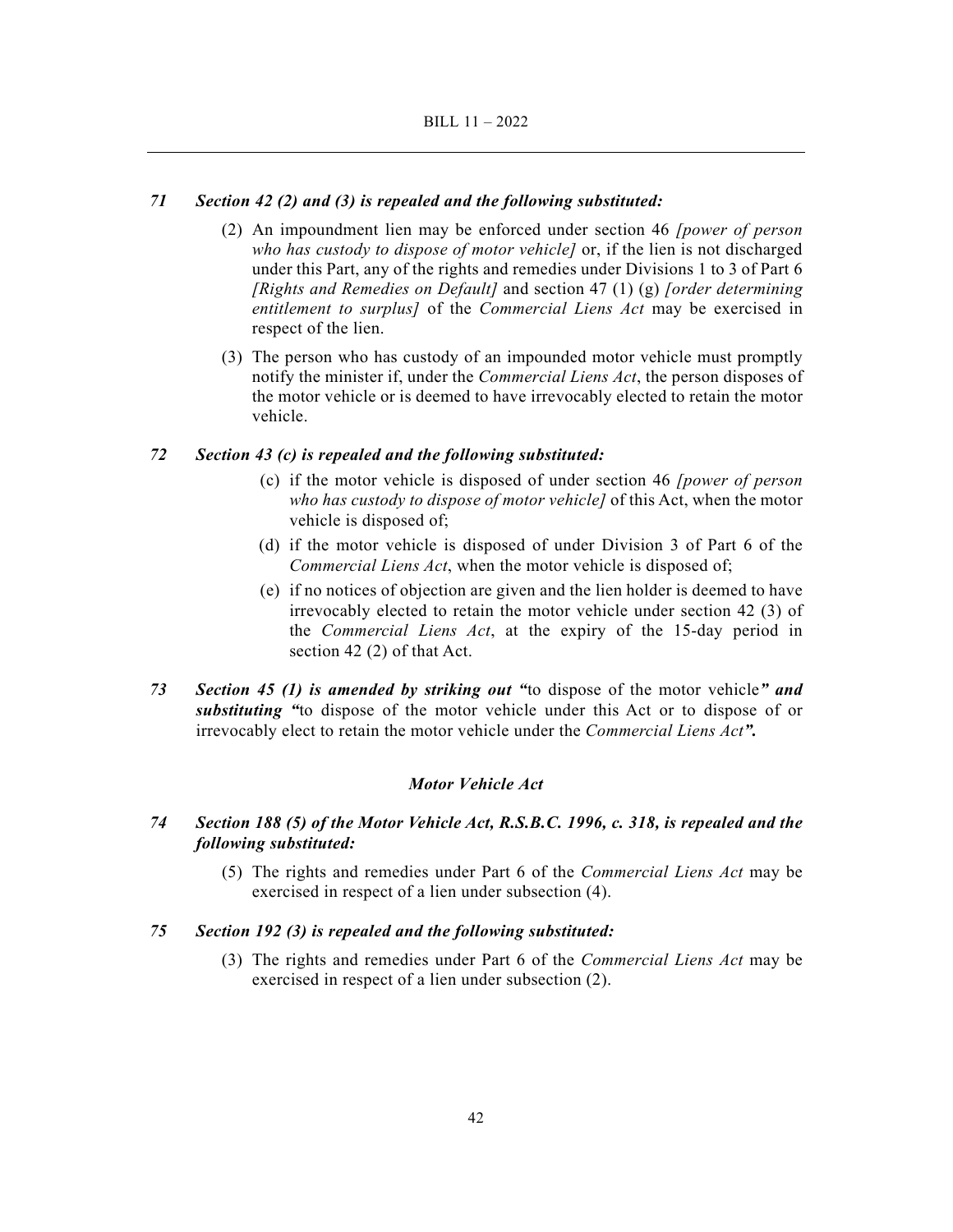### *76 Section 215.4 (6) is repealed and the following substituted:*

- (6) All of the costs and charges for towing, care and storage of a motor vehicle impounded under subsection (1) are a lien on the motor vehicle, and the rights and remedies under Divisions 1 to 3 of Part 6 and section 47 (1) (g) of the *Commercial Liens Act* may be exercised in respect of a lien under this subsection.
- *77 Section 254 (3) (e) is amended by striking out "*the motor vehicle may be disposed of under the *Warehouse Lien Act* or under section 255 (7) of this Act*" and substituting "*the motor vehicle may be disposed of under section 255 (7) of this Act or may be subject to the rights and remedies under Divisions 1 to 3 of Part 6 and section 47 (1) (g) of the *Commercial Liens Act".*

#### *78 Section 255 is amended*

#### *(a) by repealing subsections (3) and (4) and substituting the following:*

- (3) The lien described in subsection (2) may be enforced under subsection (7) of this section, or the rights and remedies under Divisions 1 to 3 of Part 6 and section 47 (1) (g) of the *Commercial Liens Act* may be exercised in respect of the lien.
- (4) The person who has custody of a motor vehicle impounded under section 215.46 or 251 (1) of this Act must notify the superintendent if, under the *Commercial Liens Act*, the person disposes of the motor vehicle or is deemed to have irrevocably elected to retain the motor vehicle. *,*

## *(b) in subsection (5) by striking out "*or*" at the end of paragraph (b) and by repealing paragraph (c) and substituting the following:*

- (c) the motor vehicle is disposed of under subsection (7) of this section,
- (d) the motor vehicle is disposed of under Division 3 of Part 6 of the *Commercial Liens Act*, or
- (e) the 15-day period under section 42 (2) of the *Commercial Liens Act* expires, if no notices of objection are given and the lien holder is deemed to have irrevocably elected to retain the motor vehicle under section 42 (3) of that Act. *, and*
- *(c) in subsection (6) by striking out "*under the *Warehouse Lien Act" and substituting "*to exercise a right or remedy under the *Commercial Liens Act".*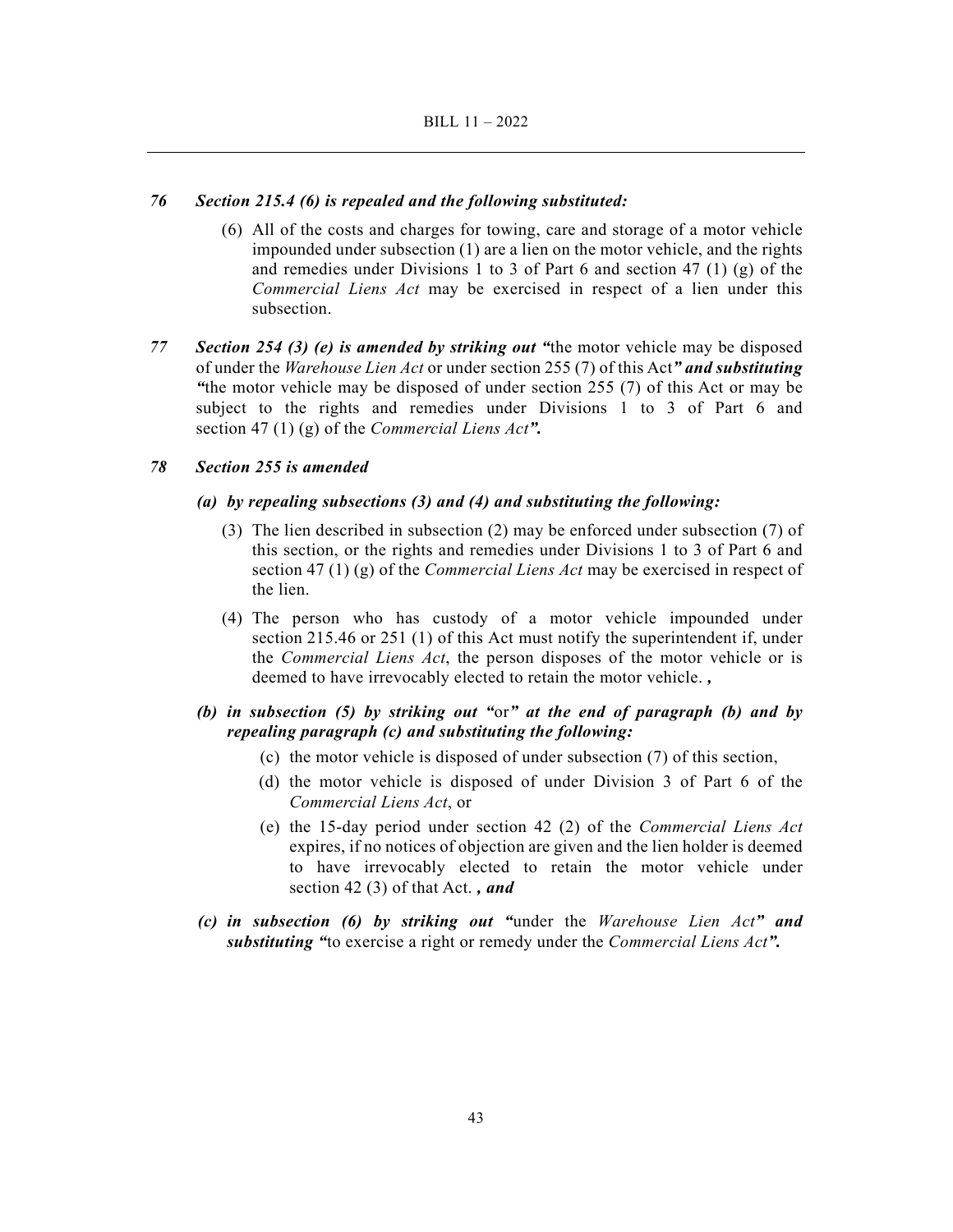#### *Personal Property Security Act*

- *79 Section 18 of the Personal Property Security Act, R.S.B.C. 1996, c. 359, is amended* 
	- *(a) in subsection (2) (e) by striking out "*sufficient information*" and substituting "*information*" and by adding "*sufficient*" before "*to enable a person*",*
	- *(b) in subsection (9) (b) by striking out "*in the case of a demand under subsection (1)*" and substituting "*in the case of a demand under subsection (1),*",*
	- *(c) in subsection (9) by striking out "*making the demand, may*" and substituting "*making the demand may,*",*
	- *(d) in subsection (13) by striking out "*of a secured party*" and substituting "*of the secured party or the person receiving the demand*",*
	- *(e) in subsection (13) (a) by adding "*or the requirement for disclosure*" after "*any order the court considers necessary to ensure compliance with the demand*",*
	- *(f) in subsection (13) (b) by striking out "*or the person receiving the demand*", and*
	- *(g) in subsection (17) (a) by striking out "*that person's identity and address*" and substituting "*the successor's identity and address*".*
- *80 Section 43 (9) is amended by striking out "*contained*" and substituting "*described*".*
- *81 Section 50 is amended* 
	- *(a) in subsection (2) by striking out "*one month period*" and substituting "*one-month period*", and*
	- *(b) in subsection (11) by striking out "*unless the charge has been agreed to by the parties before the making of the demand*" and substituting "*unless the charge was agreed to by the parties before the demand was given*".*
- *82 Section 51 (4) is amended by striking out "*or the secured party*" and substituting "*and the secured party*".*
- *83 Section 61 is amended* 
	- *(a) in subsection (3) by striking out "*, and from any person*" and substituting "*and from all rights and interests of any person*",*
	- *(b) in subsection (3) by striking out "*sections 49 and 50*" and substituting "*sections 49 (10) (a) and 50 (3) (a)*", and*